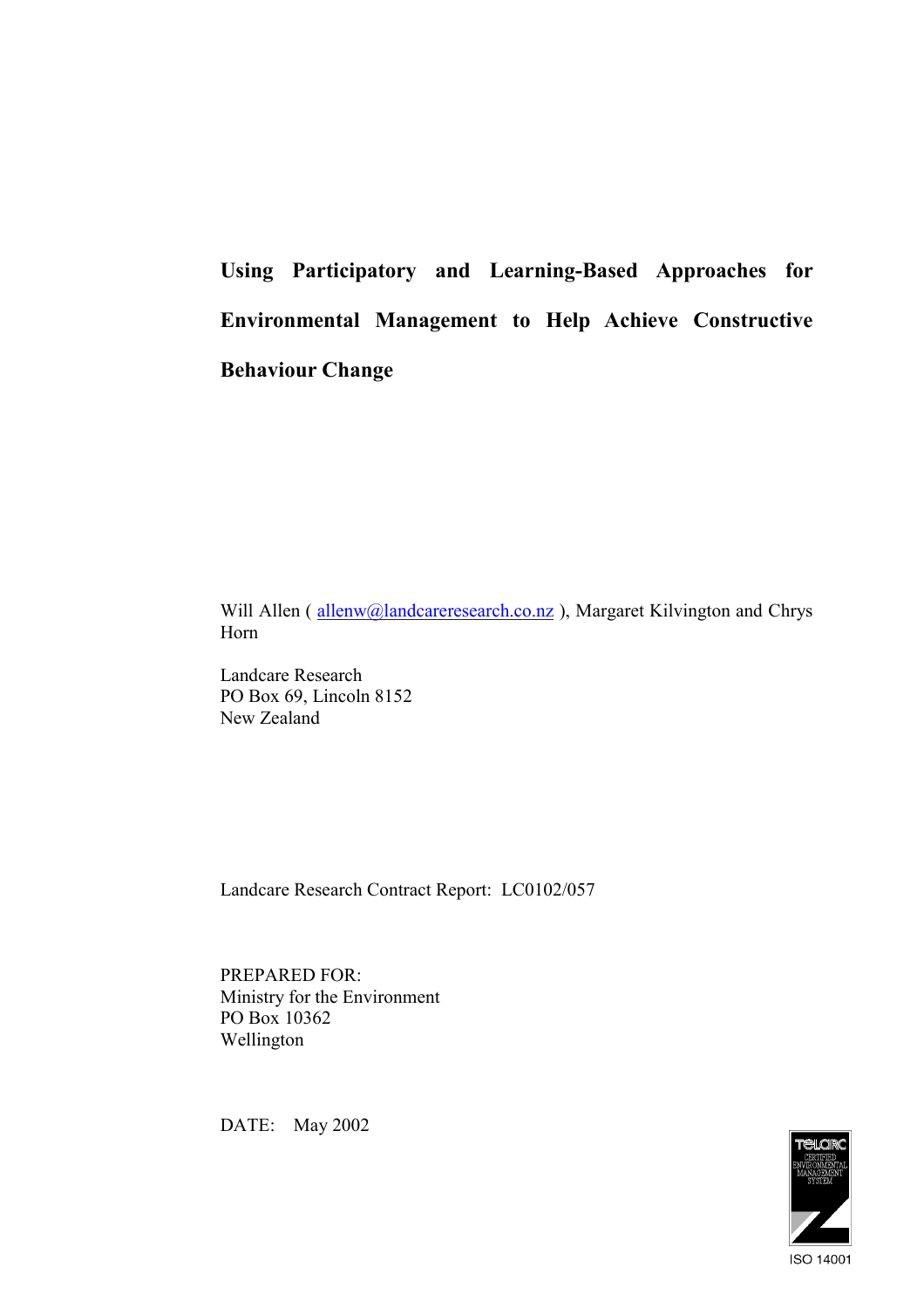*Reviewed by: Approved for release by:* 

Garth Harmsworth Richard Gordon Scientist Science Manager

.

Landcare Research Sustainable Business and Communities

#### **© New Zealand Ministry for the Environment**

This report has been produced by Landcare Research New Zealand Limited for the New Zealand Ministry for the Environment. All copyright is the property of the Crown. This information may be copied and distributed to others without limitation, provided that the Ministry for the Environment and the providers of the information are acknowledged. Under no circumstances may a charge be made for this information without the express permission of the New Zealand Ministry for the Environment.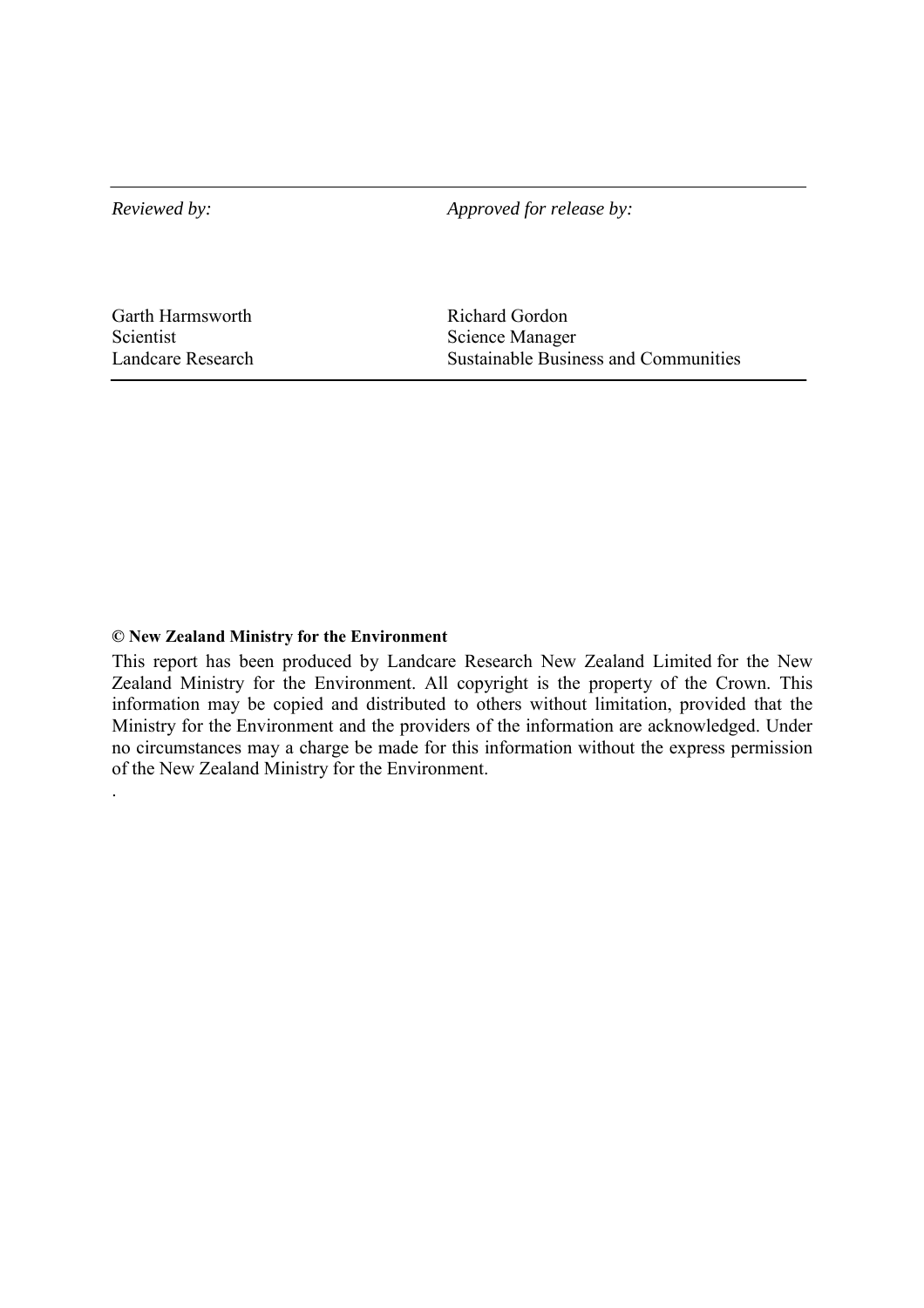## **Contents**

| 1. |     |  |    |
|----|-----|--|----|
| 2. |     |  |    |
| 3. |     |  |    |
|    | 3.1 |  |    |
|    | 3.2 |  |    |
|    | 3.3 |  |    |
| 4. |     |  |    |
|    | 4.1 |  |    |
|    | 4.2 |  |    |
|    | 4.3 |  |    |
|    | 4.4 |  |    |
|    | 4.5 |  |    |
|    | 4.6 |  |    |
| 5. |     |  |    |
|    | 5.1 |  |    |
|    | 5.2 |  |    |
|    | 5.3 |  |    |
|    | 5.4 |  |    |
|    | 5.5 |  |    |
|    | 5.6 |  |    |
|    | 5.7 |  |    |
| 6. |     |  |    |
|    | 6.1 |  |    |
|    | 6.2 |  |    |
|    | 6.3 |  |    |
|    | 6.4 |  | 42 |
|    | 6.5 |  |    |
|    | 6.6 |  |    |
| 7. |     |  |    |
| 8. |     |  |    |
| 9. |     |  |    |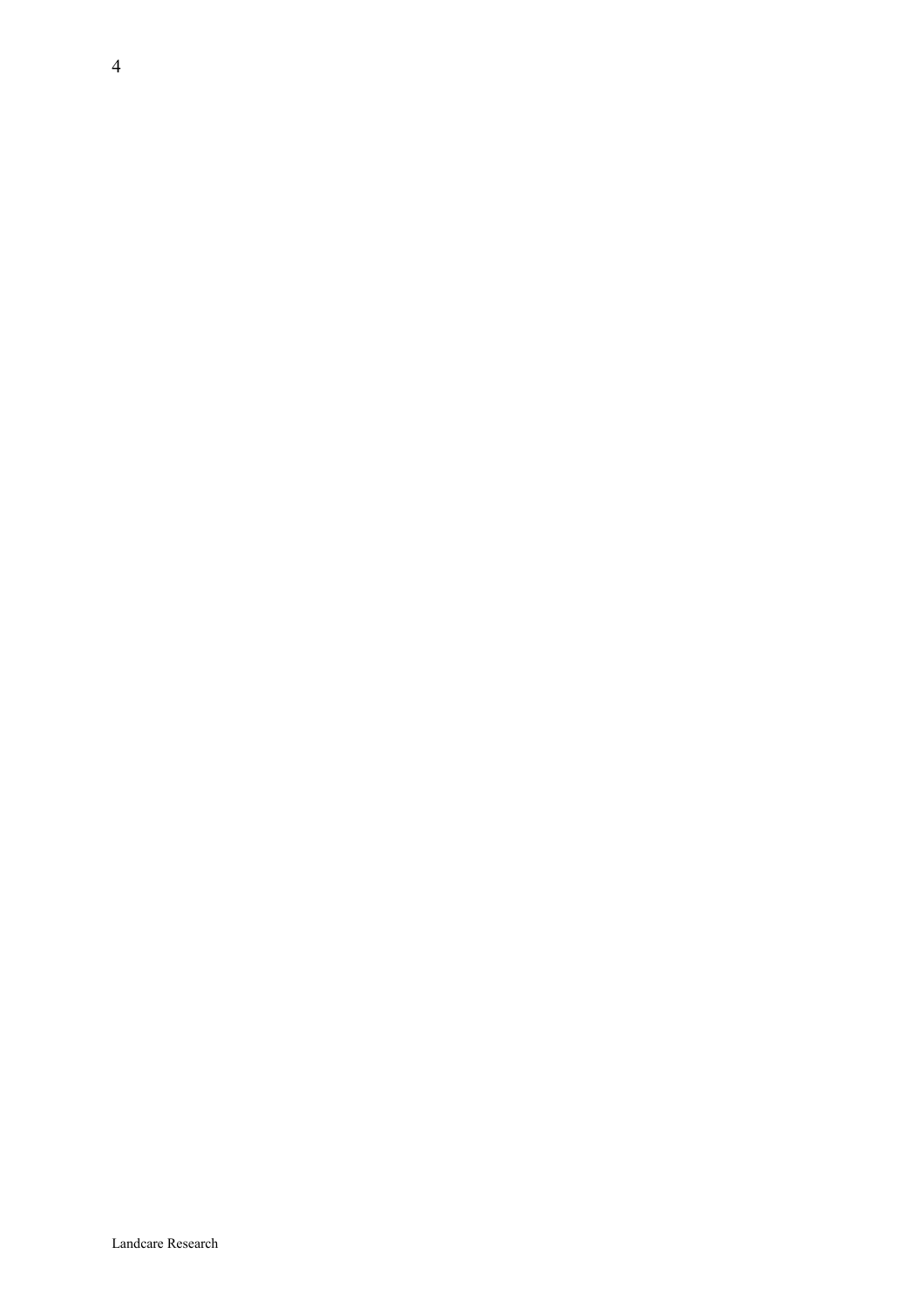## <span id="page-4-0"></span>**Summary**

## **Project and Client**

This report on ways to influence people's behaviour to improve environmental management was prepared for the Ministry for the Environment (MfE) by Landcare Research, Lincoln, in May 2002. The Ministry is looking for new approaches that work with multi-stakeholder groups and teams, in particular those which improve motivation, information flows, and collaborative learning.

## **Objectives**

- To review contemporary approaches to environmental policy making.
- To review frameworks for supporting behaviour change.
- To outline the key concepts for managing participation in practice.
- To describe techniques for building group capacity for environmental change.

#### **Method**

This report is based on literature reviews and the results of Landcare Research experience in the area of participatory learning.

## **Main Findings**

Need to foster shared understanding of individual viewpoints and group participation.

Over the past decades social science understanding of what motivates changes in human behaviour recognises that people are active sense-makers, who are continually assessing their environment and acting according to their interpretations of the situation. Because each individual or group experiences the world slightly differently, they may react differently to what may to be the same situation. This highlights the importance of getting people together to establish a shared understanding of any problem situation and the potential pathways for action. When people feel that they have had the opportunity to participate in planning future change, they are likely to buy into the changes that may be required of them.

• Complementary approaches are required to promote action, based on educational initiatives.

This recognition has led researchers and policy makers to rethink environmental policies and the role of regulation. Regulation is not a linear process where policy makers enforce a particular policy with a distinctive and well-defined effect. Policy success depends on many factors and particularly on the cooperation of different groups of society. International environmental policy trends are recognising the need to creatively utilise the multiple mechanisms available (regulatory, incentive, voluntary, and property right) in designing approaches to promote action on environmental issues. Each has specific strengths and weaknesses. However, the effectiveness of all depends on a supporting framework of education, awareness raising, understanding and ownership.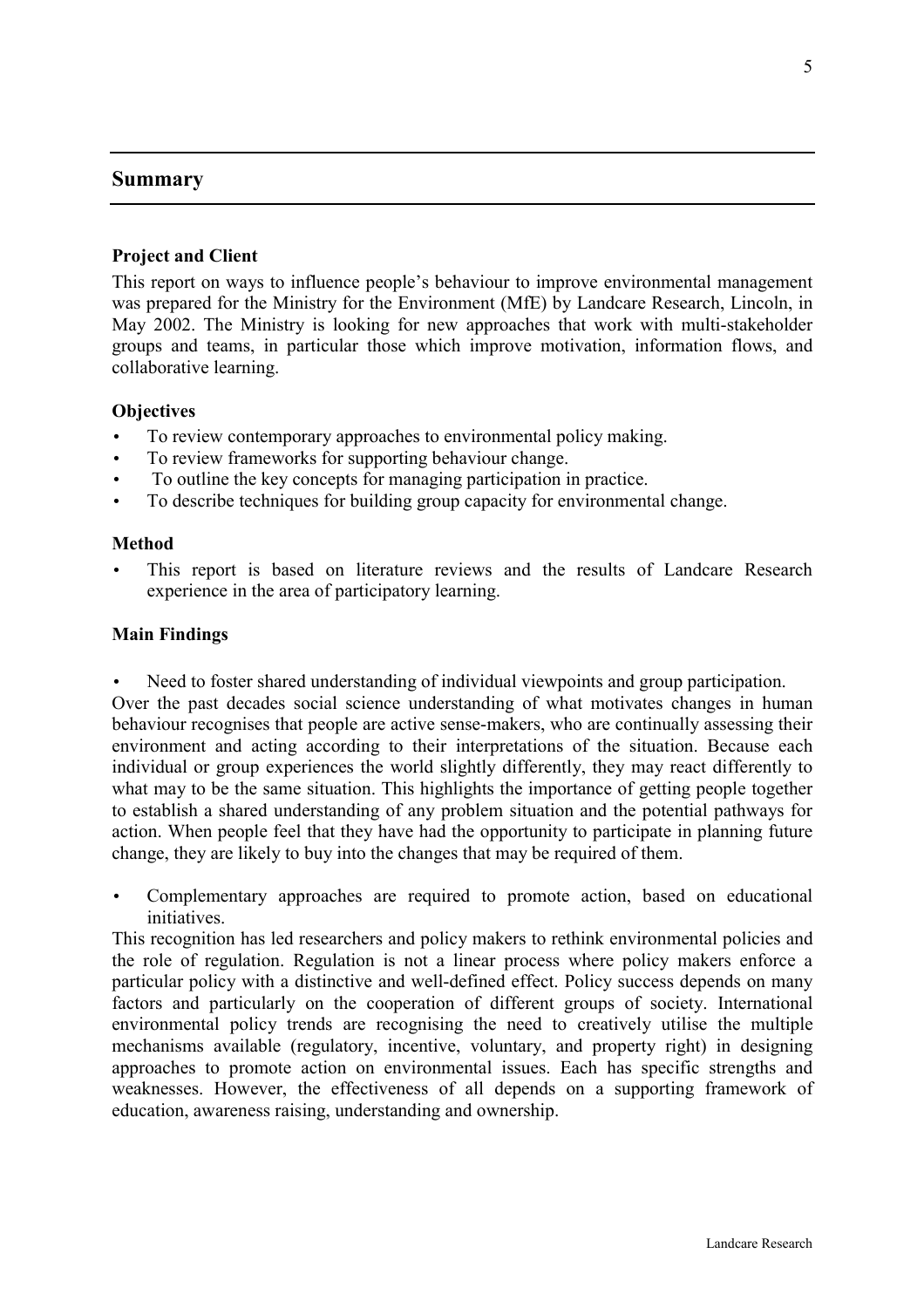• Change is a developmental process that takes time and different expectations.

Thus, the idea of stakeholder participation is a key operational principle of contemporary sustainable-development policies, programmes, and projects. However, gaining the involvement of different groups in participatory initiatives is a complex process. There are no single approaches or methods that one can use. Participation is not a one-off event like consultation; it is an ongoing process. It takes time, resources, understanding and perseverance, but the end result should be a development process that involves people from different groups – and their ideas, skills and knowledge. Participation in this way can contribute heavily to sustainability, make environmental activities more effective, and simultaneously contribute to building the capacity of those groups involved to continue and grow the initiative. However, promoting participation implies a different way of working, the use of different approaches and methods, and different expectations. Key concepts central to achieving this include 'social capital', 'levels of participation', 'participation as process', 'stakeholder identification and analysis', and 'participatory monitoring and evaluation'.

Participation needs to be effective at all levels of involvement.

It is also important that participation be practised simultaneously at different levels of decision making. It is most useful to think of three levels of participation: national, institutional and programme, and projects on the ground. Because environmental programmes are designed to be responsive to changing community needs, one of the most pressing challenges is to develop participatory and systems-based monitoring and evaluative processes that allow for ongoing learning, correction, and adjustment by all parties concerned.

It is important to give attention to both task and process.

Effective collaborative initiatives are those that pay attention to both task and process, and so meet the needs of the different participants in both these areas. In this regard the *task* can be defined as what those involved have to do (e.g. reduce waste) whereas the *process* is concerned with how people and groups/teams work together, maintain relationships, and achieve agreed outcomes. Because task and process are linked in this way, it is important to measure and evaluate the progress of both.

• Transformational change requires group cultural change that spreads to others.

In the end, participatory initiatives on the ground involve people working in groups and teams. Accordingly, an understanding of how to initiate and foster these social units is essential for delivering participation. However, to foster a more collective approach to environmental management that is capable of transformational change, we have to do more than just work together on specific projects. Transformational change requires individuals and groups to develop the capacity to move beyond the completion of task-bounded activities. They must catalyse change within their immediate membership first, and spread that culture to others in their communities over the longer term. Supporting groups in this way requires an understanding of group processes and stages of development, attention to factors such as group abilities and skills, and the use of appropriate participatory monitoring and evaluation processes.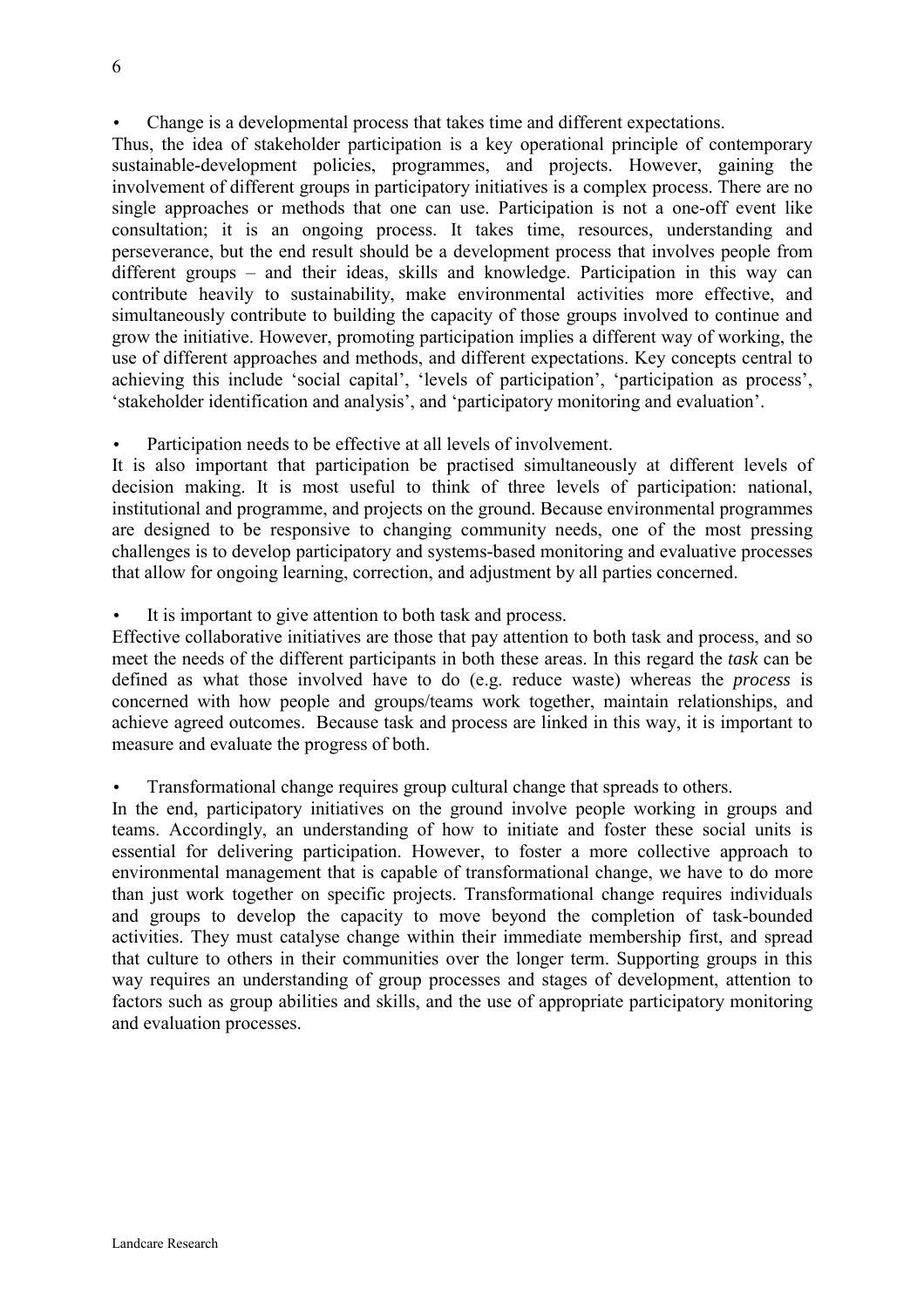## <span id="page-6-0"></span>**1. Introduction**

This report on ways to influence people's behaviour to improve environmental management was prepared for the Ministry for the Environment (MfE) by Landcare Research, Lincoln, in May 2002. The Ministry is looking for new approaches that work with multi-stakeholder groups and teams, in particular those that improve motivation, information flows, and collaborative learning.

The report is based on literature reviews and the results of Landcare Research experience in the area of participatory learning. Social science frameworks of behaviour change are summarised, and confirmed with corresponding experiences from policy and project practice. The main concepts and mechanisms that underpin the use of participatory approaches are summarised. More-detailed mechanisms for working with groups as part of operationalising participatory approaches are described.

## **2. Objectives**

#### • **To review contemporary approaches to environmental policy making.**

Section 3 reviews the changing context of environmental problems, and how policy approaches have evolved in response. Information, integration and participation are identified as key building blocks to help achieve coordinated approaches to environmental management.

#### • **To review frameworks for supporting behaviour change.**

Section 4 reviews the major theoretical frameworks used for designing behaviour change interventions to deal with environmental problems. It emphasises the use of participatory incentives that encourage motivation, information sharing, and collaborative learning.

#### • **To outline the key concepts for managing participation in practice.**

Section 5 outlines the key concepts and processes that underpin the use of these participatory frameworks at national (policy implications), programme, and project levels. This outline includes monitoring and evaluation techniques for improving the effectiveness of these participatory environmental initiatives over time.

#### • **To describe techniques for building group capacity for environmental change.**

Section 6 describes practical techniques for working with groups and teams as part of applying participatory approaches in practice.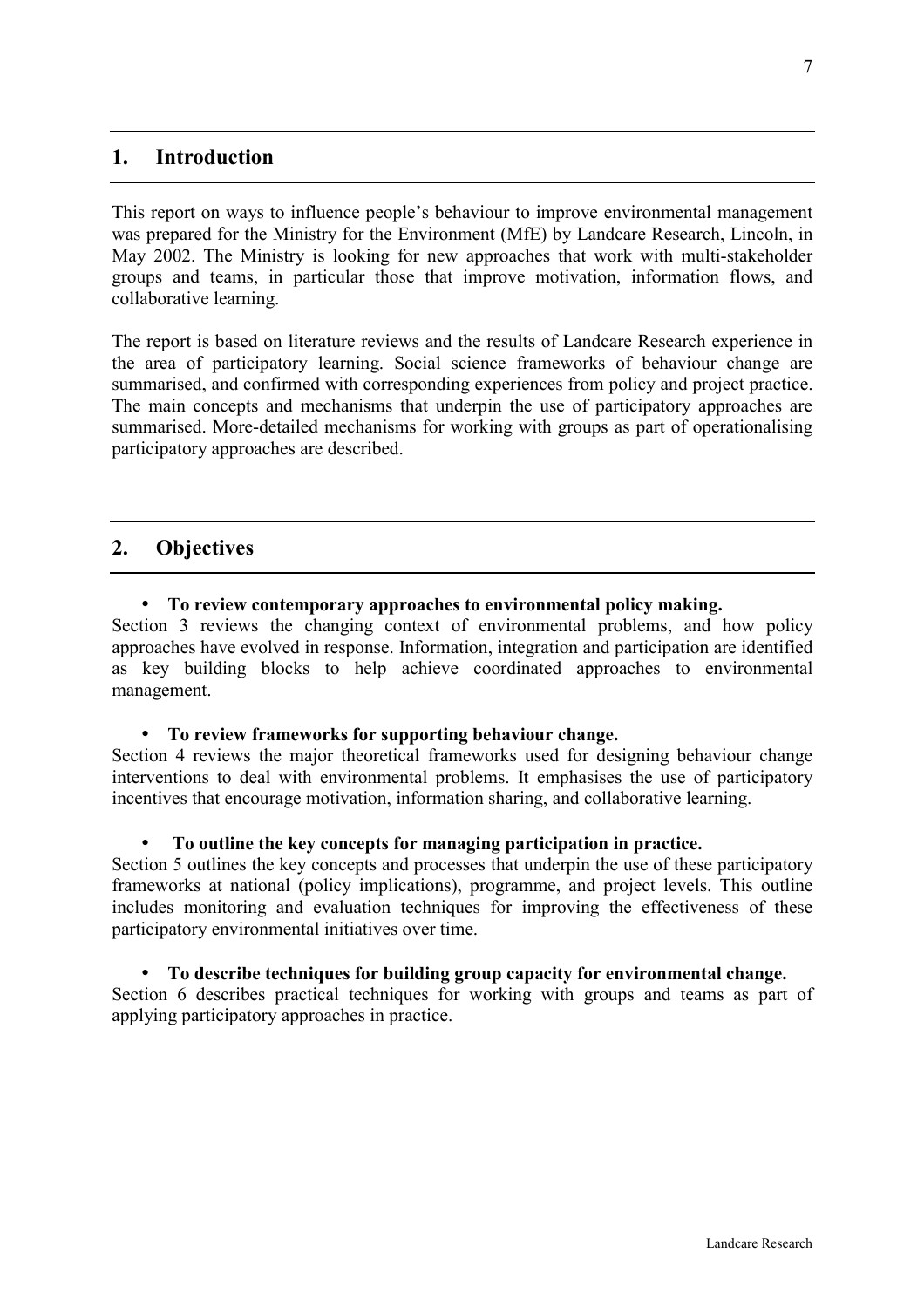## <span id="page-7-0"></span>**3. Contemporary Approaches to Environmental Policy Making**

## **3.1 Introduction**

The need for new approaches to environmental policy and natural resource management has emerged in line with the evolving concept of 'sustainable development'. Over the past three decades, 'development theorizing has progressed beyond economic parameters based on gross domestic product (GDP) per capita growth, and even the conventional social indicators of literacy, life expectancy and caloric intake ... interventionist frameworks now regularly include such dimensions as sustainable environmental practices, gender equity, respect for human rights and participatory governance' (Beemans 1996). Similarly, while conventional approaches to support industry have in the past tended to employ narrow economic or productivity criteria to measure their success, today the questions have been broadened to simultaneously evaluate the health of relevant systems in terms of ecology, ethics and equity (e.g. Dahlberg 1991).

These major changes in the way the issues of economic growth, human development and environmental protection are approached can be highlighted through the outcomes of two major United Nations conferences. The Conference on the Human Environment, held in Stockholm in 1972, provided the first major discussion of environmental issues at international level. The subsequent increase in public awareness and understanding of the fragility of the environment was one of the most successful outcomes from Stockholm. However, while it succeeded in placing environmental concerns on the international political agenda, the environment still remained a marginal issue. In particular, little was done to give practical effect to the integration of environment and development in economic policy and decision-making, and the health of the planet continued to deteriorate at an unprecedented rate (Wynberg 1993 p.1).

The second major discussion of environmental issues at international level occurred at the United Nations Conference on Environment and Development (UNCED), held at Rio de Janeiro in 1992. Where Stockholm adopted an issue-oriented approach to pollution and nonrenewable resource depletion, Rio emphasised integrated strategies to promote human development through economic growth based on sustainable management of the natural resource base (Report of the Secretary-General, United Nations 1997). It is true that given its ambitious agenda UNCED may not have achieved all that was hoped for. But among its successes must be counted the recognition of the mutual dependencies between North and South, as well as the clear acknowledgement that the causes of environmental decay are more significant than the effects (Wynberg 1993 p. 4). New pathways were opened for public participation in intergovernmental communications, allowing for increased communication and cooperation between governmental and non-governmental organisations. Indeed, Rio provided a clear role and responsibility for all sections of society, with the recurring message that 'real change is most likely to come with the involvement of ordinary people' (Wynberg 1993 p. 1).

*Agenda 21*, the action plan that emerged from the UNCED process, represents a statement of willingness to strive for a form of development that recognises the linkages between economic growth, social equity and protection of the environment. This agenda clearly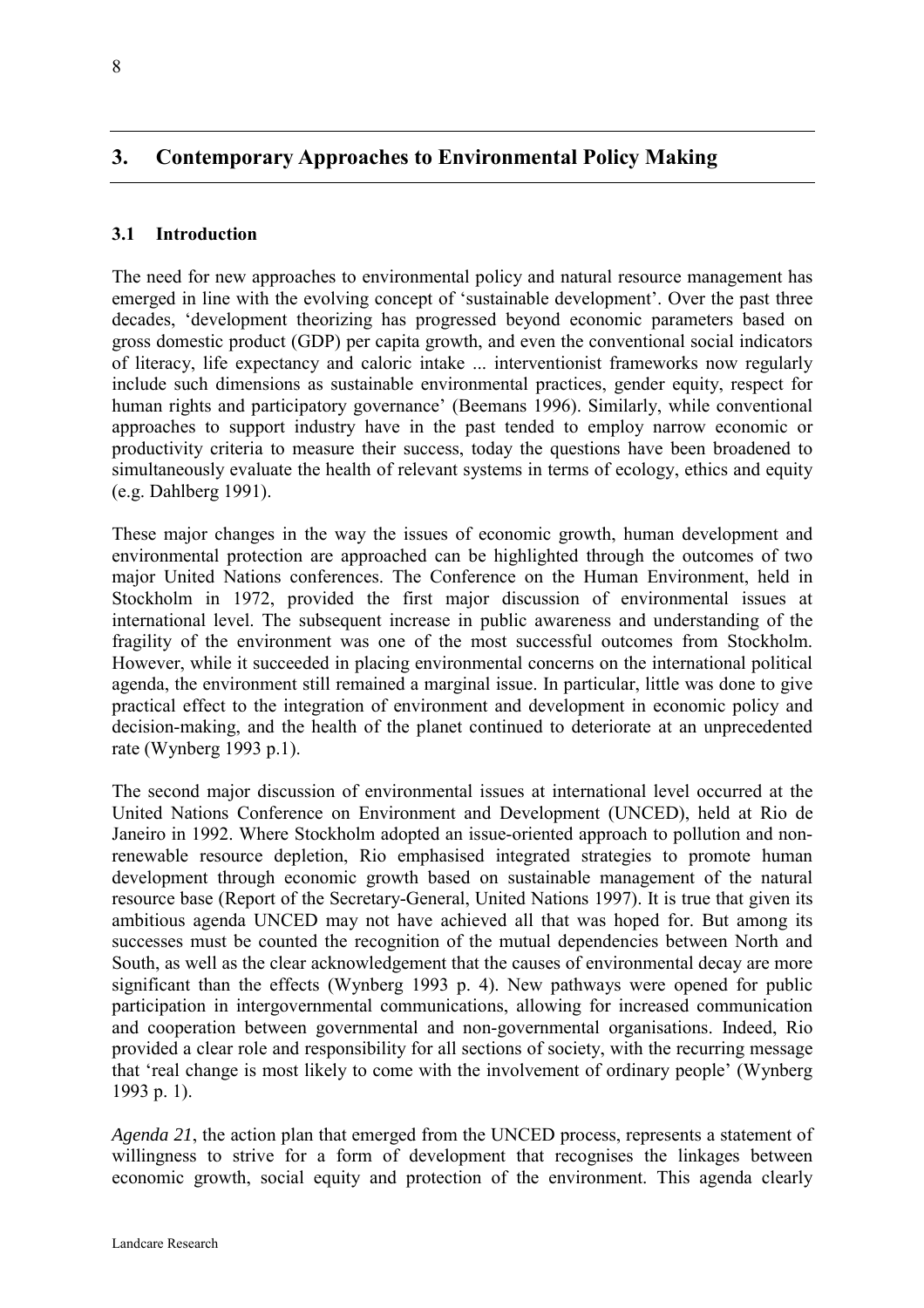identifies 'information', 'integration', and 'participation' as key building blocks to help countries achieve development that recognises these interacting factors. It emphasises that in sustainable development everyone is a user and provider of information. It stresses the need to change from old sector-centred ways of doing business to new approaches that involve cross-sectoral coordination and the integration of environmental concerns into all development processes. Furthermore, *Agenda 21* emphasises that broad public participation in decision making is a fundamental prerequisite for achieving sustainable development.

#### **Information and learning**

 $\overline{a}$ 

Information, and its strategic dissemination, is a central component of environmental policy making for behaviour change. Where there are competing factors and multiple social perspectives, such as in agriculture, ecosystem and catchment management, good decisionmaking depends on the availability of sound supporting information. However, an information system cannot be regarded only in terms of its transfer component (often a field day, workshop, paper, or a computer-based model/DSS). Rather, such a system is better viewed as a 'social system' within which people interact to create new knowledge, and broaden their perspective of the world.

Recent theoretical development challenges traditional approaches to education and extension that treat learning as a passive process with an emphasis on 'teaching,' that is, transferring the information in the most efficient and effective way for end-users to take on board and then apply. From a constructivist perspective (see Section 4), people interpret new information through their existing cognitive maps (belief structures or world views), which are influenced, in turn, by the organisation or community grouping to which these people belong (Huber 1991; Michael 1995). Thus, if we wish to change people's behaviour (e.g. to improve the effectiveness of current pest management activities) then we face the challenge of helping them see the world in a different light (Bawden 1991). The difficulty of this task rests with the inbuilt, and largely unconscious, defensive measures people have to ensure the resilience of their world view (e.g. Argyris et al. 1985; Michael 1995). This explains why linear technology or information transfer workshops and media messages are, by themselves, insufficient mechanisms to promote change.

In contrast, emerging education and extension approaches<sup>1</sup> based on collaborative learning (see Section 4) emphasise a more active, participatory approach to information management and decision making and a more collaborative approach between researchers, extension agents, and users. Increased user involvement not only helps keep research and information transfer relevant, and encourages stakeholders to take ownership of outcomes, it also provides key people in the wider community who have to work together (agencies, science, land managers, etc.) with new ideas and perspectives, which they will share with others thus paving the way for improved user thinking and change.

A further tenet of collaborative learning is the idea that a significant component of learning arises from our interactions or the dialogue we have with others, and therefore that the thinking of a community of learners is distributed through networks of conversations. Thus learning can be seen as socially constructed and occurring through interactions between individuals, between individuals and groups, and between different groups. Learners function

 $<sup>1</sup>$  For more on information and information systems in sustainable development extension refer to part II of</sup> Allen et al. 2002. Sustainable development extension. MAF Technical paper No. 2002/03. http://www.maf.govt.nz/mafnet/publications/sustainable-development-extension/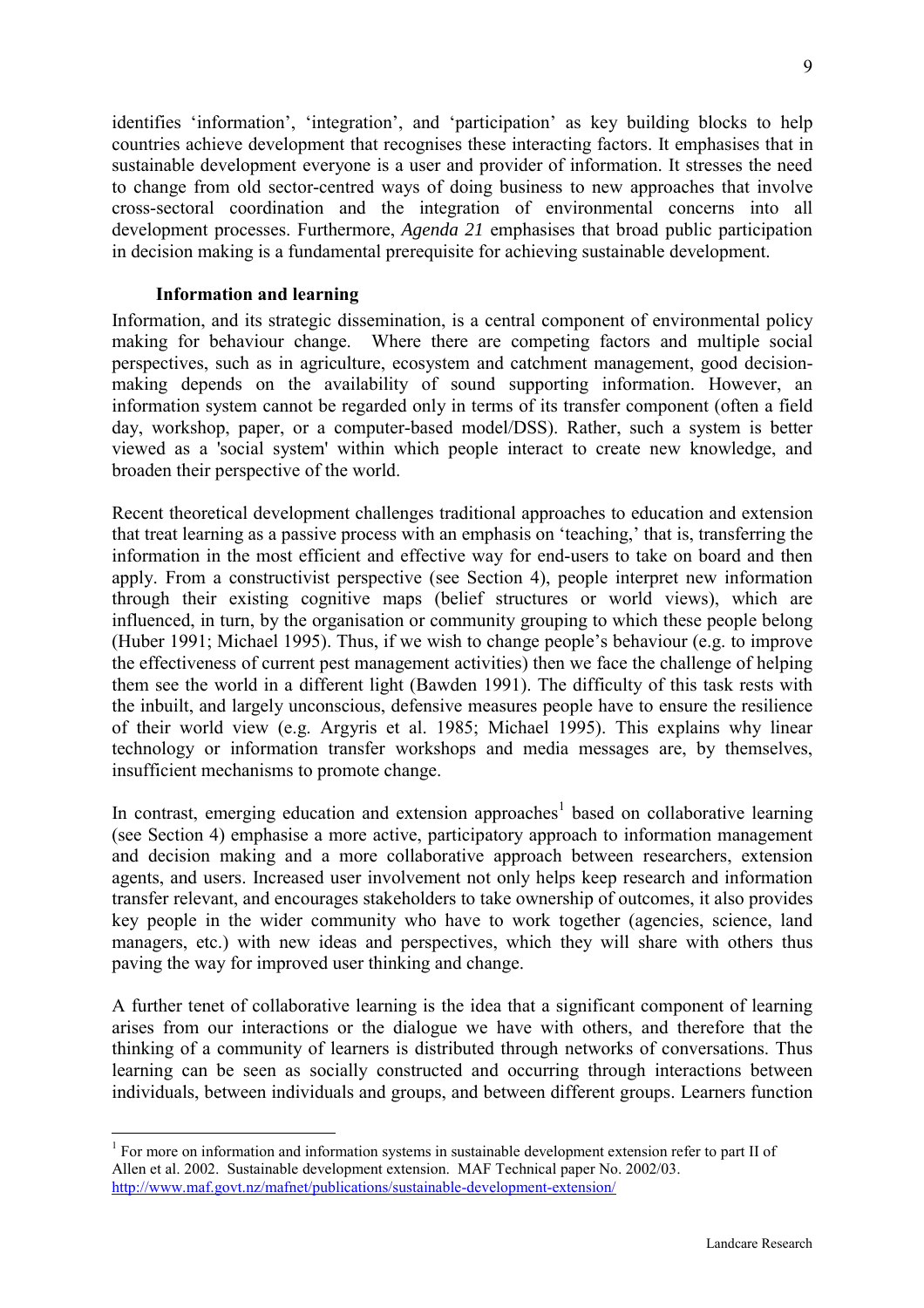<span id="page-9-0"></span>in a community by developing a shared language and acquiring the community's viewpoint. This emphasises the need for embedding learning in real-world situations, where each learner functions as part of a community of practitioners helping to solve real-world problems.

## **3.2 Integration and participation**

Changing perceptions of the environment, shifting societal goals, and the emergence of the concept of sustainability mean that today's 'environmental problem' is a hydra of multiple dimensions and perspectives. There are few simple problems and even fewer simple solutions. Natural resource management in the age of sustainability is not characterised so much by problems for which an answer must be found, but rather issues that need to be resolved, and will inevitably require one or more of the parties to change their views (Bawden et al. 1984). This requires an approach that can deal with 'soft systems', 'in which objectives are hard to define, decision-taking is uncertain, measures of performance are at best qualitative and human behaviour is irrational' (Checkland 1981).

As mentioned above the response to this is an increased interest in the application of 'collaborative' or multi-stakeholder processes that facilitate the wide involvement of individuals, groups and organisations in problem solving and decision making with respect to issues and plans that involve or affect them. These processes also provide an acknowledgement that decisions related to sound land use will be dependent on the coordinated actions of many land managers and agencies, who in turn must act within the confines of a wider regulatory framework imposed by the community at large. The key to their success is that the probability of commitment to, and adoption of, changed practices is likely to be higher because all stakeholders have designed the solutions, and understand how to make them work.

Furthermore, experience has revealed the limitations of single-strand policy responses, and greater understanding of human behaviour processes reveals the importance of contextualbased learning. Ölander & Thøgersen (1995) outline two fundamental flaws with the'simple' approach of expert goal setting in environmental policy and the use of regulation and incentives to achieve these goals. First, goals predetermined by authorities about specific, well-defined acts (such as waste sorting) are likely to strike *efficiency* problems where communities feel that they interfere or offer too limited a range of option for action. To this, they add some *ethical concerns*. Chiefly these relate to the risk of 'blaming the victim', where education or even regulatory campaigns are aimed at changing behaviours of individuals affected by the problem, rather than addressing the root cause of the issue. For example, waste management has been addressed mainly by working with the broader public to change their behaviours through education. This strategy is more appealing, but perhaps less effective, than addressing the responsibilities of commerce and industry for minimising waste generation (Ölander & Thøgersen 1995).

As the report of the UK-based Global Environmental Change Programme indicates, greening producers and consumers is a huge challenge that invites policy makers to be innovative and forward-looking. This study, supported by the Economic and Social Research Council (ESRC), highlights a large gap between the broadening scope of environmental policy and its past effectiveness.

*Studies of environmental regulation reveal that there are often big differences between the expected and actual effects of regulation. In reality,*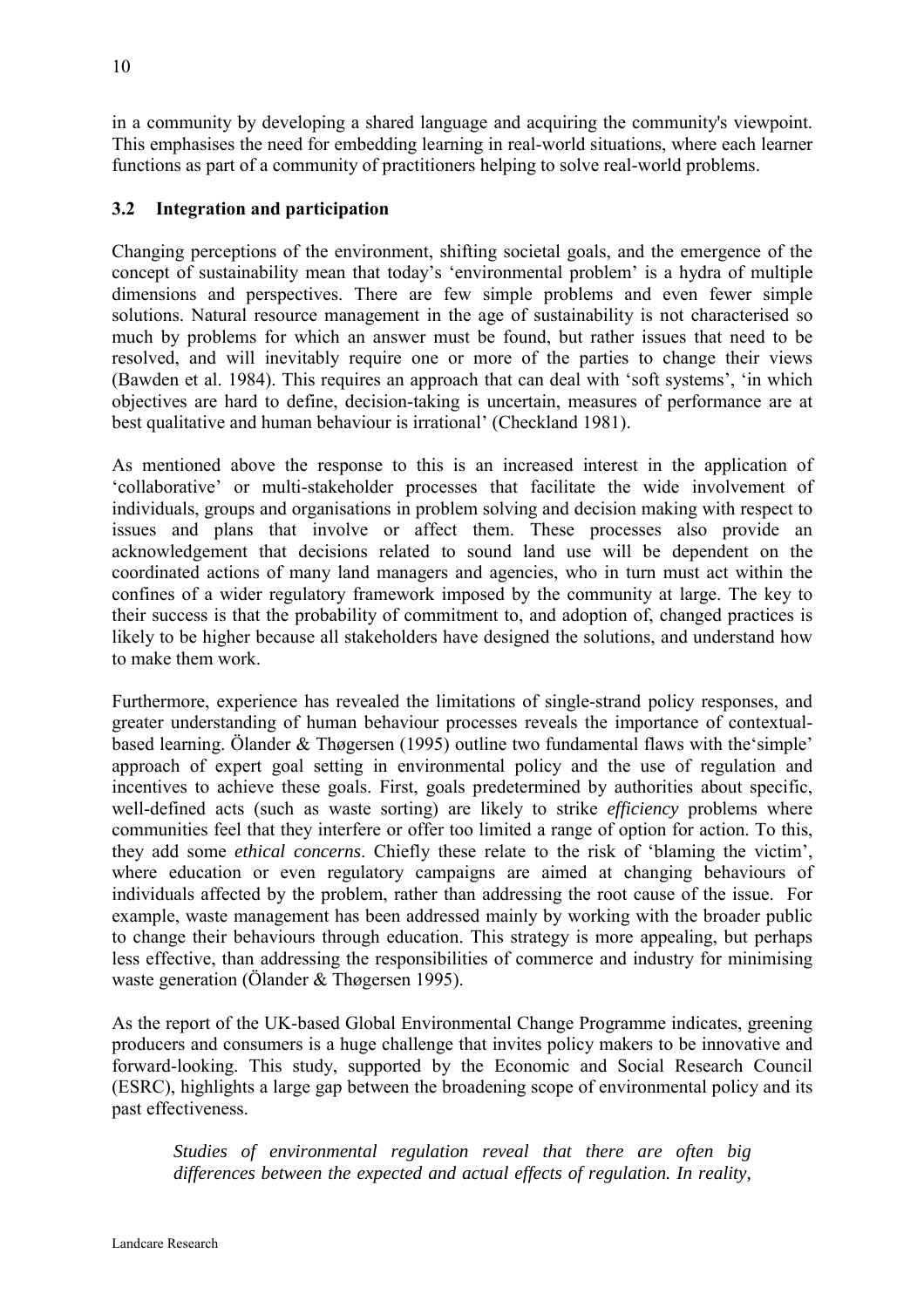#### *the process of implementation is not as straightforward as is often presented. Policies failed in the past if they did not anticipate how they would be put into effect (ESRC 2000, p.10).*

This finding has led researchers and policy makers to rethink environmental policies and the role of regulation. Regulation is not a linear process where policy makers enforce a particular policy with a distinctive and well-defined effect. Policy success depends on many factors and particularly on the cooperation of different groups of society. International environmental policy trends are recognising the need to creatively utilise the multiple mechanisms available (regulatory, incentive, voluntary, and property right) in designing approaches to promote action on environmental issues. Each has specific strengths and weaknesses. However, Young et al. (1996) observed that the effectiveness of all is dependent on a supporting framework of education, awareness raising, understanding and ownership (see Fig. 1).

The effectiveness of regulations, for instance, is compromised both politically and financially when there is not general agreement on the need for particular forms of change. Without public support, politicians in a representative democracy risk being voted out of power. Even where individuals are positive in their attitudes towards the environment, they may react negatively to having regulations imposed on them since those regulations impinge on their freedom and sense of control (Brehm & Brehm 1981). Reaction aimed at restoring the freedom that has been lost may then impact badly on the outcomes of that regulation. Furthermore, it is not feasible under normal circumstances to police unpopular regulations. Regulation, therefore, is not a way to *introduce* new behaviours. Its best use may be in ensuring that the public as a whole adopt particular behaviours, once the majority are already complying. This way the target community understands the costs and benefits that accrue to them. Consequently such regulations are likely to be easier to implement.

Incentives too require understanding and acceptance by their target community. The psychology of incentives is often more complex than implied by the ways in which they are used. It is not uncommon, for example, for financial incentives to replace the intrinsic motivation that an individual might have for behaving in environmentally friendly ways (Ölander & Thøgersen 1995) and application of such a mechanism, without understanding this, can undermine the intended policy goal.

Tenure change and property rights mechanisms (such as tradable water rights) are highly dependent on informed participation, and facilitated transaction processes. Even voluntary approaches (widely preferred by resource users over direct regulation because of their flexibility, freedom for individuals, and opportunity to experiment with lesser known approaches to solve problems) can only work if individuals (and the wider community in which they operate) fully appreciate the nature of the problem involved, and their own self-interest in the matter (even in cases where public and private interests substantially coincide) (Young et al. 1996).

As illustrated in Fig.1, motivation, information, and education are located at the base of the policy mix because of the major contribution they can make in reinforcing and making more effective each of the other mechanisms. If people are persuaded that waste reduction is worthwhile, they are more likely to respond positively to a range of instruments: voluntary, regulatory, and economic. As Young et al. (1996) point out, prospects for changing behaviour will always be greater 'if direct regulatory approaches are overlain with a web of mechanisms that create a financially attractive and voluntary atmosphere that encourages cooperation and the sharing of information'.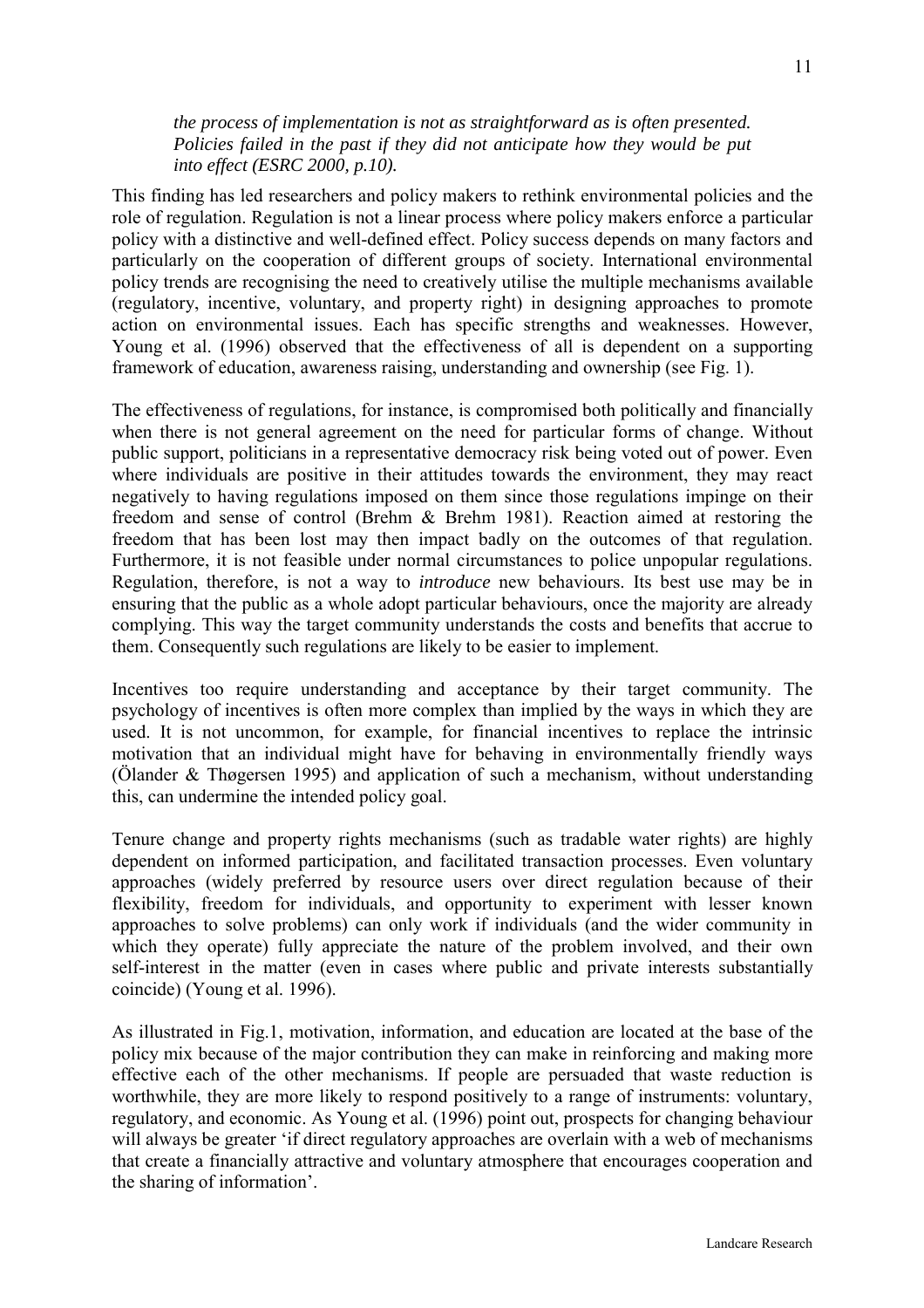Whatever mechanisms are ultimately preferred, their selection, modification, and application are increasingly likely to be a process thoroughly negotiated with the concerned communities. Consequently, environmental policy itself has come to be seen as a learning process where the interaction between policy makers and stakeholders is as important as the rules themselves (ESRC 2000).



**Fig. 1** Mechanisms to support behaviour change (adapted from Young et al. 1996)

Therefore, environmental policy making has come to be seen over the last decade as a learning process where the interaction between policy makers and stakeholders is as important as the rules themselves. The process helps to develop a common understanding of environmental problems and is an adaptive process in which technologies and behaviours are changed (ESRC 2000). Consequently, environmental policy making can be seen as a negotiated learning process. This is another way of saying that the best way to change human behaviour is to work alongside people. Cooperative approaches that make participation a rewarding experience are achieving better results than more coercive approaches. Participatory and learning-based approaches to policy making and management help develop a common understanding of environmental problems and are an adaptive process in which technologies and behaviours are continuingly reviewed and fine-tuned.

These ideas are being used increasingly around the world. For example, the UNEP Geo 2000 Report Summary (UNEP 2000) suggests that good environmental management requires 'integrated multisectoral policies at national level, involving all stakeholders from the start'. Similarly, the Ontario Executive Resource Group report on managing the environment advocates a more strategic approach to managing the environment, which requires more integration between departments, a philosophy of continuous improvement, and an approach based on working, and sharing responsibility, with multiple stakeholder groups (Executive Resource Group 2001). These processes also acknowledge that decisions related to sound land use depend on the coordinated actions of many land managers and agencies, who in turn must act within the confines of a wider policy framework imposed by the community at large.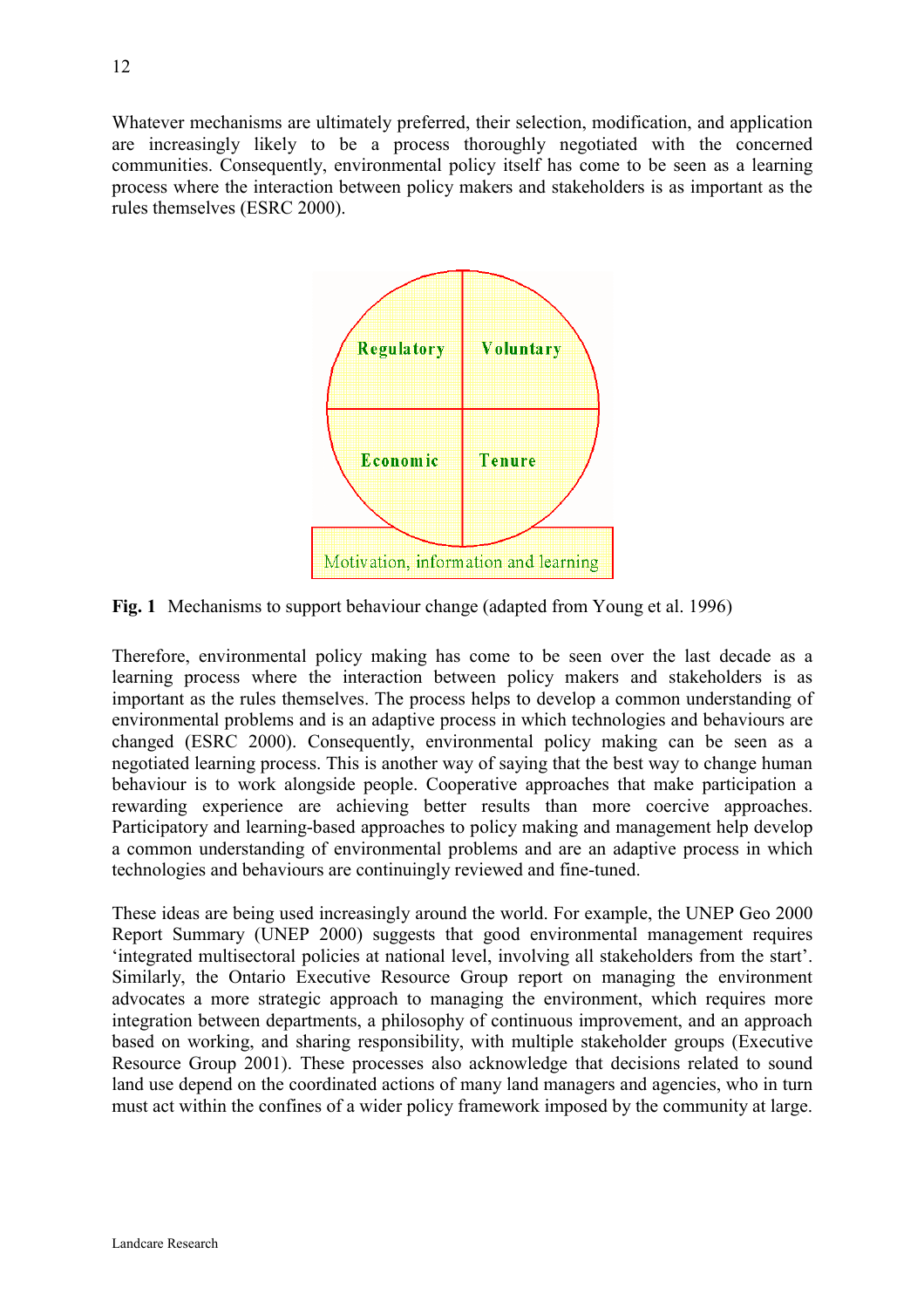#### <span id="page-12-0"></span>**3.3 Learning-based models for business and governance**

While we have used examples from the sustainable and agricultural/ environmental development sector to trace the move towards learning-based models of engaging people to achieve desired outcomes, we could equally have drawn on parallel developments in health, community-based conservation, or rural development initiatives. Similar learning-based approaches are well established within the field of organisational management, and are increasingly underpinning current moves to more participatory democracy.

#### **Organisational learning**

Within business, the linked processes of monitoring and adaptive management (i.e. total quality management) are accepted as an integral component of decision making, and represent a conscious attempt on the part of organisations and agricultural enterprises to improve productivity, effectiveness, and innovativeness in uncertain economic and technological market conditions (Senge et al. 1994).

Organisational learning is the process of gaining knowledge and developing skills that empower people to understand, and thus to act effectively within, social institutions such as businesses, government departments, schools, or charities. It is a view that stresses that organising is a social activity and that organisations exist through collaboration. By working together people can accomplish things that they cannot do individually.

A learning organisation builds collaborative relationships in order to draw strength from the diverse knowledge, capabilities, and ways of doing things that people and communities have and use. The greater the uncertainties, the greater the need for learning as this enables quicker and more effective responses to a complex and dynamic environment. In turn, effective learning is associated with increased information sharing, communication, and understanding. For these reasons, the concept of 'learning' is probably more pronounced in business than any other area.

#### **New views of governance**

A direct translation of the 'learning organisation' concept to the field of environmental management implies that good and effective environmental policy making requires at its basis a 'learning society'. This in turn involves a new view of governance, one in which the government is only one part of a national governance system and where the key feature is self-governance through interdependent individuals, groups, organisations and institutions that operate at different levels of collectivity. A core of shared values is necessary for trust and reliable interdependence, for effective autonomy and collective action, for learning, resilience and adaptability at all levels. This capacity for governance is seen to be at the heart of sustainable human development and a prerequisite for effective responses to not only environmental, but also economic and social concerns.

This new view of governance embraces the notion and significance of social capital, and brings an understanding of how this is created. It recognises the need for mutual redefinition of roles and responsibilities, of behavioural expectations, values, vision and goals. It also acknowledges that sustainable environmental and economic development implies societal development, and that this implies a deepening of the organisational structures of society, both state and civic, changing the processes by which their elements relate and interact.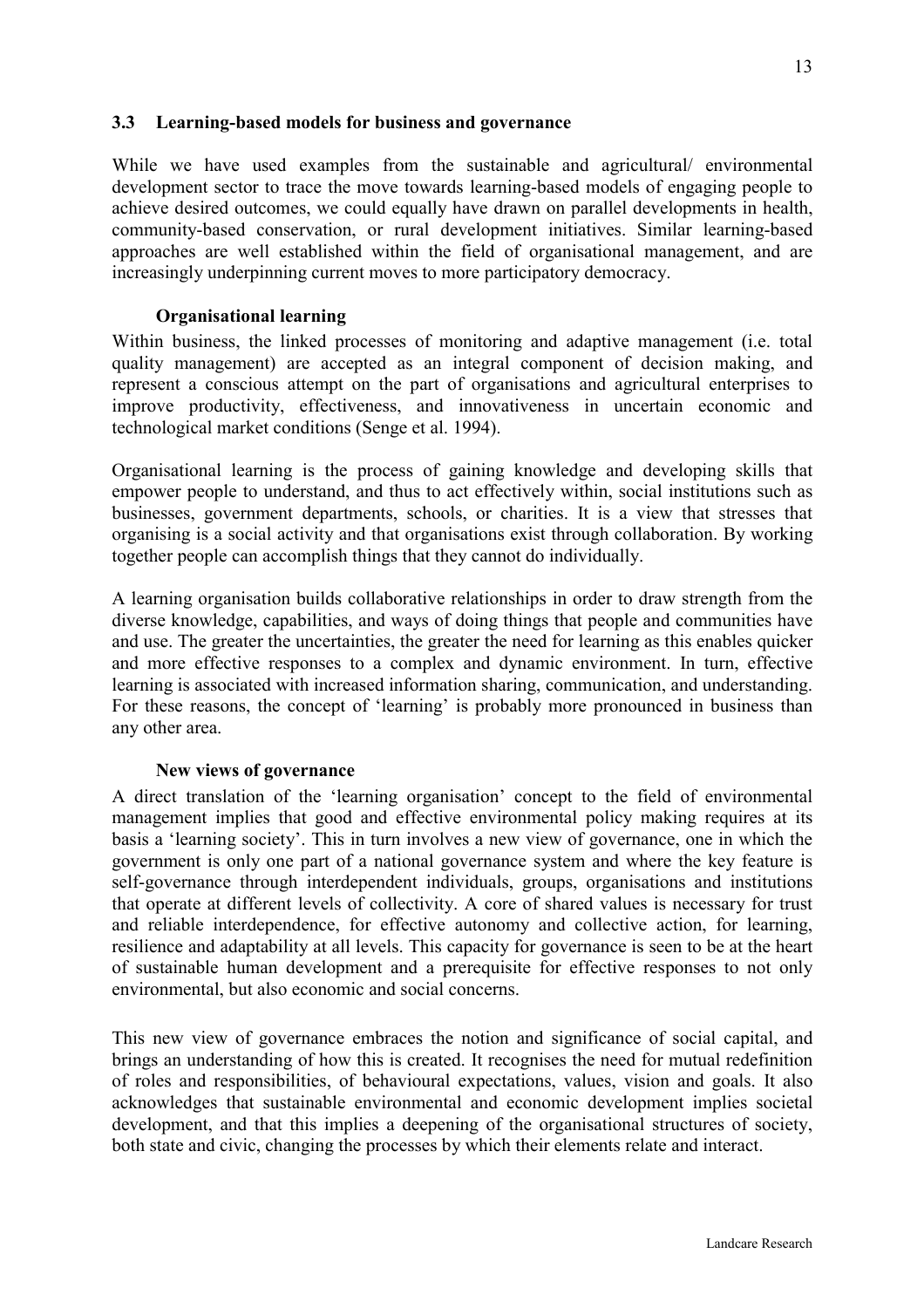## **Empowering people**

<span id="page-13-0"></span>The concept and goal of empowerment is also an important one for self-governance. Empowerment, in this context, differs from common usage of the term. It does not mean power-balancing or redistribution, but rather increasing the skills of individuals, groups and communities to make better decisions for themselves; and involves redesigning processes in which public, private and civil society agencies become partners – in effect, capacity building.

## **4. Frameworks for Supporting Behaviour Change**

Behaviour change is a complex field, particularly where there are many different perspectives on the problem, as is the case with environmental issues. Implicit in the concept of behaviour change is the concept of learning. Learning changes you, and equally, change requires learning. Clearly having the knowledge of what you want to do involves learning. If a person is changing their behaviour it is because of new learning that requires them to adapt. That this new learning will stem from changes in the wider environment indicates that both psychological and social influences impact on behaviour. Human behaviour is complex and depends on a wide range of factors.

## **4.1 Learning and behaviour change**

Behaviour change and learning have much in common, but they are not quite the same thing. Nonetheless, learning is vital if people are to change their behaviour. As Kilvington & Allen (2001) suggest:

#### **Behaviour change = Knowing what to do + Enabling environment + Imperative**

Learning is important in all three parts of this behaviour change equation. Working out what to do requires people to learn about the situation. Learning is important for understanding how the social and physical environment can support behaviour change, and learning may be important for developing the motivation (imperative) for making the change. Understanding environmental issues may provide some motivation (imperative) for acting differently with respect to waste management or energy use, for example.

Learning means different things to different people. Studies done on how learners understand learning show that as people learn, they come to understand it differently. Early on, learners think of learning as a way to 'know a lot'. Hence the teacher has the information and the learner has to acquire and memorise it. After a while, learners start to understand learning as being about acquiring new skills and methods. Here the learner is trying to learn new ways of thinking and doing. Knowing 'facts' is secondary. Advanced, reflective learners come to see learning as about understanding the world through reinterpreting and integrating knowledge (Belenky et al. 1986). These observations indicate that learners at different levels of understanding have different needs. Learners in the early stages of learning need more leadership than learners in the later phases.

These different stages of learning reflect the different theories of learning. The following section outlines three relevant and dominant frameworks that underlie how we understand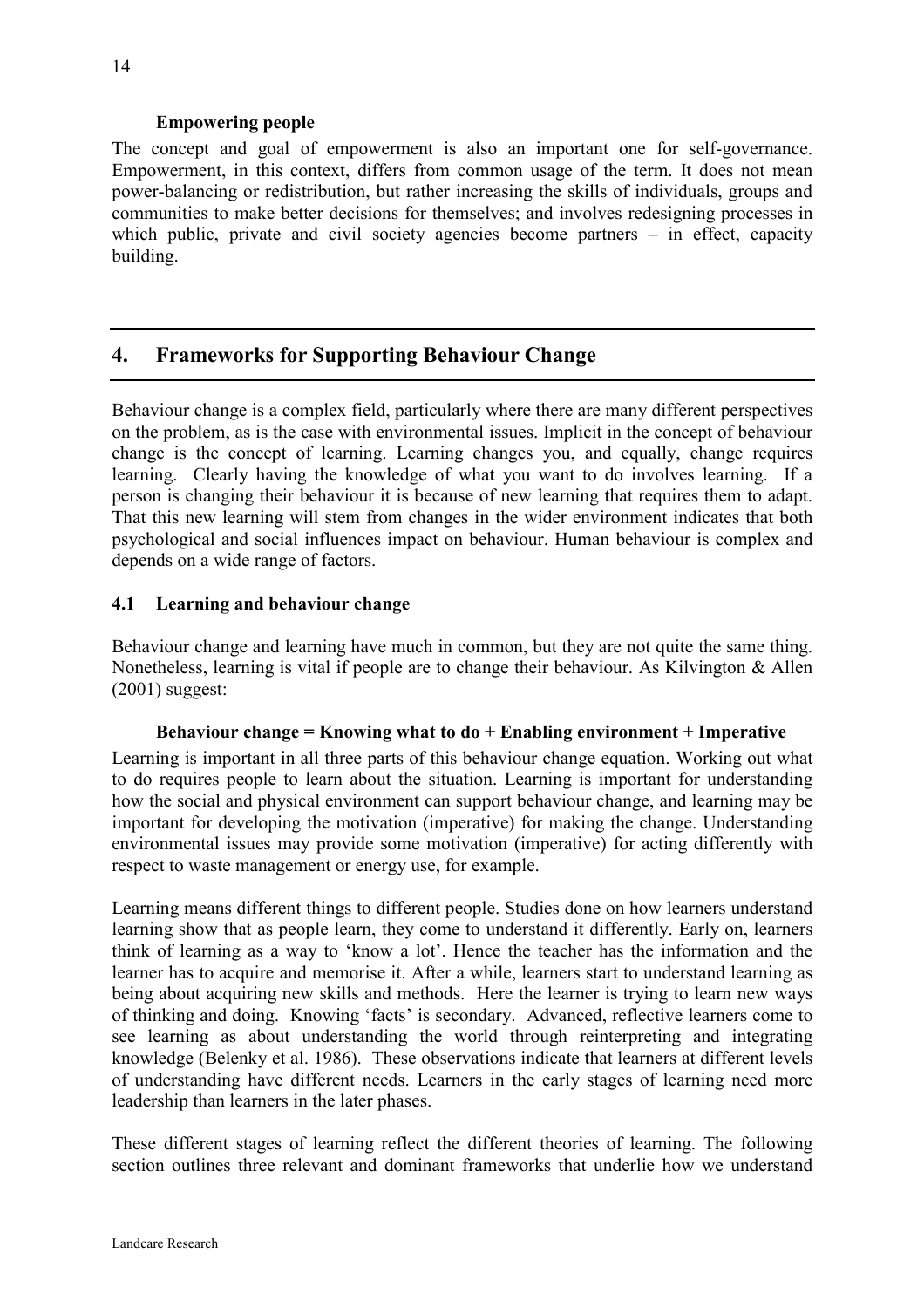<span id="page-14-0"></span>human learning and behaviour change. After outlining these major theoretical perspectives a few learning models are discussed.

## **4.2 Theoretical perspectives**

Considerable research across a range of disciplines has contributed to ideas about how people change their own behaviour. This research, as well as the interpretation and use of it, is based on the theories outlined in the next few sections. Figure 2 shows the relationship of these different theoretical perspectives.



**Fig. 2** Psychology theories underpinning models of learning.

#### **Behaviourism**

In behaviourism, learning is seen as the conditioning of human behaviour through habit formation. Behaviourists see people as 'black boxes' who act as rational self-maximisers (Earl 1986) and can be conditioned to behave in particular ways with the right use of rewards and/or punishments (Skinner 1972). Behaviourism implies the dominance of the teacher, with learners characterised as essentially passive. Knowledge and social reality are seen as external, value-free and objective.

Much of the work of behaviourists was done on animals, such as the well-known example of Pavlov who trained dogs to salivate when a bell rang. He did this by ringing a bell every time he fed them so that the dogs connected the bell with the arrival of food. Similarly, behaviourists trained rats and pigeons by manipulating rewards (usually food) and punishment (often some form of electric shock (Atkinson et al. 1993)). These kinds of manipulations are useful for changing the behaviour of individuals. They are frequent and important parts of parenting, when adults train children to behave in particular ways through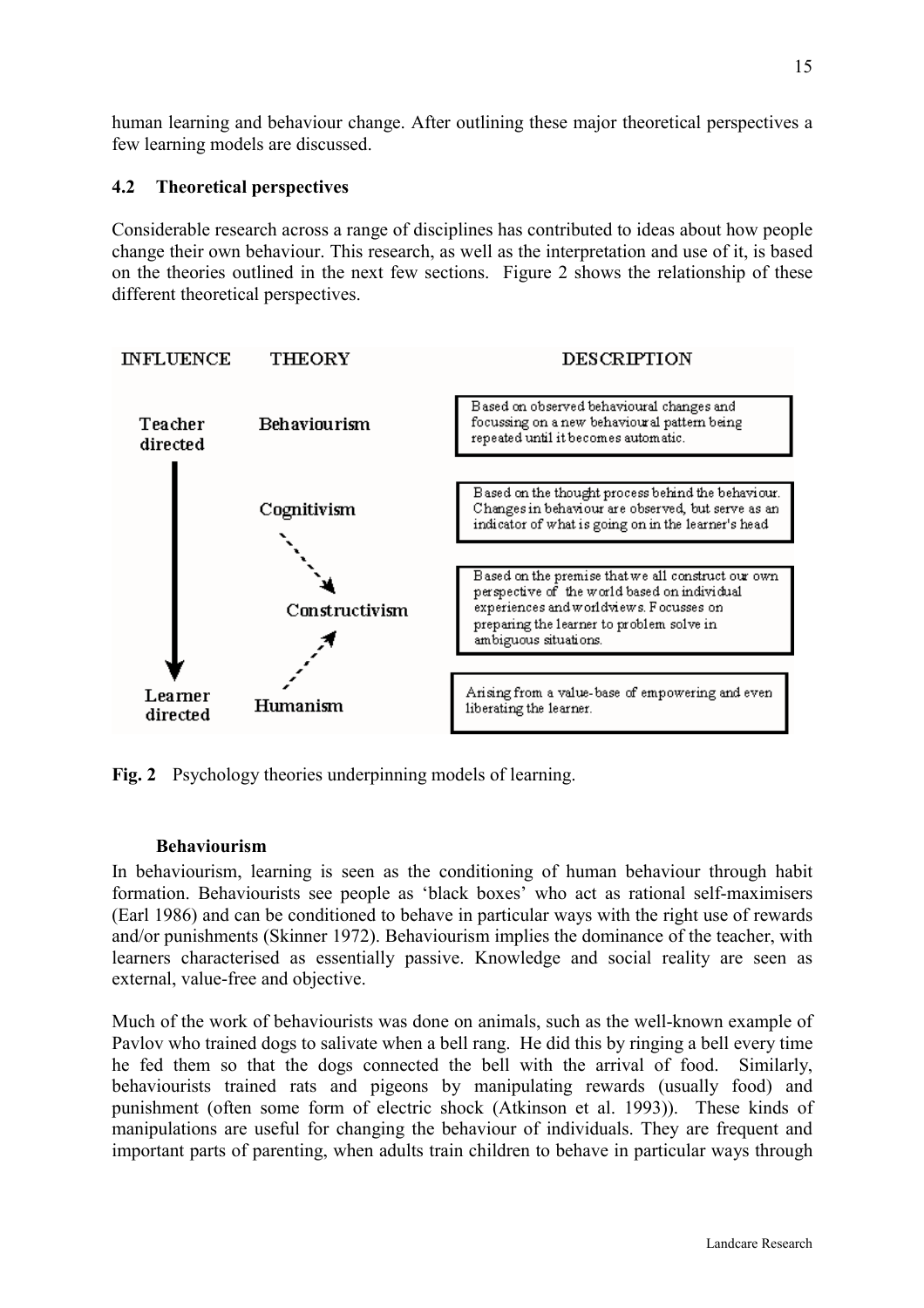the consistent use of either punishment or reward. They also underlie policy mechanisms such as fines and incentives.

#### **Cognitive approaches**

Cognitive psychologists, in contrast to behaviourists, are more concerned with the processes and structures inside people's brains. They deal with perception, seeing the brain as continuously categorising inputs from experience and, in turn, interpreting experience in terms of the categories that are developing. This process is an ongoing one in which the patterns in our brains are constantly affecting what we perceive, and what we perceive is constantly affecting the patterns in our brains (Atkinson et al. 1993). In contrast to the behavioural perspective, the cognitive school focuses more on the learner as an active participant in the teaching–learning process. Cognitive-based teachers instruct students by using teaching strategies that help the learner acquire knowledge more effectively. In the main, however, knowledge is still seen as external, value-free, and objective.

An important influence in cognitivism was the work of Jean Piaget who observed that children go through stages that appear to be linked to the maturity and development of the brain. A related concept is the idea of styles of learning, in which individuals are seen to have different learning styles and to be at different stages in a learning continuum (Atherton 2001).

## **Constructivism**

Constructivism is an approach that has emerged within the cognitive school of thinking and it underlies much work currently undertaken in the field of education and social psychology. Constructivism (Kelly 1955) adds the notion of 'context' and process to understanding behaviour change. The essence of constructivism is that people are active sense-makers who are continually assessing their environment and acting according to the ways in which they interpret the situation (Ross & Nisbett 1991; Allen et al. 2001). This perspective highlights the fact that people may react to the same information in very different ways. Importantly, constructivism sees learning as an internal process of interpretation, rather than a process of knowledge transmission.

An individual's behaviour emerges from the sense that they have made of what is happening, their ideas about what should happen, and what might happen if they change their behaviour (Ross & Nisbett 1991). Individuals use a wide range of information to develop their understanding of a situation. However, for them to engage with the information in the first place it must be both credible and relevant (Reynolds & Busby 1996). Credibility is not always to do with the scientific quality of the information. It is often more to do with the qualities and credentials of the person from whom it comes. Thus, farmers are more likely to listen to other farmers, or to people that they know well and whom they trust. For people to regard each other as mutually credible, they have to feel some level of understanding of the other person.

#### **Humanism**

This perspective is driven largely by liberal values. It tends to prescribe what should happen rather than describing what does happen during the learning process. Humanists assert that everyone has a natural desire to learn and that learners need to be empowered and to have control over the learning process. This means that in an ideal world the teacher relinquishes a great deal of authority and becomes more of a facilitator (Atherton 2001). Humanists are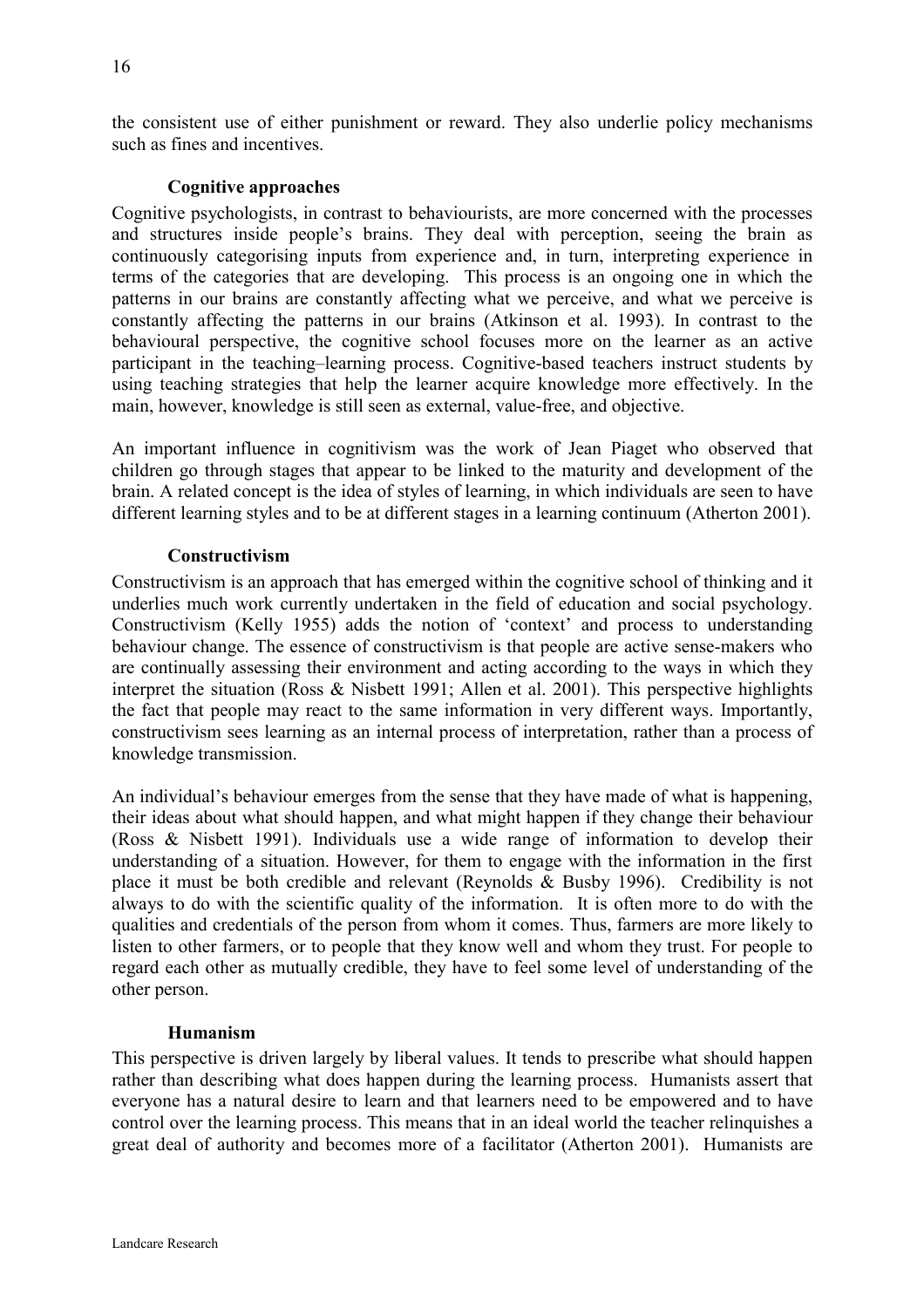<span id="page-16-0"></span>especially concerned with creating an educational environment in which learners can reach their full potential.

## **A synthesis of learning theories**

In behavioural theories knowledge is viewed as nothing more than passive, largely automatic responses to external factors in the environment. In cognitive theories knowledge is viewed as abstract symbolic representations in the head of individuals. In the constructivistic theories knowledge is viewed as a constructed entity made by each and every learner through a learning process. Knowledge can thus not be transmitted from one person to another; it will have to be reconstructed by each person. This means that this view of knowledge differs from the 'knowledge as given and absolute' views of behaviourism and cognitivism. Thus the cognitive-constructivistic perspective is beginning to underpin contemporary efforts to help people learn about, and change their behaviour towards, the environment.

Teaching therefore is the process that supports this construction and reconstruction of new knowledge, rather than being the communication of knowledge. This research suggests that approaches to facilitate behaviour change are most effective when used to enhance constructivistic or learner-centred instructional strategies because they emphasise interactivity, and learner control and engagement.

## **4.3 Models of learning and change**

Though there are a number of theories that come under the label constructivism they all have a similar view of learners as being actively engaged in a process of integrating new experiences and information with existing concepts. They suggest that learners' pre-existing knowledge, skills, beliefs and concepts influence what they notice about the world they live in and how they organise and interpret it. As a consequence, rather than simply absorbing ideas communicated to them by others, learners take those ideas and assimilate them with their pre-existing notions and experience to modify their knowledge and understanding in a more complex, complete and refined way. The next two models illustrate a number of stages of change that people go through as part of such a learning process.

#### **Kolb learning cycle**

Kolb (1984) was interested in experiential learning and his learning cycle is one used in a wide range of learning or behaviour change contexts. Kolb thought of learning as an ongoing process – a continuous series of cycles. Each cycle contains four stages (see Fig. 3).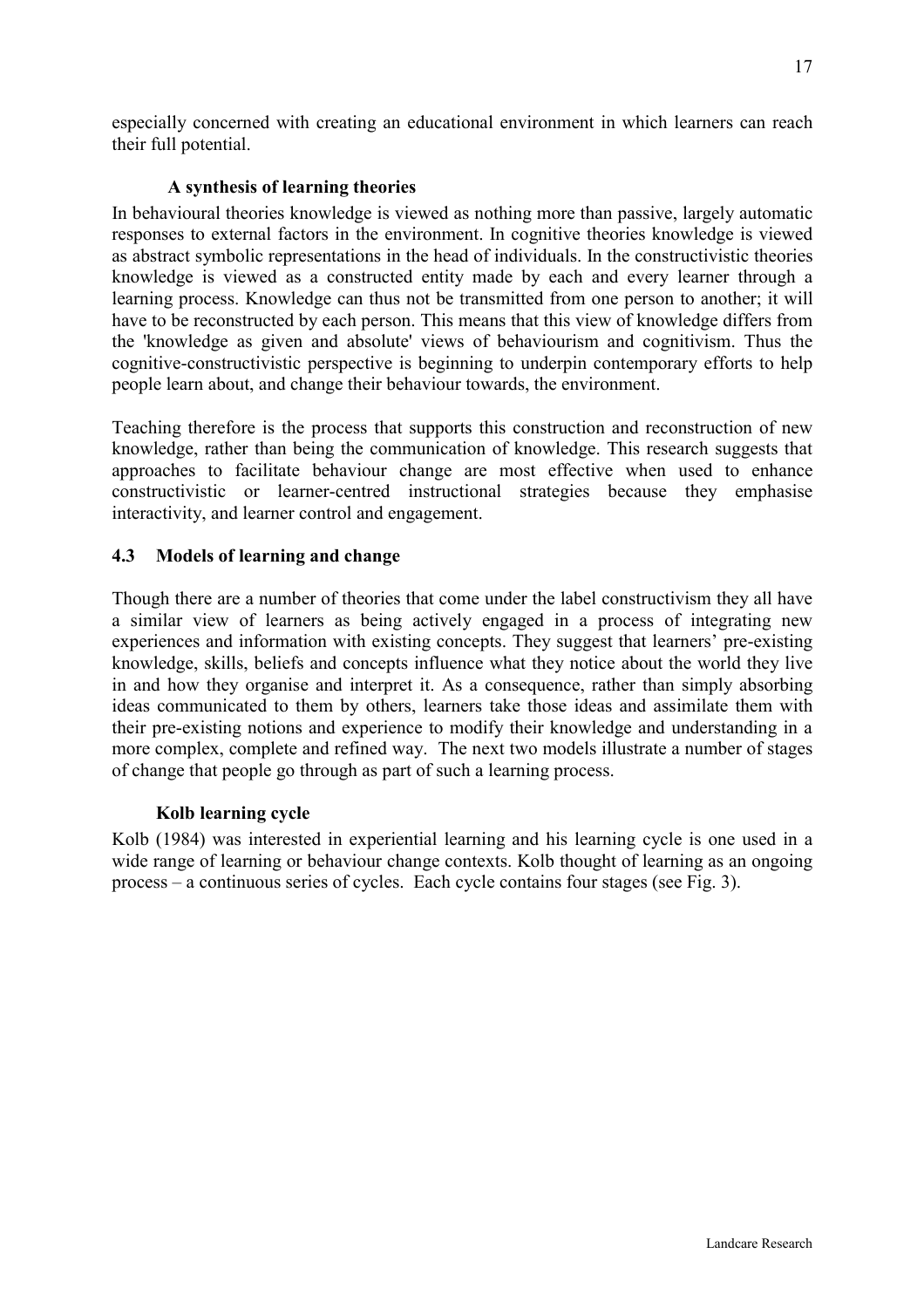

**Fig. 3** The learning cycle (adapted from Kolb 1984).

This learning cycle is the basis of the 'action research model of learning', where individuals, groups or organisations follow a series of cycles in which they plan–act–reflect; in this case stages 2 and 3 of Kolb's learning cycle are amalgamated, so that analysis comes as part of the process of reflecting and part of the process of planning.

## **Stages of change model**

The 'stages of change model' came out of researchers studying the effects of behaviour change programmes in the health sector. This model (outlined in Table 1) indicates that there are stages of change that all individuals go through in any change process. Models such as this are used to understand what processes are necessary to support behaviour change and they seem to be particularly popular in the health field.

It is important to remember that this model is not suggesting that behaviour is a linear process. People can be expected to revert to an earlier stage in the process when initial change attempts cannot be maintained and a new attempt at change must be made. This means that behaviour change processes might be seen as several loops in a behaviour change spiral. An individual may go through one behaviour change process before reverting to the contemplation or determination stages and beginning the process again from that stage. This process of change and reversion may have to occur several times before a change can be maintained.

This model also highlights the importance of learning at all stages of the process. Seen as a series of spirals, oscillating between contemplation and maintenance, it highlights the similarities between this stage-theory of behaviour change and the learning cycle outlined above. In the case of behaviour change it appears there might be more of an end point when maintenance is achieved over the long term.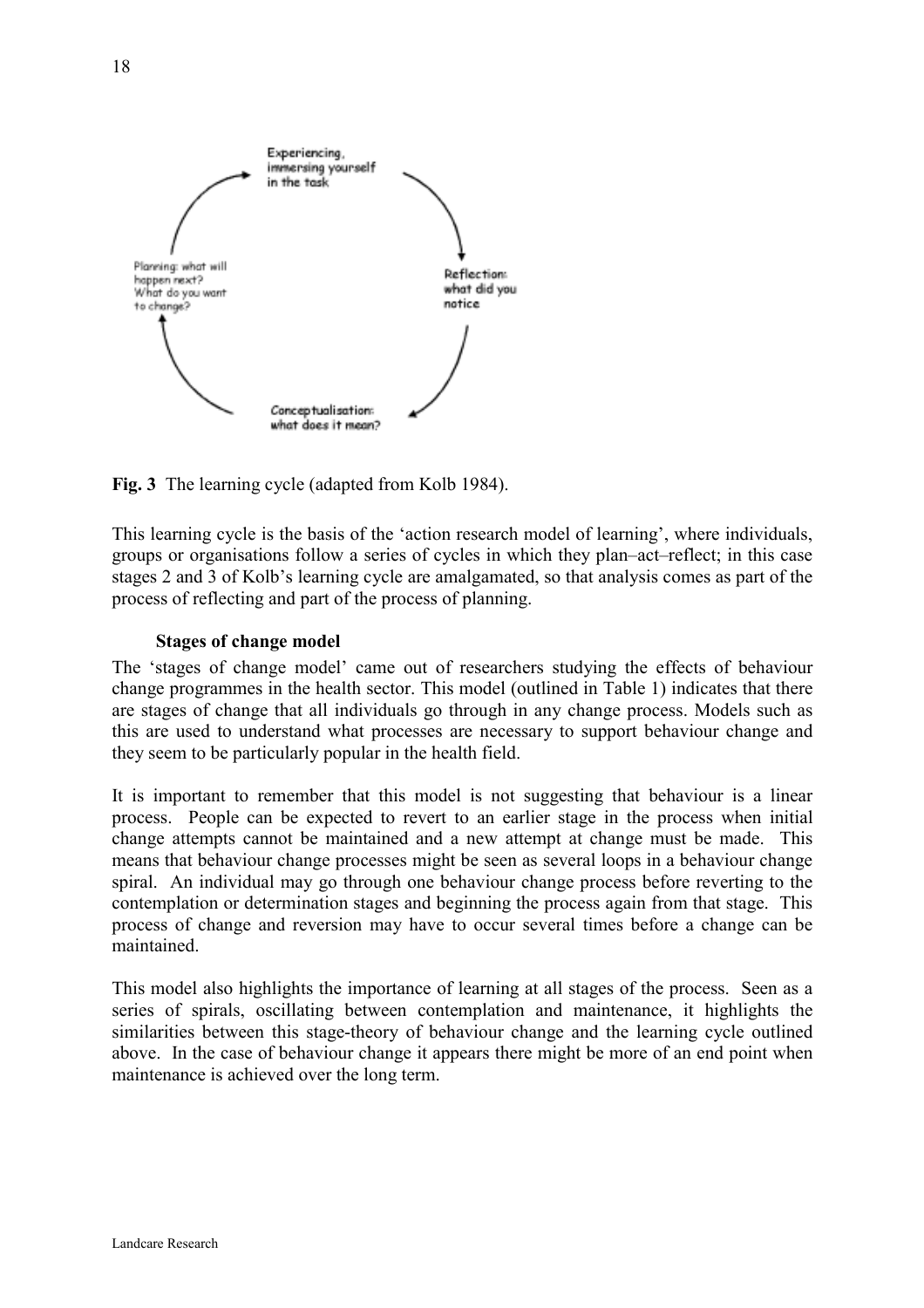Table 1 The stages of change model of learning (adapted from Velicer et al. 1998; Parnell & Benton 1999; Atherton 2001)

| Concept                           | <b>Definition</b>                                                                    | <b>Important processes</b><br>(Parnell & Benton 1999)                       |  |
|-----------------------------------|--------------------------------------------------------------------------------------|-----------------------------------------------------------------------------|--|
| PRE-CONTEMPLATION                 | Unaware of the problem, hasn't<br>thought about change                               | Becoming aware<br>Emotional response                                        |  |
| <b>CONTEMPLATION</b>              | Thinking about change, in the near<br>future                                         | Environmental analysis<br>Thinking through the issues                       |  |
| DECISION/<br><b>DETERMINATION</b> | Making a plan to change plans,<br>setting gradual goals                              | Seeing other options<br>Self-efficacy                                       |  |
| <b>ACTION</b>                     | Implementation of specific action<br>plans                                           | Social support<br>Helping relationships                                     |  |
| <b>MAINTENANCE</b>                | Continuation of desirable actions, or<br>repeating, periodic, recommended<br>step(s) | Reinforcement<br>Seeing other options<br>Being in control<br>Social support |  |

#### **Theory of reasoned action**

While the models outlined above focus on individual change, sense-making, learning and therefore behaviour change processes are not just individual-level activities. They are also social processes. This observation is important because it means that any change initiative has to be seen as more than just convincing individuals and focusing on their behaviour. To highlight the multiplicity of factors involved in behaviour change, Kilvington et al. (1999) used the theory of reasoned action proposed by Ajzen & Fishbein (1980) as a framework for describing the range of factors that can influence the intention of farmers to undertake Tb vector control. These factors include both individual and social aspects.

The motivation of individuals to change their behaviour is affected by numerous factors, not all of which are immediately evident. Only some are subject to direct and deliberate influence. Ajzen & Fishbein (1980) suggest that intention to undertake some action is a good indicator of likely behaviour (leaving aside interference from unpredictable events, such as severe weather or physical accident). Intentions are, in turn, influenced by two principal factors: (1) subjective norms, or what the individual thinks are the social pressures promoting a behaviour, and (2) personal attitudes towards that behaviour. The balance between the two streams of influence will depend on the individual concerned and the action. Figure 4 shows the factors contributing to a landowner's intention to participate in Tb vector control.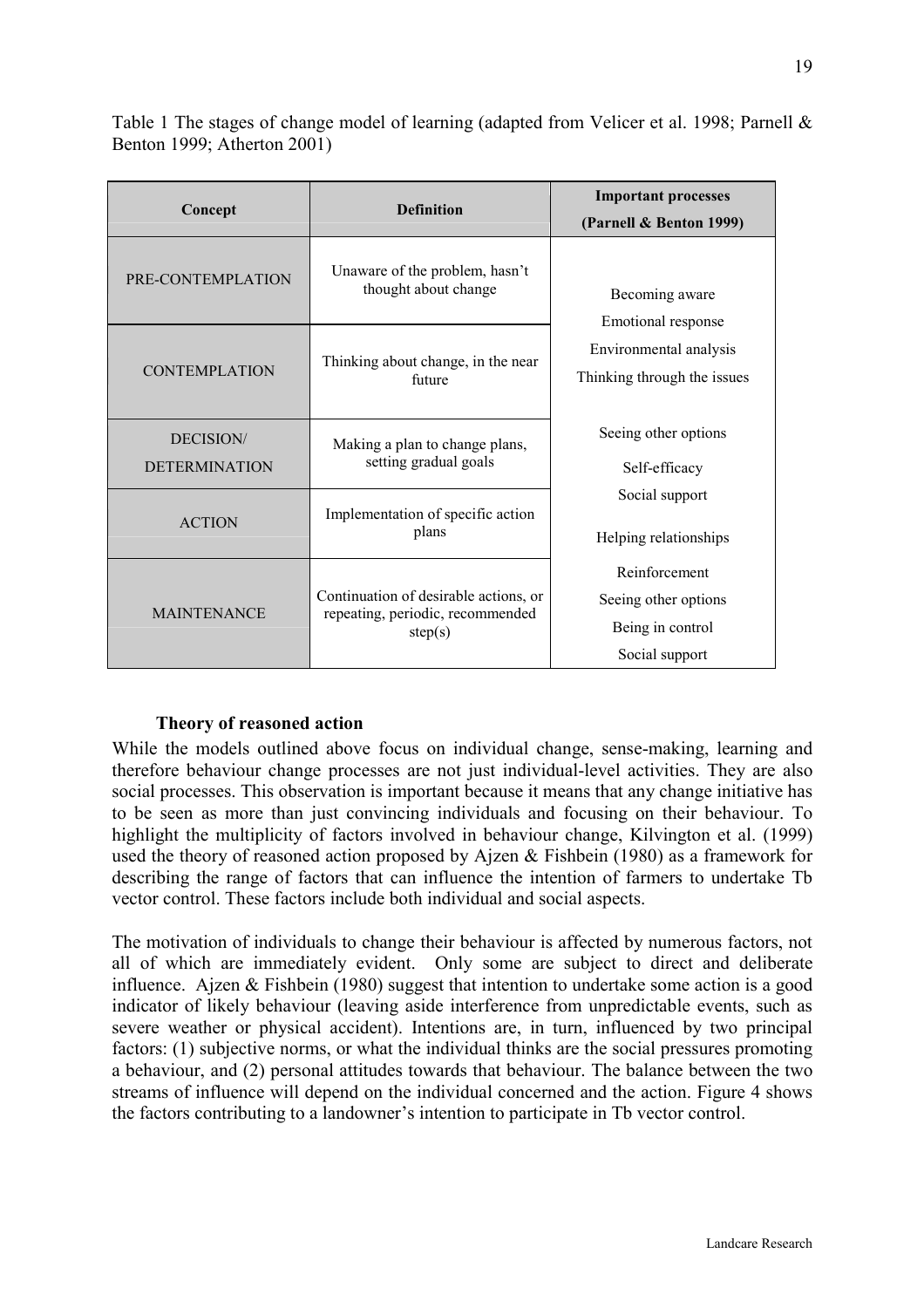

**Fig. 4** Factors affecting Tb vector control motivation (Kilvington et al. 1999)

Personal attitudes towards Tb vector control are influenced by how important landowners consider that control to be and the methods of control available to them. The subjective norm, or level of social pressure, is also important in deciding whether to undertake Tb vector control.

How much importance a landowner places on vector control is influenced by:

- financial incentives/disincentives (such as bounties, or the cost of having stock on movement control)
- understanding of the problem
- perception of the risk to them
- sense of community responsibility
- personal pride in farm management
- relative priority of Tb control against competing tasks.

Qualities of the control methods likely to be important to landowners are:

- cost
- time involvement
- relative simplicity
- ease of measuring success
- acceptability of the method in terms of humane killing.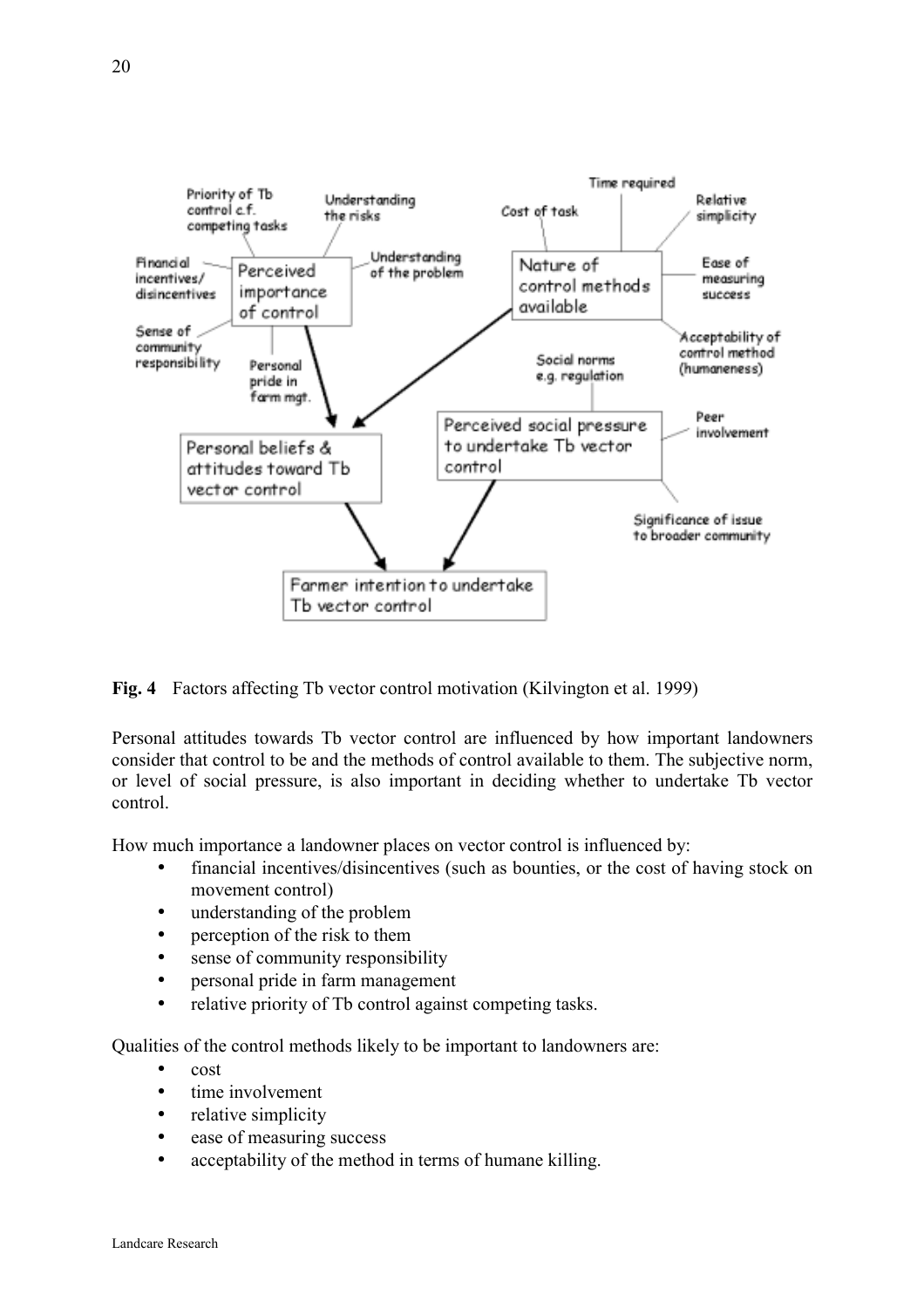<span id="page-20-0"></span>A landowner's intention to undertake some form of Tb vector control will be influenced by:

- what they perceive to be the extent of peer involvement (groups can enhance this) and the attitudes of those close to them (family and friends);
- the support of social norms (i.e. good practice standards or regulation);
- the extent to which any landowner perceives this issue is significant to the broader community (often reflected, and influenced, by current policy).

Information management and learning play a crucial role in helping to motivate people to undertake Tb vector control, through triggering these social pressure factors. Education can expand awareness of the social significance of the Tb issue, and promote understanding of regulatory policy mechanisms and consequently increase the likelihood of their being adhered to. Importantly, this work highlights the importance of groups as a possible vehicle for education initiatives as well as a mechanism for increasing the perceived pressure to collaborate with neighbours and friends (for more on working with groups see Section 6).

## **4.4 Towards a supportive environment**

As the work by Kilvington et al. (1999) highlights it is important not only to look at theories and models of behaviour change that focus on individuals, it is also important to look at models that focus on the social context in which behaviour change takes place. The different theories are neither comprehensive nor exclusive. Rather they are often complementary and many different theories can be used within aspects of any single environmental change initiative.

Social Network Theory (Verity 2002) is a framework that looks at social behaviour through relationships, rather than as an individual phenomenon. This framework acknowledges that in order to facilitate long-term behaviour change, it is necessary to develop a supportive, or enabling, environment. One major aspect of developing a supportive environment is about creating links between people, which allow information and learning to occur across social networks. The creation of these links is referred to in development literature as 'social capital'.

Spellerberg (2001 pp. 9–10) defines social capital as

*relationships among actors (individual, groups and/or organisations) that create a capacity to act for mutual benefit or a common purpose. Social capital is the social resource that is embodied in the relations between people. It resides in and stems from the contact, communication, sharing, cooperation and trust that are inherent in ongoing relationships.* 

An important part of managing learning and behaviour change initiatives is therefore about managing networks, so that they can be used to develop solutions and provide support for individuals within them.

#### **Learning and behaviour change challenges**

Engaging with people in this way is not easy, for institutions or individuals. Accepting new information that challenges the way we think and the things we do is difficult and can be very uncomfortable (Michael 1995). People may feel that entering a learning or change process, and admitting that something is not right, will decrease their personal effectiveness, selfesteem, and maybe even their identity. Adapting poorly or failing to realise creative potential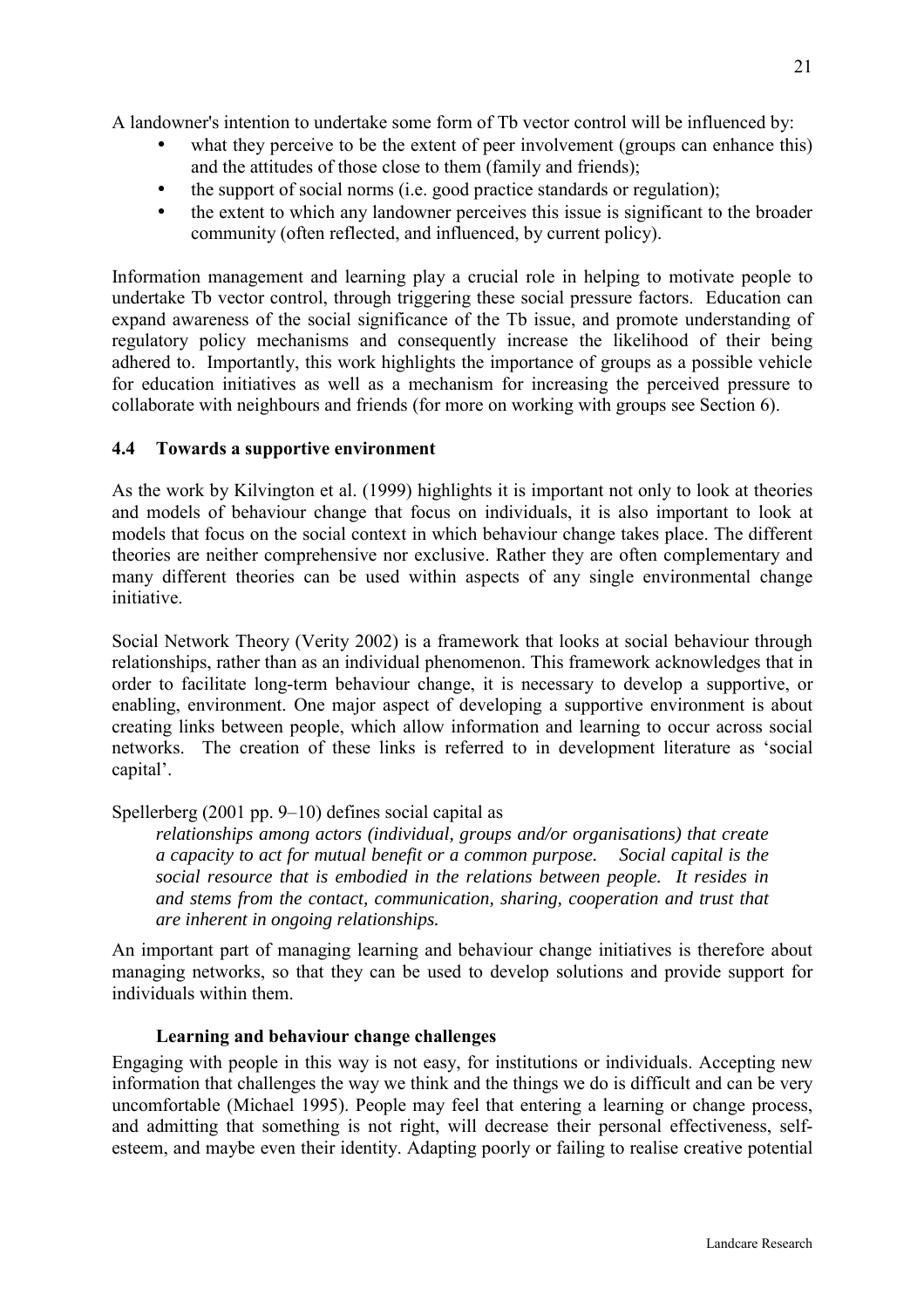may be more desirable than risking failure and loss of esteem during the learning process (Allen & Kilvington 1999).

Individuals and organisations have a number of defensive reactions that resist change – or learning (Argyris et al. 1985; Michael 1995). These defences include making some subjects 'undiscussable'. Also there is a lack of awareness that the values on which people believe they base their behaviour are different to the values implied by their behaviour. The first likely response to any inquiry into this is to search for another strategy that will satisfy the belief systems that the individual or organisation is trying to maintain (Argyris et al. 1985 pp. 82–87).

For example, if a land manager views his/her enterprise solely in terms of sheep production and notes that the vegetation condition of the land is deteriorating, the action strategy will likely be to try a different grazing regime. Such a case where new strategies are used to support the same governing variable (i.e. the land as a sheep production system) is called single-loop learning (Fig. 5). Another possibility is to change the governing variables themselves. For example, rather than try a new grazing strategy, the land manager may choose to look at how the enterprise could function as a tourism or forestry system, for example. These cases are called double-loop learning (Fig. 5), and involve more fundamental shifts in people's belief systems and values.

Double-loop learning is about exploring the underlying patterns of your learning behaviour. All of us have been learning for years and in that time we have developed certain patterns of learning behaviour. If we are to understand and improve how we learn, we must be helped to reflect and consider new ways of seeing our world (Argyris et al. 1985).

Mezirow (1991, quoted in Bunning 1995) notes three important elements to address through a reflective process:

- content or the substantive issues involved
- process, or how such issues were raised and addressed
- premises, which are the values, assumptions, and paradigms of individual and collective mindsets that influence what people attend to.



**Fig. 5** Single- and double-loop learning (adapted from Argyris et al. 1985).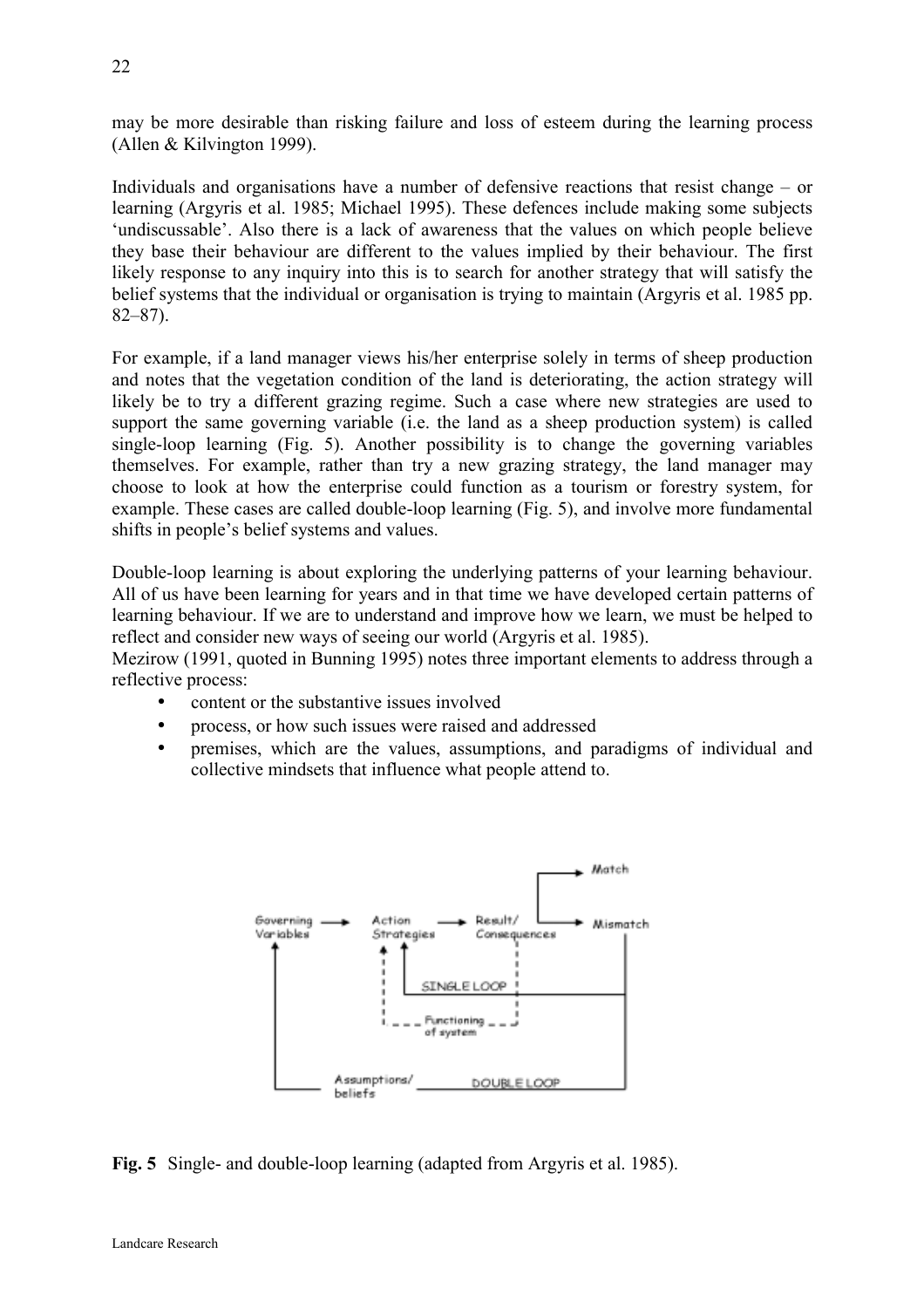<span id="page-22-0"></span>Developing double-loop problem-solving approaches is thus a critical part of changing people's actions in respect to the environment. However, it also requires those initiating such approaches to deal with the defences of individuals and organisations – which is no small undertaking! In many cases this will mean having to deal with situations in which participants may feel embarrassed or threatened. However, unless policy, research, and education programmes build specific processes for confronting people about unworkable theories and organisational defences, the use of stakeholder knowledge and interpretations of events cannot be a sound foundation for participation, collaborative learning, and positive change. The implication of this is that institutions and others seeking to develop change must not only provide information, but also ensure supporting social processes to promote a shared understanding, bounded conflict, and a safe, supportive social environment.

Social capital plays an important role in influencing change, and sustaining a social and institutional environment that is ready to adapt. It explains why change is more difficult to achieve in some situations than in others. In many cases, stakeholders and agency staff alike lack the culture and skills to participate in multi-stakeholder processes; so building capacity should be seen as a first step in many participation processes. It is not safe to assume it will just be there.

## **4.5 Measuring success in collaborative ventures**

In may cases it is obvious that the immediate focus of environmental policy and programmes will be on the achievement and subsequent performance monitoring of particular projects and activities. However, as the previous discussion has shown, in the bigger scheme of achieving change and sustainable development, there is another equally important issue. This is improving the capacity of individuals, groups and organisations involved in sustainable development to develop their own culture of self-assessment and to establish their own approach to thinking strategically about how to work collaboratively and bring about the full range of desired changes that they seek.

The tension between these two perspectives (often termed 'task' and 'process*'* goals) runs through many current efforts at supporting change. Programmes commonly oscillate from one perspective to the other, first emphasising task achievement and the production of project benefits (i.e. getting the job done) and then swinging back to a process effort (i.e. improving the capacity of the programme to achieve the goals). Getting the right balance between achieving task benefits and developing effective and sustainable capacity to make the process ongoing is crucial, and effective monitoring and evaluation of both is necessary.

More than any other activity and by its very nature, building the capacity for change depends for its effectiveness on participant ownership and commitment. Its success will rely on the use of participatory and formative evaluation exercises that strengthen the ability of participants (agencies and communities alike) for ongoing self-assessment and correction. The monitoring-and-evaluation component of environmental policy and management, then, needs to be equally about building capacity, diagnosing constraints and opportunities, and trying to make programmes grow and expand, as it is about measuring and describing on-theground progress against preset targets.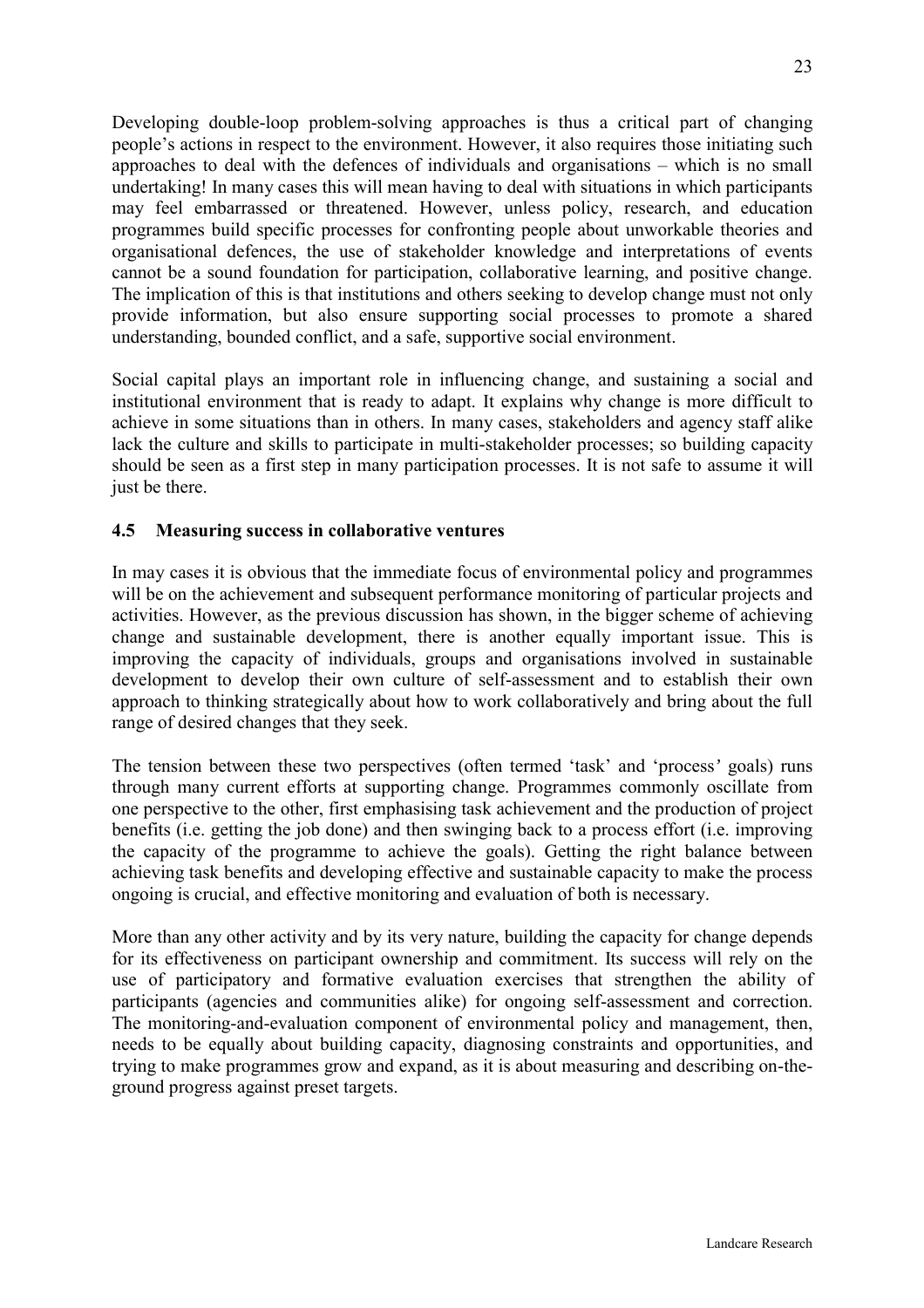## <span id="page-23-0"></span>**4.6 Conclusions**

Common to behaviour change literature is the idea that no single method works to facilitate behaviour change that addresses all issues in all settings. In each setting there are different potential effects on individuals, families and communities, all influenced by varying social, cultural, economic and developmental life circumstances (Parnell & Benton 1999).

Studies into behaviour change have highlighted the following aspects:

- Behaviour change is different for every person, and does not occur in one step. People move through stages of change in their own ways and in their own time.
- The enabling environment influences these stages of change.
- People adapt and improve the enabling environment through individual and collective capacity development.
- The crucial goal for any programme, then, is to enhance people's capacity to modify their environment so that it enables movement through stages of change.

In contrast to programmes that focus on delivery of information (campaigns) and promotion of predetermined options for change, a behaviour change programme that targets the capacity for change addresses: (1) increasing knowledge and awareness, **and** reflection (understanding how a person contributes to the problem situation and how this relates to their lives); (2) changing the enabling environment; (3) enabling people to develop consensus on the different options available to them. (Adapted from Parnell & Benton 1999).

## **5. Key Concepts for Managing Participation in Practice**

## **5.1 Introduction**

As the preceding section shows, the idea of 'people's participation' forms an underlying operational principle of contemporary sustainable-development policies, programmes and projects. However, undertaking participation is a complex process, and there are no single approaches or methodologies that one can use to enact it. Participation is not a one-off event; it is an ongoing process. It takes time, resources, understanding and perseverance, but the end result should be a development process that involves people and groups from the different stakeholder groups – and their ideas, skills and knowledge.

Participation in this way can contribute heavily to sustainability, it can make environmental activities more effective – and simultaneously contribute to building the capacity of the groups involved to continue and grow the initiative. However, promoting participation implies a different way of working, the use of different approaches and methods, and different expectations – and agency staff and other key leaders need to be aware of these.

Successful environmental change requires us to do more than just undertake one-off projects. It is dependent on the coordinated actions of many stakeholder groups, communities and agencies, who in turn must act within the confines of a wider policy framework imposed by the community at large. Within this broader and integrated view of environmental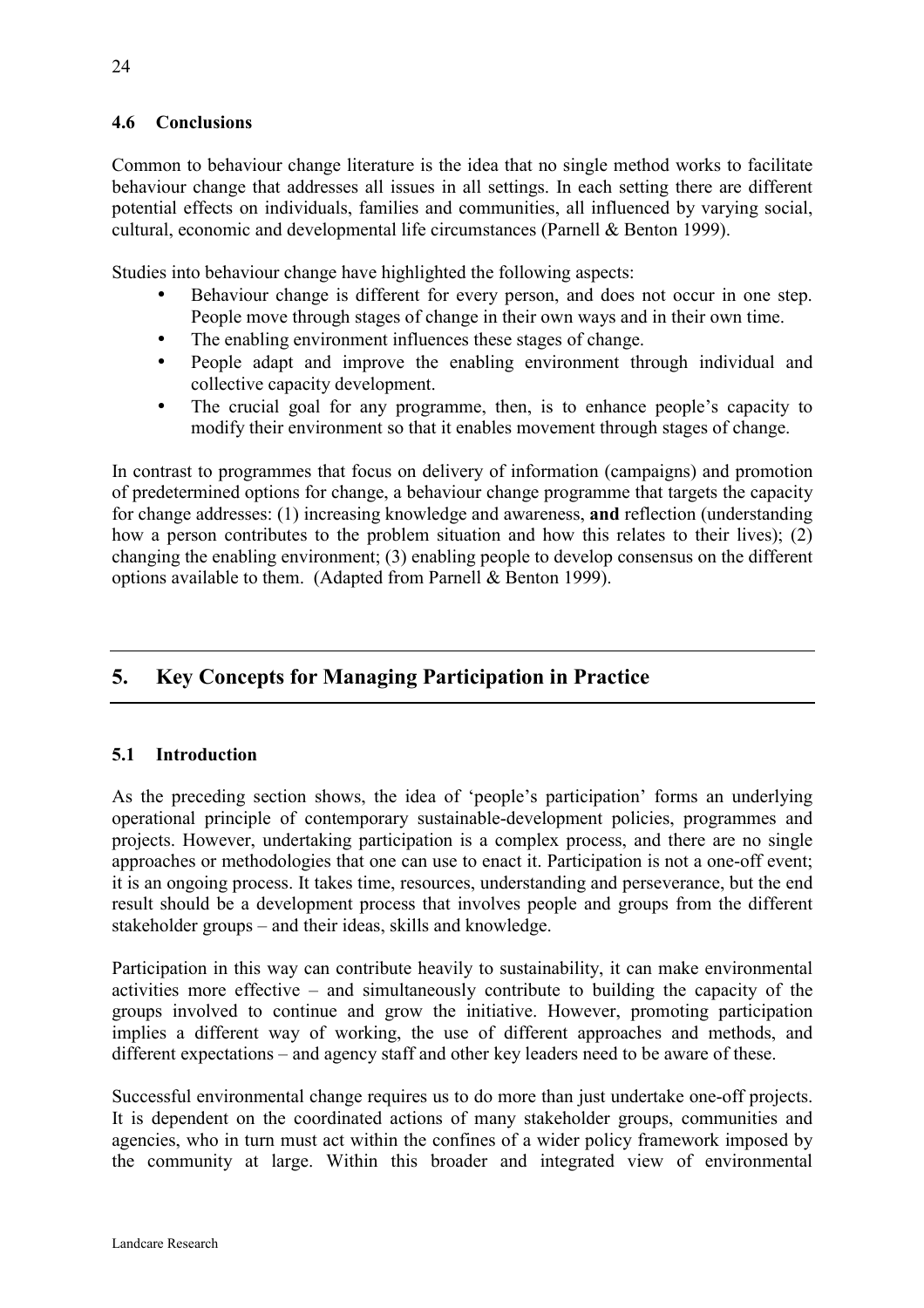<span id="page-24-0"></span>management, participation needs to be practised simultaneously at different levels of decision making. It is most useful to think of three levels:

- National creating an enabling environment; national policy being developed in a participatory way. Opportunity to coordinate lessons from regional and programme level.
- Programme and agency (e.g. regional and territorial authority) creating appropriate policy mix for separate areas taking into account their specific needs and characteristics.
- Project working with specific groups and communities, with bounded goals for environmental management.

In this section we will review specific mechanisms that collectively support an overall framework designed to facilitate behaviour change for environmental management. These are: (1) social capital; (2) empowering people and communities; (3) levels of participation; (4) managing a participatory process; (5) stakeholder analysis; and (6) participatory monitoring and evaluation. The first two of these are related to policy setting and capacity building and are of specific relevance to national- and regional-level agency and stakeholder groups. The remaining concepts are applicable at all levels of participation from policy to projects.

## **5.2 Social capital2**

 $\overline{a}$ 

The notion of social capital has been around for decades, but it is with the work of Jane Jacobs (1961), Pierre Bourdieu (1983), James Coleman (1988) and Robert Putnam (1993; 2000) that it has come into prominence. This is how Putnam (2000 p.19) introduces the idea:

*Whereas physical capital refers to physical objects and human capital refers to the properties of individuals, social capital refers to connections among individuals – social networks and the norms of reciprocity and trustworthiness that arise from them. In that sense social capital is closely related to what some have called 'civic virtue'. The difference is that 'social capital' calls attention to the fact that civic virtue is most powerful when embedded in a sense network of reciprocal social relations. A society of many virtuous but isolated individuals is not necessarily rich in social capital.* 

In other words, interaction enables people to build communities, to commit themselves to each other, and to knit the social fabric. A sense of belonging and the concrete experience of social networks (and the relationships of trust and tolerance that can be involved) benefit people greatly. The premise for much of what is written in this report is that working together through collaborative partnerships is a powerful way to improve our communities and environment. These are alliances that can be used to improve the health of a community in the widest sense of the term (environmental, educational, economic, social, etc.). They encourage people, hopefully operating at a range of scales and levels, to work together and make a difference. For example, an initiative to improve water quality by riparian planting might involve a Landcare group, local school, community environmental group and agencies (regional councils, Department of Conservation etc.). Because these partnerships bring people together from different parts of the wider community, their efforts often have the weight to be successful.

 $2^2$  This section is adapted from Landcare Research notes on this topic hosted at http://social.landcare.cri.nz/social\_capital.html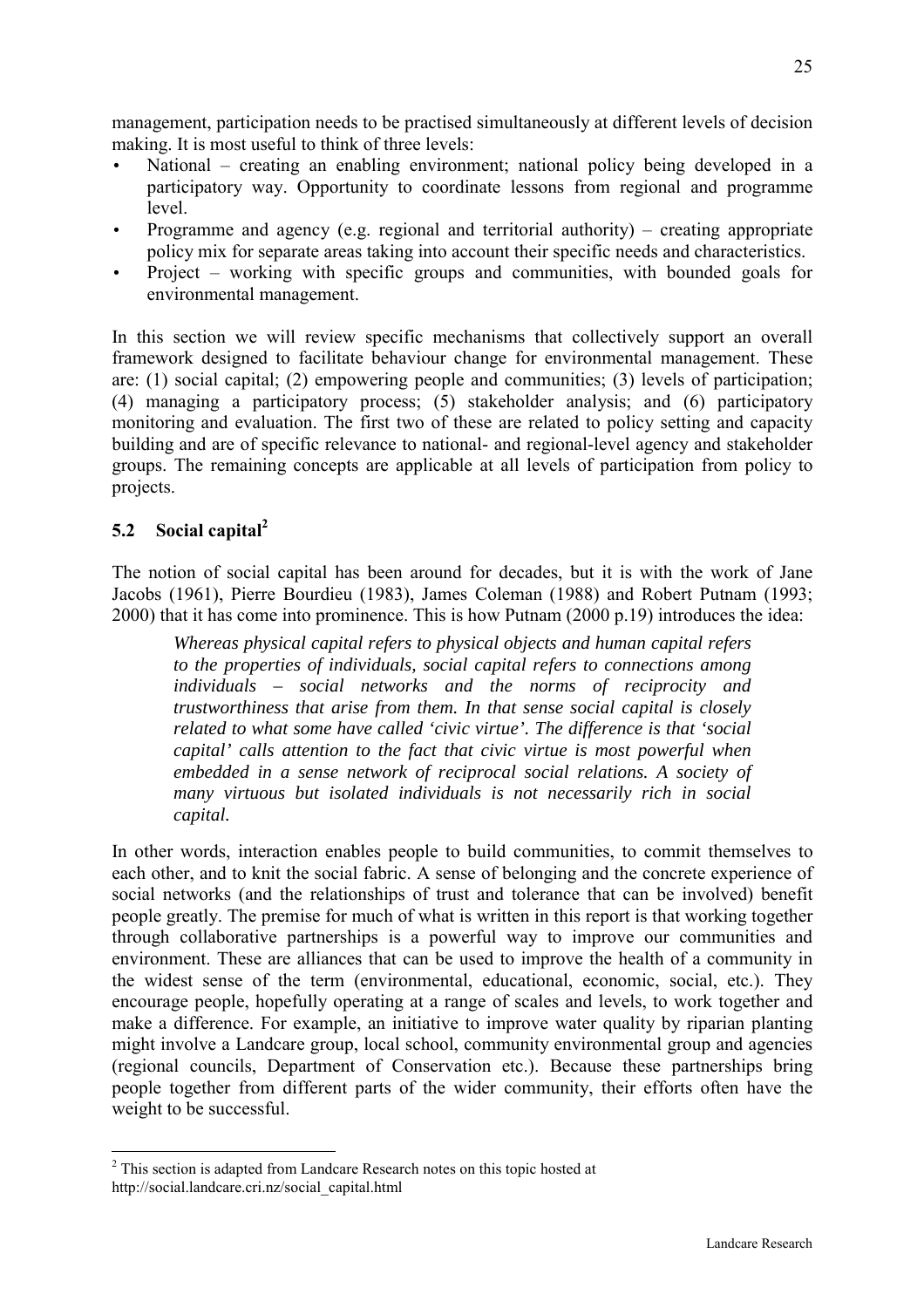The social whole is more than the sum of its individual components. Social systems provide a range of functions that are not met through market transactions. Households, communities of interest, and neighbourhoods create networks of mutual obligation, care, concern, interest and even conflict (access to other points of view). In the development and organisational learning literature these networks, norms, exchanges, and trust that facilitate cooperation for mutual benefit are referred to as 'social capital'.

Social capital also has an important 'downside' (Portes & Landholt 1996): communities, groups or networks that are isolated, parochial, or working at cross-purposes to society's collective interests can actually hinder economic and social development.

## **Vertical and horizontal associations**

A broader understanding of social capital accounts for both the positive and negative aspects by including vertical as well as horizontal associations between people, and behaviour within and among organisations, such as firms and institutions. This view recognises that 'bonding' ties are needed to give communities a sense of identity and common purpose, but also stresses that without 'bridging' ties that transcend various social divides (e.g. religion, industry sectors, ethnicity, socio-economic status), bonding ties can become a basis for the pursuit of narrow interests, and can actively preclude access to information and material resources that would otherwise be of great assistance to the community. Bridging is essentially a horizontal metaphor, but implying connections between people who share demographic characteristics. Social capital also has a vertical dimension, which can be called 'linkages'. The capacity to leverage resources, ideas and information from formal institutions beyond the community is a key function of linking social capital. A multidimensional approach highlights that different combinations of bonding, bridging, and linking social capital produce the range of outcomes observed in the literature.

Social capital supports learning through interaction, and requires the formation of networking paths that are both horizontal (across agencies and sectors) and vertical (agencies to communities to individuals). This, in turn, implies that relationships within which learning interactions take place influence the learning outcomes in collaborative approaches. Social capital plays an important role in fostering the social networks and information exchange needed to achieve collective action – and sustaining a social and institutional environment that is ready to adapt and change.

Some agencies recognise the value of social capital, but are not cognisant of the various types of interconnections necessary. For example, a territorial authority may integrate different sectors and/or departments, but fail to encourage two-way vertical connections with local groups. Another may form local associations without building their linkages upwards to other external agencies. In general, two-way relationships are better than one-way, and linkages subject to regular quality checks are generally better than historically embedded ones.

#### **Māori social capital**

According to Spellerberg (2001), Māori social capital centres around the whanau or extended family group and the values associated with that grouping of individuals. The values specifically mentioned in this concept are trust, integrity, truth, nurturing, supporting and uplift. Family groups extend across different places, and the associations are largely informal in character.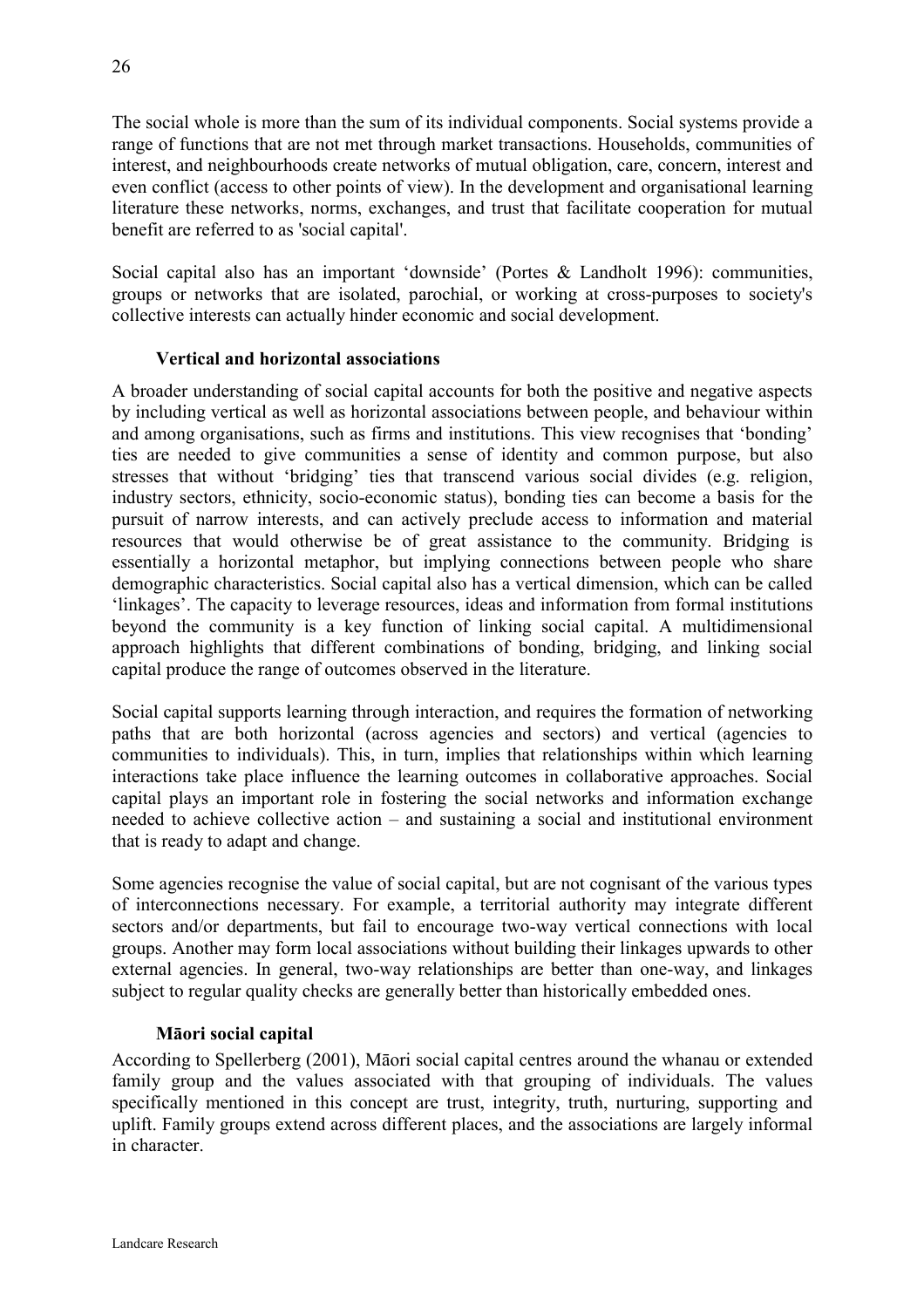<span id="page-26-0"></span>This Māori concept of social capital reflects the tribal nature of Māori social groups and appears to be mostly about a bonding form of social capital. This idea is supported by the comments of Spellerberg (2001) that it is important for Māori to find ways to move beyond the bounded or iwi-based social capital and to bridge the divide between themselves and other groups (both other iwi and other, non-Māori groups). Māori may have difficulty developing this bridging social capital because of the different features of different cultures. It appears that the close bonding within iwi may contribute by forming in-group – out-group patterns, so there are few bridges across iwi groups.

## **Measuring social capital**

Social capital has been measured in a number of innovative ways, though for a number of reasons obtaining a single 'true' measure is probably not possible, or perhaps even desirable. First, the most comprehensive definitions of social capital are multidimensional, incorporating different levels and units of analysis. Second, any attempt to measure the properties of inherently ambiguous concepts such as 'community', 'network' and 'organisation' is correspondingly problematic. Third, few long-standing surveys were designed to measure 'social capital', leaving contemporary researchers to compile indexes from a range of approximate items, such as measures of trust in government, voting trends, memberships in civic organisations, or hours spent volunteering. New survey methods currently being tested will hopefully produce more direct and accurate indicators. Measuring social capital may be difficult, but it is not impossible, and several excellent studies have identified useful proxies for social capital, using different types and combinations of qualitative, comparative, and quantitative research methodologies.

## **5.3 Empowering people and communities<sup>3</sup>**

 $\overline{a}$ 

The more inclusive approach to policy making outlined in this report recognises that environmental management is at least as much about managing human activities as it is about managing lands and waters. As Christensen et al. (1996) point out, ecosystem and environmental management is inextricably linked with current trends related to population growth, poverty and human perceptions about energy and natural resources. 'Concerns such as the rights of private property owners and local loss of jobs is unlikely to diminish, and environmental management must include strategies that deal positively with those concerns' (Christensen et al. 1996). There is now a recognition that constructive change can only happen and be sustained if the people involved are included and empowered to make decisions. People's participation, the integration of the efforts of institutions and improved flows of information are indispensable to the building of real and lasting capacity for sustainable human development (Capacity 21 Programme; UNDP 1996).

Empowerment in this sense differs from common usage of the term. It does not mean powerbalancing or redistribution, but rather, increasing the skills of individuals, groups and communities to make better decisions for themselves. This idea of empowerment means 'the restoration to individuals of a sense of their own value and strength and their own capacity to handle life's problems' (Bush & Folger 1994 p. 2 quoted in Burgess & Burgess 1997). This capacity is relevant to environmental decision making, as these authors further explain in a subsequent publication: that through empowerment groups gain 'greater clarity about their

 $3$  This section is adapted from Allen, W.J. 2001: Working together for environmental management: the role of information sharing and collaborative management. PhD thesis, Massey University, http://nrm.massey.ac.nz/changelinks/thesis\_contents.html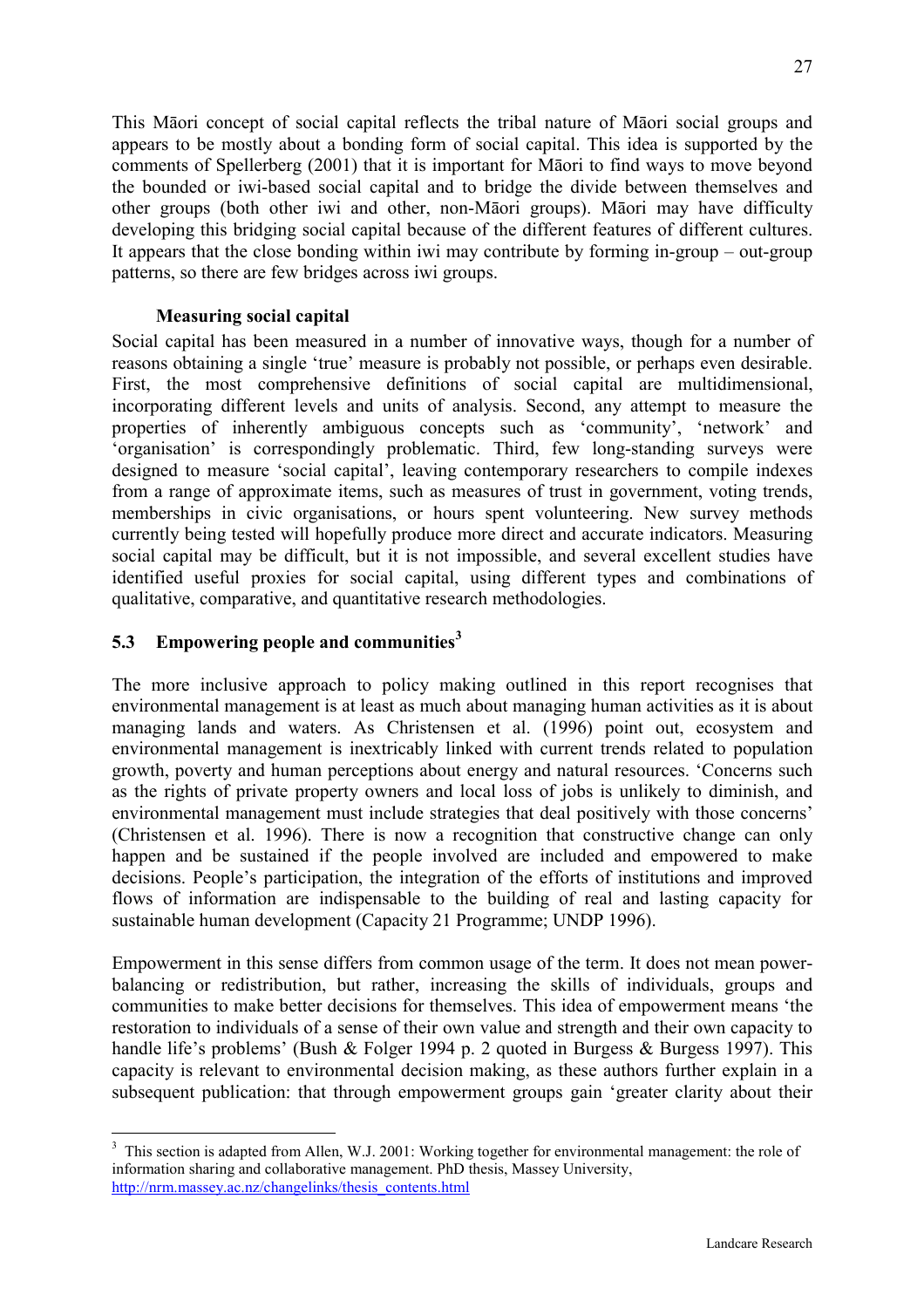<span id="page-27-0"></span>goals, resources, options and preferences' and that they use this information to make their own 'clear and deliberate decisions' (Folger & Bush 1996 p. 264 quoted in Burgess & Burgess 1997).

In a similar vein, Page & Czuba (1999) suggest that:

*... empowerment is a multi-dimensional social process that helps people gain control over their own lives. It is a process that fosters power (that is, the capacity to implement) in people, for use in their own lives, their communities, and in their society, by acting on issues that they define as important.* 

One crucial implication of this definition of empowerment for those concerned with bringing about change in the way we manage our natural resources is that it acknowledges that the individual and the community are fundamentally connected.

*This does not mean that we can point the finger at those with less access to power, telling them that they must change to become more like 'us' in order to be powerful/successful. Rather individual change becomes a bridge to community connectedness and social change (Wilson 1996). To create change we must change individually to enable us to become partners in solving the complex issues facing us. In collaborations based on mutual respect, diverse perspectives, and a developing vision, people work towards creative and realistic solutions. This synthesis of individual and collective change is our understanding of an empowerment process (Page & Czuba 1999).* 

Important questions as we seek to ensure empowerment are: how are decisions made and implemented? Who plays what role in these processes? What values and principles do they reflect? What are the constraints faced by each party in fully taking up their new roles and in having their voice heard? What needs to be done to relieve these constraints?

#### **5.4 Levels of participation**

In its contemporary form, participation goes far beyond the current level of consultation that agencies commonly use to engage with people. Attempts to define participation have identified different types of involvement of people in development processes. An early example was the eight levels of citizen control over initiatives or 'ladder of participation' described by Arnstein (1969) in the United States.

More recently, Pretty (1995) has built on Arnstein's ladder of participation to suggest a continuum ranging from manipulation to mobilisation, as summarised in Table 2. Pretty based his analysis of community participation on a review of both successful and unsuccessful projects conducted over more than 15 years. Underlying these definitions is the principle of balance of control between outsiders and the community, particularly in relation to decision making, and information and resources.

Moving from 'manipulative participation' to 'self-mobilisation' in Table 2, people's participation becomes less passive and more active. Pretty concluded that development benefits in agriculture were more likely to be sustainable when stakeholder participation reached interactive participation (co-learning) and mobilisation (collective action and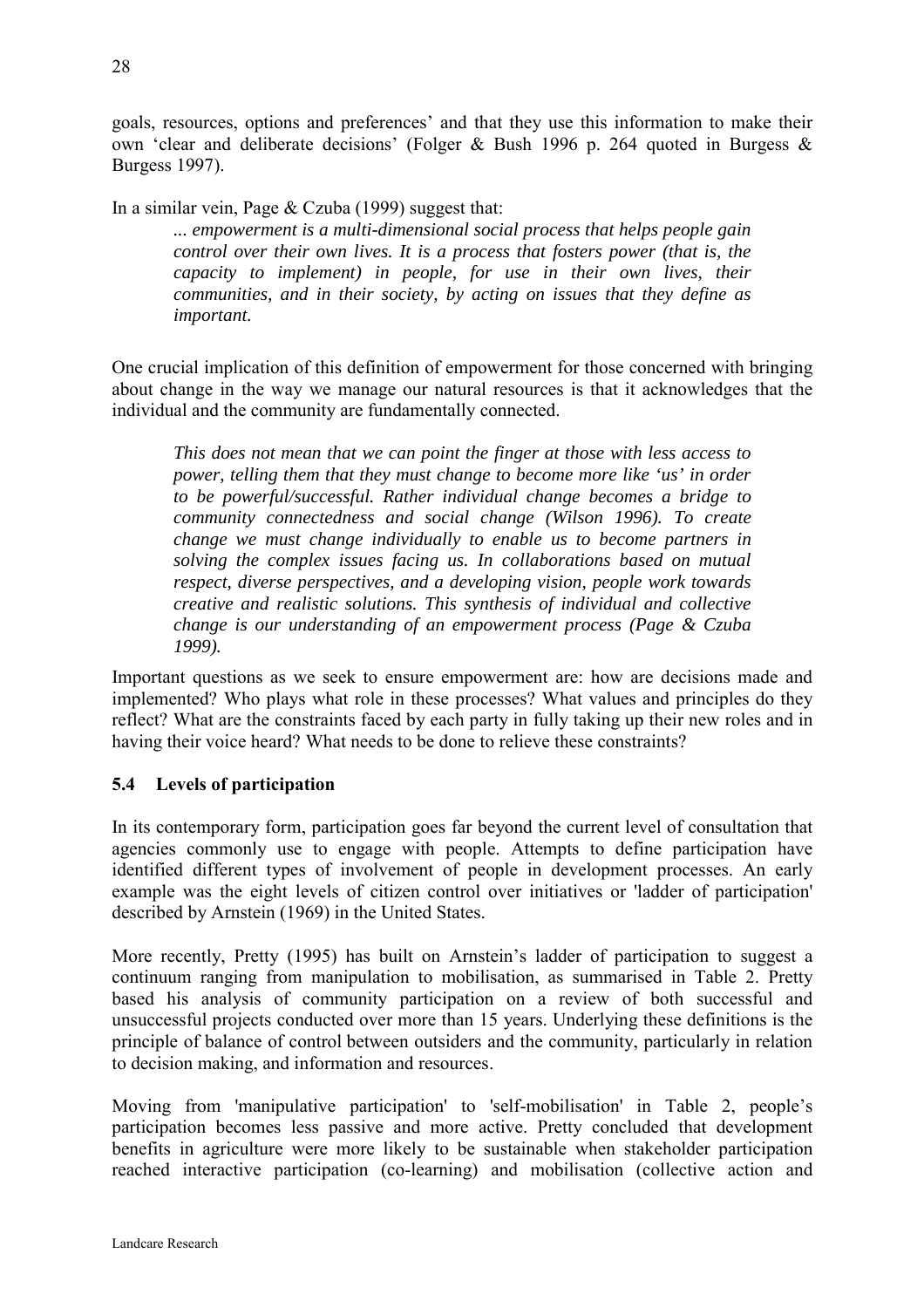empowerment). This is particularly important in environmental projects where the aim is for different stakeholders to reach agreement. This can only happen when each becomes informed about the position of the others. This is most likely to occur in face-to-face meetings within a supportive and consensual climate. People have a better chance of understanding an opposing point of view when they are able to listen to it, face-to-face. It also requires both a climate and process that reduce the need for people to defend their own views.

| <b>Types of engagement</b>                                     | <b>Description</b>                                                                                                                                                                                                                                                                                                                                                                                                                                                                                                                 |
|----------------------------------------------------------------|------------------------------------------------------------------------------------------------------------------------------------------------------------------------------------------------------------------------------------------------------------------------------------------------------------------------------------------------------------------------------------------------------------------------------------------------------------------------------------------------------------------------------------|
| 1- Manipulative<br>participation (Cooption)                    | Community participation is simply a pretence, with people's representatives on<br>official boards who are unelected and have no power.                                                                                                                                                                                                                                                                                                                                                                                             |
| 2- Passive participation<br>(Compliance)                       | Communities participate by being told what has been decided or already<br>happened. Involves unilateral announcements by an administration or project<br>management without listening to people's responses. The information belongs<br>only to external professionals.                                                                                                                                                                                                                                                            |
| 3- Participation by<br>consultation                            | Communities participate by being consulted or by answering questions.<br>External agents define problems and information-gathering processes, and so<br>control analysis. Such a consultative process does not concede any share in<br>decision making, and professionals are under no obligation to take on board<br>people's views.                                                                                                                                                                                              |
| 4- Participation for<br>material incentives                    | Communities participate by contributing resources such as labour, in return for<br>material incentives (e.g. food, cash). It is very common to see this called<br>participation, yet people have no stake in prolonging practices when the<br>incentives end.                                                                                                                                                                                                                                                                      |
| 5- Functional participation<br>(Cooperation)                   | Community participation is seen by external agencies as a means to achieve<br>project goals. People participate by forming groups to meet predetermined<br>project objectives; they may be involved in decision making, but only after<br>major decisions have already been made by external agents.                                                                                                                                                                                                                               |
| 6- Interactive participation<br>(Co-learning)                  | People participate in joint analysis, development of action plans and formation<br>or strengthening of local institutions. Participation is seen as a right, not just the<br>means to achieve project goals. The process involves interdisciplinary<br>methodologies that seek multiple perspectives and make use of systemic and<br>structured learning processes. As groups take control over local decisions and<br>determine how available resources are used, so they have a stake in maintaining<br>structures or practices. |
| 7- Self-mobilisation<br>(Collective action and<br>empowerment) | People participate by taking initiatives independently of external institutions to<br>change systems. They develop contacts with external institutions for resources<br>and technical advice they need, but retain control over how resources are used.<br>Self-mobilisation can spread if governments and NGOs provide an enabling<br>framework of support. Such self-initiated mobilisation may or may not<br>challenge existing distributions of wealth and power                                                               |

| <b>Table 2</b> | Participation continuum (from Pretty 1995) |  |
|----------------|--------------------------------------------|--|
|----------------|--------------------------------------------|--|

So where is local government in New Zealand currently in the hierarchy of participation noted here? The terms 'consultation' and 'participation' are still predominantly confused. Resource Management Act case law has clearly defined consultation and dictated participants with whom, and the situations where, consultation should take place. Participation, however, is based on notions of participatory democracy that have only recently gained acceptance, so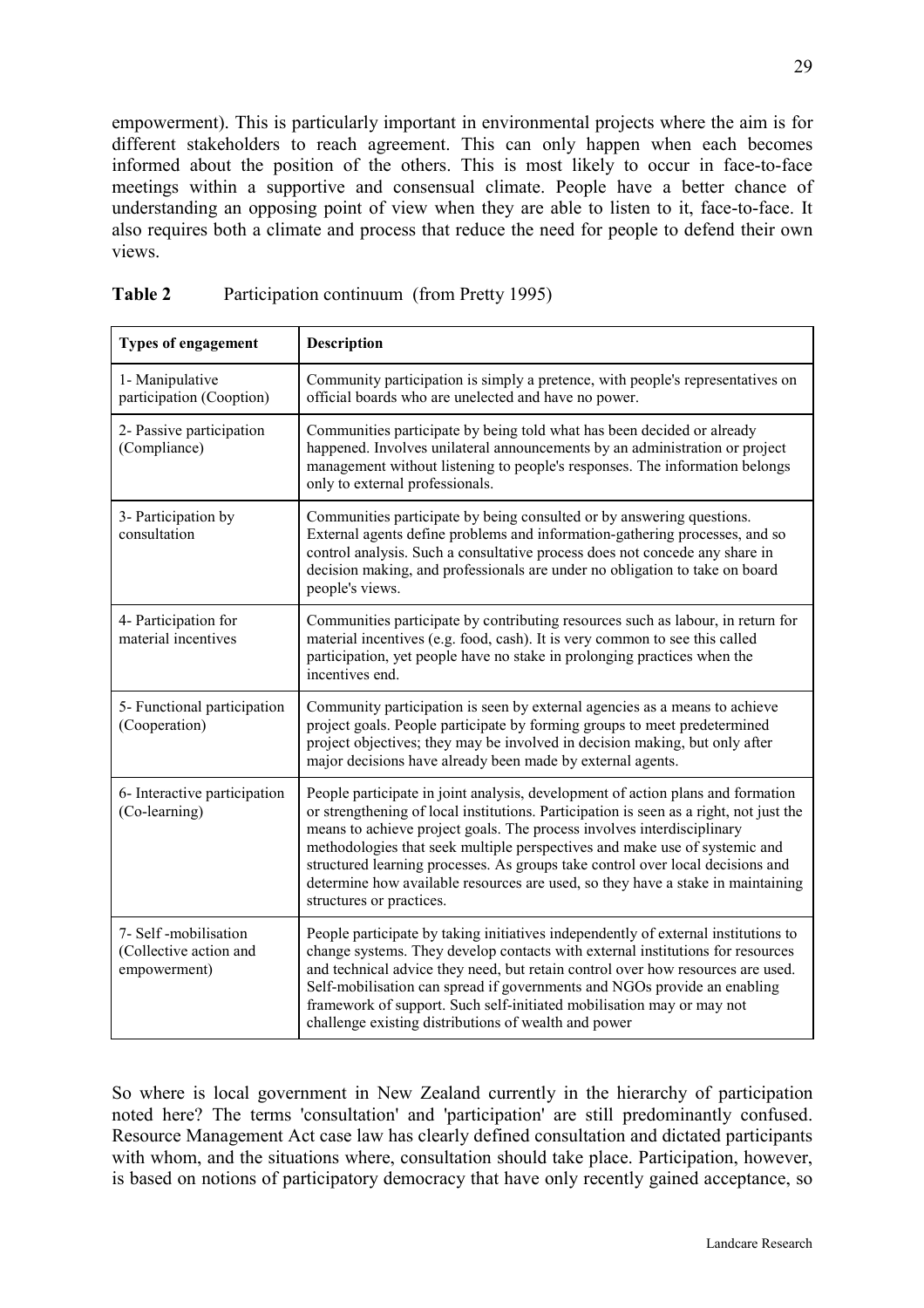there are few examples of attempts at participation and even fewer of successful attempts. Local authorities that have tried to adopt more-participatory forms of decision making often struggle to move beyond a process that ultimately amounts to what Arnstein termed 'placation'. What frequently hampers agencies in improving their participatory processes is the lack of an internal process and an agenda to plan for these processes. Table 3 provides an example of an outline agenda for participation.

**Table 3** An outline agenda for participation

Who is going to champion the process?

Who pays? Who administers? Who convenes?

What are you trying to achieve through participation?

Who are the key interests in the community?

Who are the key interests within any organisation promoting participation, and what are their attitudes?

What level of participation is likely to be appropriate and acceptable?

How will you know when you have succeeded?

(*Source: Wilcox 1994)* 

An organisation also has to deal with internal issues to improve participation. As Wilcox (1994) points out:

*In my experience the toughest problems in participation processes do not stem from apathy, ignorance or lack of skills among residents or other community interests. Given time and effort these can be worked through. The most intractable problems arise because organisations promoting participation aren't clear about what they want to achieve, are fearful of sharing control and seldom speak with one voice.* 

Some of the key factors regarding participatory processes (as shown by Wilcox 1994; UNDP 1997; Allen 2001) are:

- It is critical that efforts to promote participatory development understand and examine the political and cultural context in which participation is to occur. Participation does not take place in a vacuum, but its development and progress will be influenced by a variety of factors inherent in the context. Time should be made available at the beginning of any participatory project to identify and analyse what could influence the process. In this respect a stakeholder analysis is a useful first step.
- In the preparation and design stages of a project, participatory processes do not necessarily follow structural, predetermined, and linear directions. Participation is not merely an input, but underpins all activities. Participation is intrinsic to a project's development and not simply an activity used from time to time to provoke beneficiaries' interest.
- 'Participation in development' is not the same as 'participatory development'. Projects must seek to promote a real and authentic involvement of people in the development process. Participation implies radical change in project operations rather than small adjustment of the project planning cycle.
- Key in promoting participatory forms of development is training staff in the methods and techniques so that they can be effective in promoting and guiding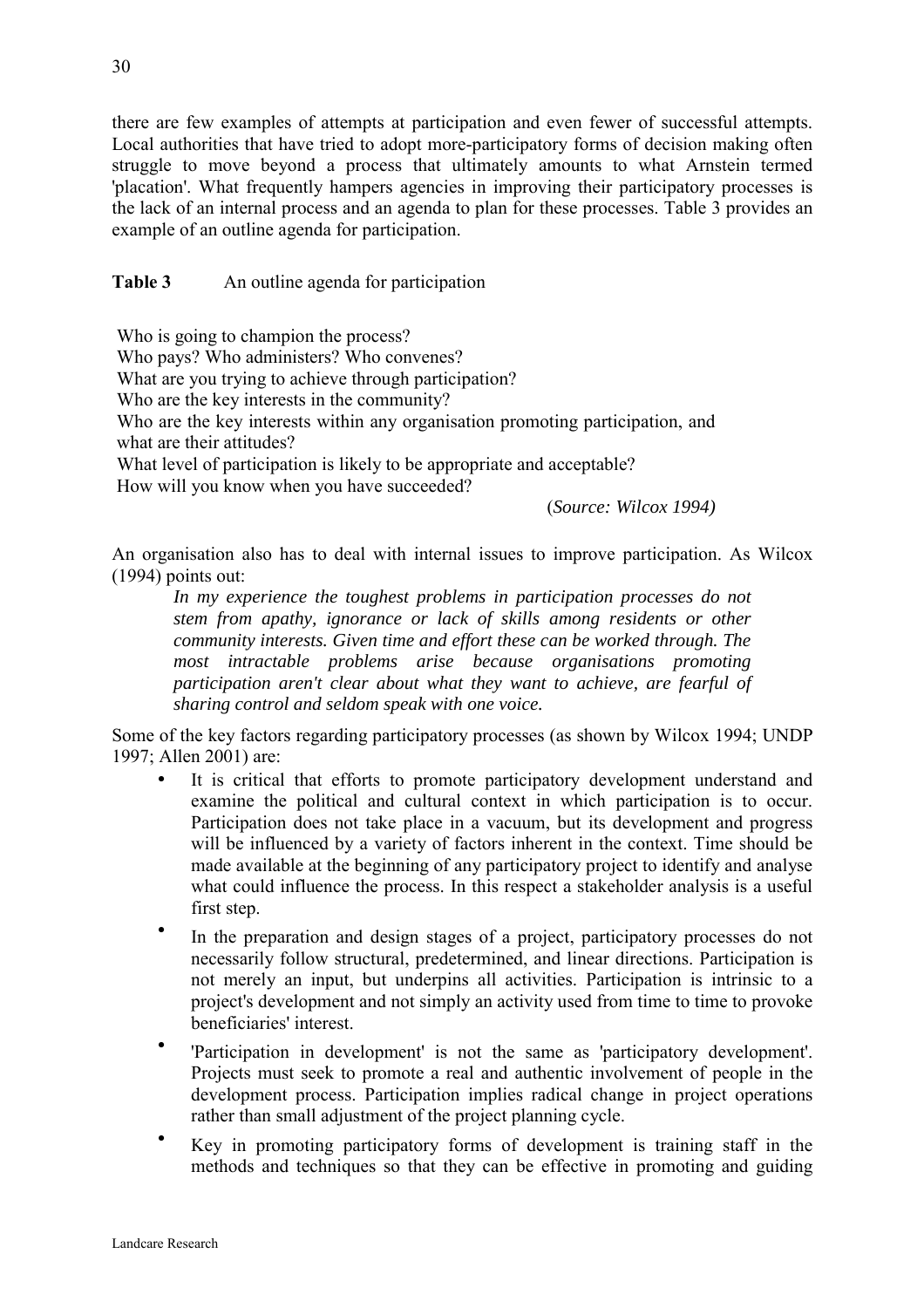participation. Recently, participation has revolutionised project practice and yet many staff have yet to move beyond the level of a general understanding.

<span id="page-30-0"></span>To understand its progress and judge its contribution to the outcome of a project, it will be critical to monitor participation within the project and, subsequently, to evaluate its effect. To date, this has proved to be difficult in participatory projects and many development agencies are struggling to devise appropriate systems.

#### **5.5 Managing an active participatory process**

Often participation is treated as a limited set of events – a workshop, a seminar, or just one or two meetings. However, if participation is to be more than consultation it must be treated as a process that takes some time, and it is often the beginning of a continuing engagement. Participation is not a new idea, and there are many examples in which different stakeholders have worked collaboratively in a number of fields. While successful approaches generally have been individually tailored to encourage stakeholders' involvement in each situation, there are some common elements that make these participatory approaches work. Establishing and implementing a participatory initiative can be viewed as a three-phase process consisting of overlapping phases (Fig. 6).



**Fig. 6** Phases in establishing and maintaining a participatory process (Allen & Kilvington 1999).

In the first phase, the initiating party sets out to identify the stakeholders and build up a good working relationship with them. In the planning phase people get together and use appropriate processes for determining what needs to be done. Finally, change occurs as these plans are implemented and adjusted in the light of regular monitoring and evaluation.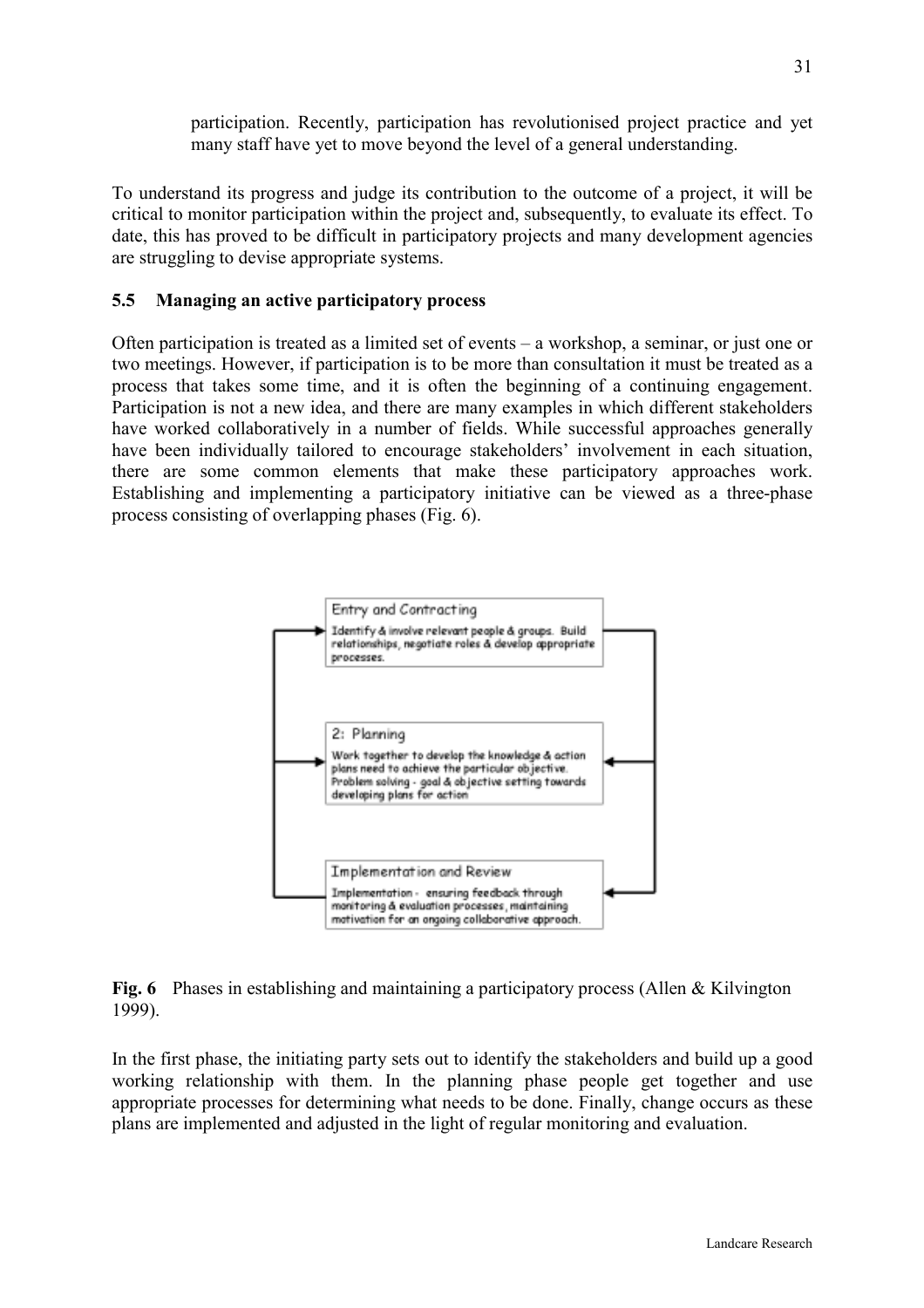## **Entry and contracting**

The starting point for any participatory initiative is identifying stakeholders. A stakeholder analysis can help those initiating projects both to assess their project environment and to determine future steps.

With stakeholders identified, the foundation of any successful collaborative or partnership approach is the development of relationships that make it easy for people to talk about their needs, share information, and work together. Establishing this trust is one of the main reasons why successful participation processes take time. However, in any given local situation it is fairly obvious relationships are not developed separately for each proposed working relationship. Just as with personal relationships, one of the most important influences on community attitudes towards participation is previous experience. For this reason it is important to work on the process so that people feel that they did achieve some desired outcomes. If they have a bad experience, they are likely to be reluctant to enter into another participatory process.

During this initial phase ground rules must be established. These minimise unnecessary 'process' conflict caused by misunderstandings and lack of agreement on how the rules of dialogue and decision making are set. Conflict is an inevitable and important part of participating effectively and intervention in conflict can be introduced at any time, but clearly it is more likely to be effective when introduced early on in the process.

## **Planning**

The strength of involving people in participatory processes lies in the creative approach to problem solving that involving different groups can bring. Face-to-face negotiations allow the different parties to more fully explore the issues and collectively come up with solutions that work. Constructive discussion and planning take time. Time is needed for people to learn about each other, overcome their differences, and begin to 'speak the same language' to resolve problems and disagreements.

#### **Implementation and review**

Clearly the participatory or multi-stakeholder perspective challenges the common perception of what a 'programme' is, recognising that each group of participants has its own viewpoint on the issue and its own reasons for becoming involved in the project. As Schwedersky  $\&$ Karkoschka (1994) point out, it is traditional for agencies to observe programmes within an operational cycle, from planning via implementation through to evaluation. However, the various perspectives and interests of the participants, and the fact that they are likely to have their own timelines, means it may be necessary to look beyond this cycle. 'The programme' can be regarded as a number of sub-projects, each of which is 'steered' by a different group of participants in accordance with their values and aspirations.

As people start implementing a plan, they need opportunities and resources to evaluate progress on an ongoing basis (Allen & Kilvington 1999). Constant re-evaluation is particularly important in long-term projects not only to ensure that the project stays on track, but also to support continued involvement. Tracking successes can be combined with a number of other initiatives to maintain motivation among the different partners.

Collaborative management approaches should not be seen as the development and strict application of a plan or set of rules. Rather they represent a process that requires ongoing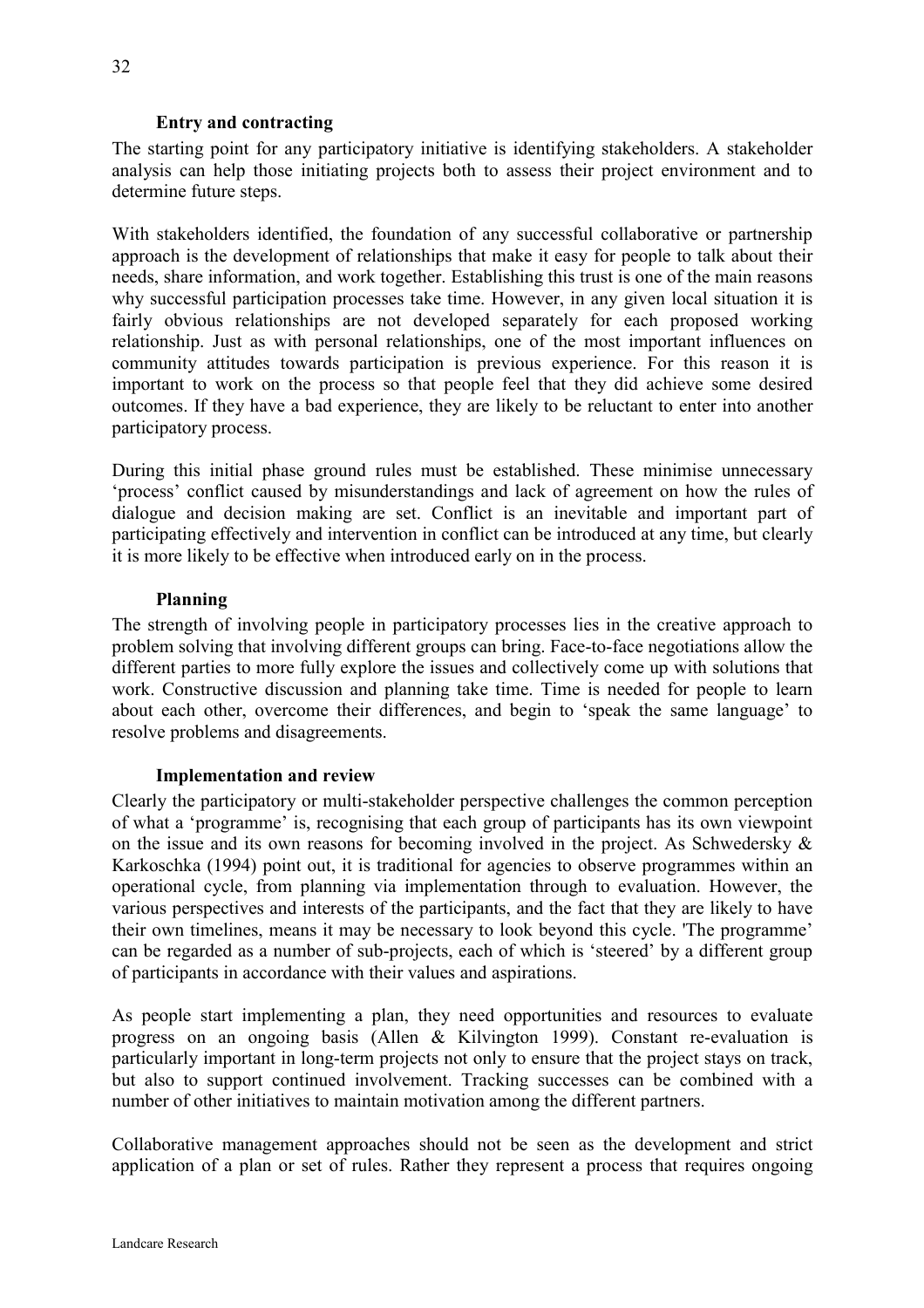<span id="page-32-0"></span>review and improvement. The most important result is not a management plan, but a working partnership, capable of responding effectively to changing needs.

## **5.6 Stakeholder analysis4**

Stakeholder analysis involves identifying a project's key stakeholders, assessing their interests, and the ways in which these interests affect project riskiness and viability. It contributes to project design by identifying different groups' goals and the roles they play, and by helping to identify appropriate forms of stakeholder participation.

Stakeholders are persons, groups or institutions with interests in a policy, programme or project. Primary stakeholders are immediate communities of interest. For example, in the case of biodiversity protection they are local residents and landowners. Secondary stakeholders are the intermediaries in the process, and may include government agencies and other institutional bodies. Often these groups do not think of themselves as stakeholders, because they feel they own the process. A rule of thumb for ensuring that key stakeholders have been included in the process is to question whose support or lack of it might significantly influence the success of the project. This is a particularly good test for expert and activist groups, both of which commonly claim to speak for a wider representation than may be the case, and whose capacity to articulate their concerns might easily cause other groups to be overlooked.

In the analysis we look at the stakeholder, and the relationship – different types of relationship need different kinds of processes, and some need more input to maintain. Stakeholders similarly can be quite specific, such as individuals or geographically identifiable groups of people – others are more 'amorphous' and we have to think more laterally about how we are going to establish and maintain a relationship with them.

## **Why a stakeholder analysis?**

Stakeholder analysis seeks to provide a crucial link in the formulation of policy and the actual mobilising of support for policy, namely assessing the impact of positions on engaging, utilising, and sustaining support while minimising or neutralising political opposition. Policy is just as much about effectively defining problems as it is about posing workable solutions, and devising strategies that speak the language of important constituencies. Therefore, policy is, in part, dependent upon good management, sensitive to changing political needs, players, and environments to help determine the feasibility of a policy position.

A stakeholder analysis is just one (albeit usually the first) step in building the relationships needed for the success of a project or policy. These relationships are becoming increasingly important.

The starting point for any participatory initiative is establishing who to work with. In this regard a stakeholder analysis helps project initiators both to assess their project environment and to determine future steps. In particular a stakeholder analysis can be used to:

identify and define the characteristics of key stakeholders

 $\overline{a}$ <sup>4</sup> This section is adapted from Landcare Research notes on this topic hosted at http://social.landcare.cri.nz/stakeholder.html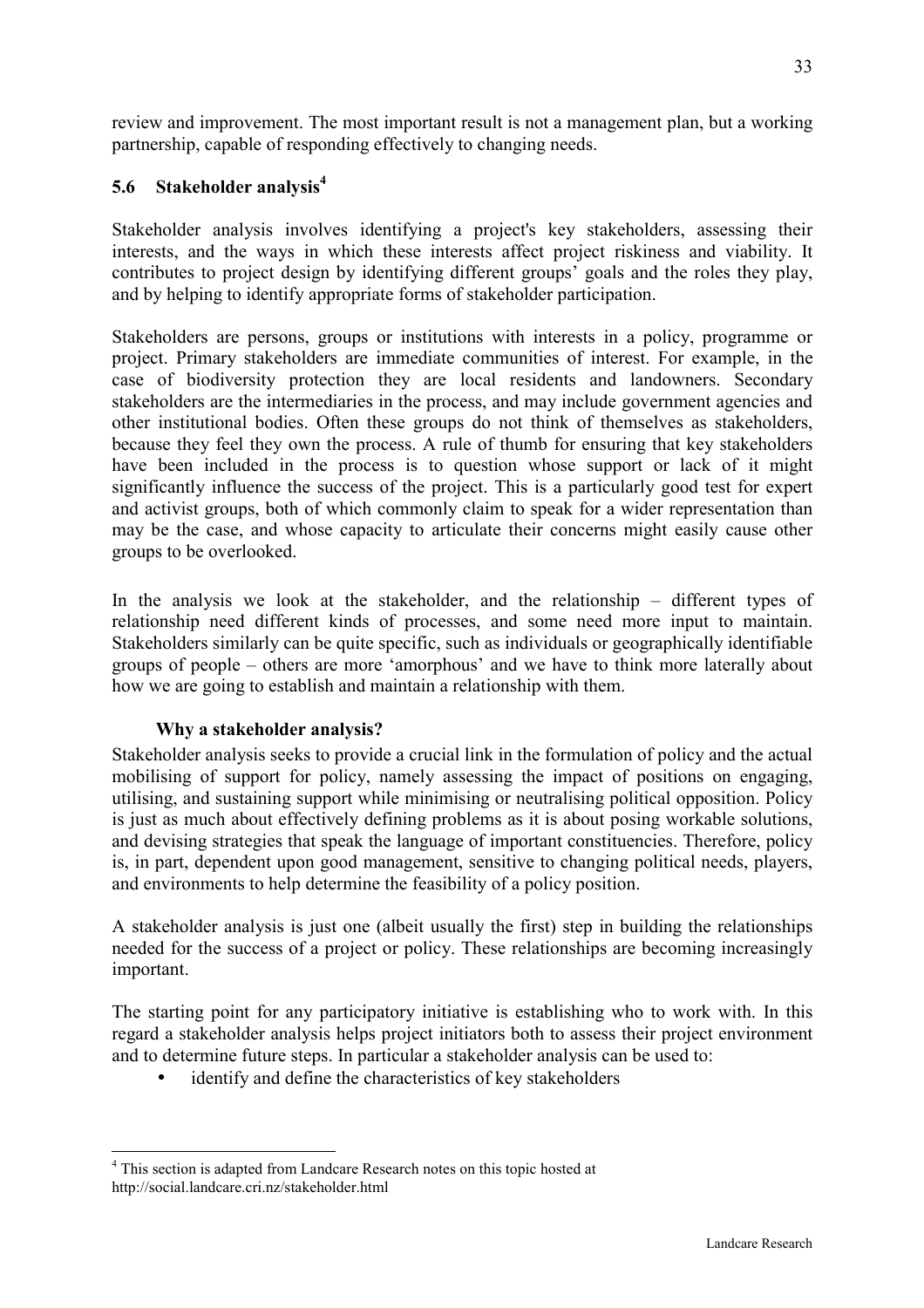- draw out the interests of stakeholders in relation to the problems that the project is seeking to address (at the identification stage) or the purpose of the project (once it has started)
- identify conflicts of interests between stakeholders, to help manage such relationships during the course of the project
- help to identify relationships between stakeholders that may enable 'coalitions' of project sponsorship, ownership and cooperation
- assess the capacity of different stakeholders, and stakeholder groups, to participate
- help to assess the appropriate type of participation by different stakeholders, at successive stages of the project cycle, e.g. inform, consult, partnership. All of these have different possible models.

#### **Conducting a stakeholder analysis**

 *Step One: Identifying major stakeholder groups:* Identify and list stakeholders. Often it is better to do this with the help of a small group of people. Stakeholders can be individuals, groups, communities, organisations, etc. Also breaking stakeholder groups into smaller units (e.g. men and women, ethnic groups, locality, organisational departments) will often assist in identifying important groups who may otherwise be overlooked.

Stakeholder analysis is aimed at enhancing stakeholder involvement in participatory processes, prior to their actual involvement in decision-making activities. Thus stakeholders do not usually participate in this process. However, since stakeholder identification has consequences, analyses are likely to reflect the interests and agenda of the agency directing the exercise. This can be addressed later in the process by allowing the inclusion of more stakeholders as their interest comes to light.

*Step Two: Determining interests, importance and influence:* Draw out key interests for each stakeholder group in the initial list. Key questions could include:

What are the likely expectations of the project by the stakeholder?

What benefits are there likely to be for stakeholders?

What resources are the stakeholders likely to commit (or avoid committing) to the project?

What other interests does the stakeholder have that may conflict with the project? How does the stakeholder regard others on the list?

Next, assess the influence and importance of each stakeholder on the project. Influence refers to how powerful a stakeholder is; importance refers to those stakeholders whose problems, needs and interests coincide with the aims of the project. If these 'important' stakeholders are not involved or assisted, then the project cannot be called a success.

 *Step Three: Establishing strategies for involvement:* Plan strategies for approaching and involving each person or group. How to do this will usually depend on the results of the previous analysis. How involved each stakeholder is will depend on the appropriate type and level of participation. There is no need to involve reluctant stakeholders, and stakeholders may change their level of involvement as the process continues, thus partnerships should be flexible and designed to grow. Where the stakeholder is a group rather than an individual, you may need to decide whether all in the group participate or only representatives of the group.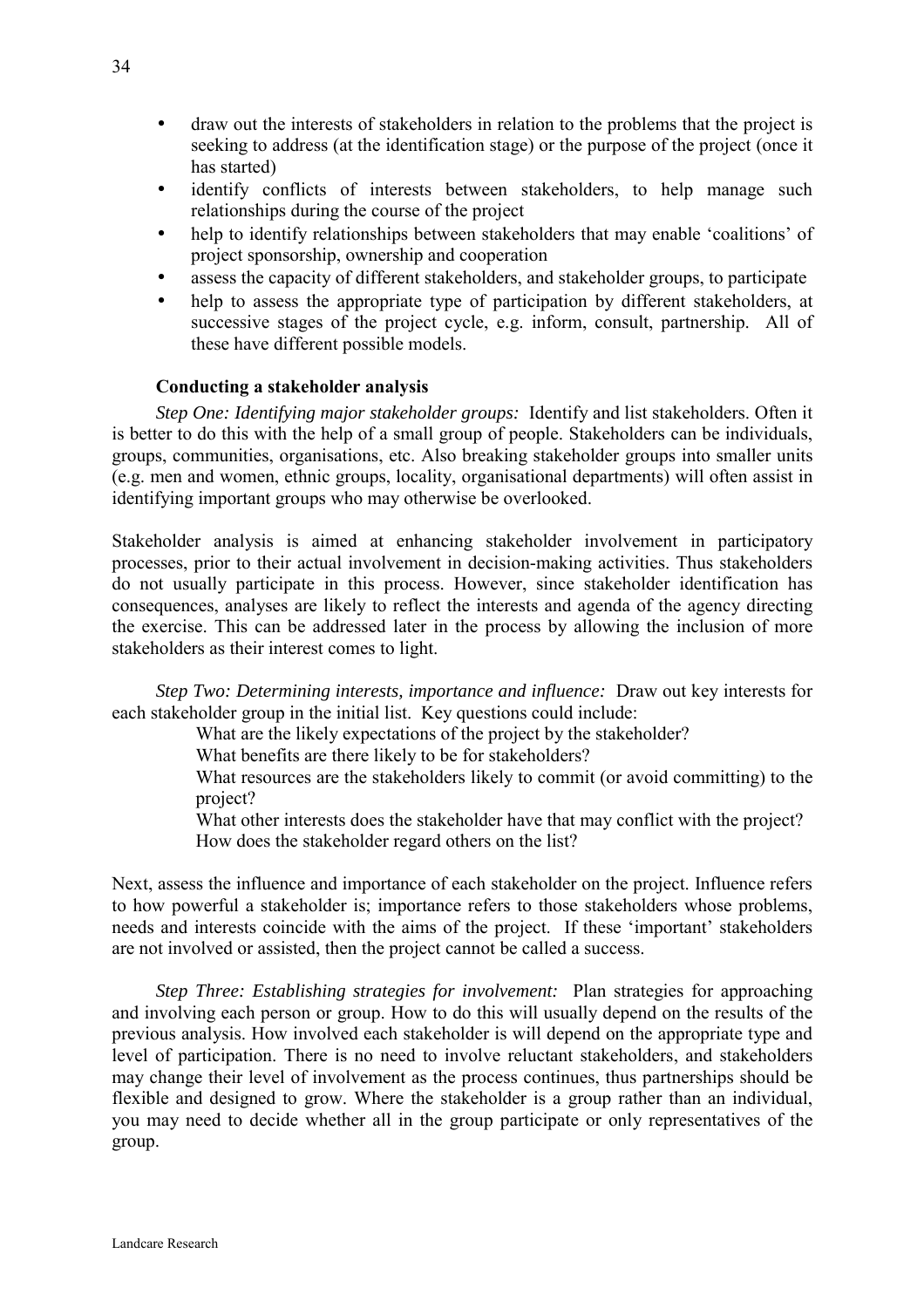#### <span id="page-34-0"></span>**5.7 Participatory monitoring and evaluation**

Participatory approaches pose new challenges for decision makers and evaluators. They require change at the policy level to respond to local demand, and to empower communities to act (Narayan 1993). At the programme level, detailed outlines for action can no longer be drawn up at the outset, since problem solving is based on partnerships and cooperation, and not the quest to achieve some externally identified goal. Inevitably, whatever aims are finally chosen, implementing the solutions to reach them will involve a long process of difficult dealings with a great variety of individuals, groups, and institutions who can make them fail or succeed (Mermet 1991).

#### **Problems with conventional evaluations**

Conventionally, evaluation involves measuring performance against preset indicators, often with the help of outside experts at the end of the project cycle. Monitoring and evaluation of participatory processes requires an approach that moves beyond these models of project evaluation, and recognises participation's quantitative and qualitative dimensions. Participation is not merely a one-off input or action in relation to a project; it is an ongoing process underlying the project's progress. As such, it cannot be understood using a simple snapshot approach. Traditional forms of monitoring and evaluation can result in:

- an overconcern with effort, effect and efficiency, and the tangible and material performance of the project
- a bias towards favourable quantitative outcomes and failure to capture unforeseen consequences
- a bias towards external conception and implementation, taking little note of the experiences of local people
- time-consuming major evaluation exercises that absorb the energy of project staff
- monitoring being feared rather than embraced by project members.

Monitoring and evaluating in this way does not help improve ongoing projects, nor can participants learn from 'surprises'. Both are required in the learning-based approaches being adopted by organisations in regard to resource-use-efficiency initiatives (Vickers & Cordey-Hayes 1999).

#### **Participatory monitoring and evaluation**

Participatory monitoring and evaluation represents a different philosophy of monitoring, and the questions that it should shed light on. In particular, participatory monitoring and evaluation recognises that it is important for all stakeholders to have ways to evaluate the participatory process in which they are involved. For instance, funders need evidence that their investments are paying off and need intermediate indicators of success (e.g. within the time frame of funding cycles) for process-oriented initiatives such as capacity building. Equally, other stakeholders giving their time to help the particular effort (e.g. land managers providing information, agency staff facilitating projects) need evidence that their input is having an effect, at the least, to maintain their motivation for continued involvement. Because these programmes are designed to be responsive to changing community needs, one of the most pressing requirements is to develop appropriate evaluative processes to foster ongoing learning, correction, and adjustment by all stakeholders.

This involves clear objectives and indicators of success that promote accountability, and which can be monitored and evaluated by the relevant participants and decision makers at all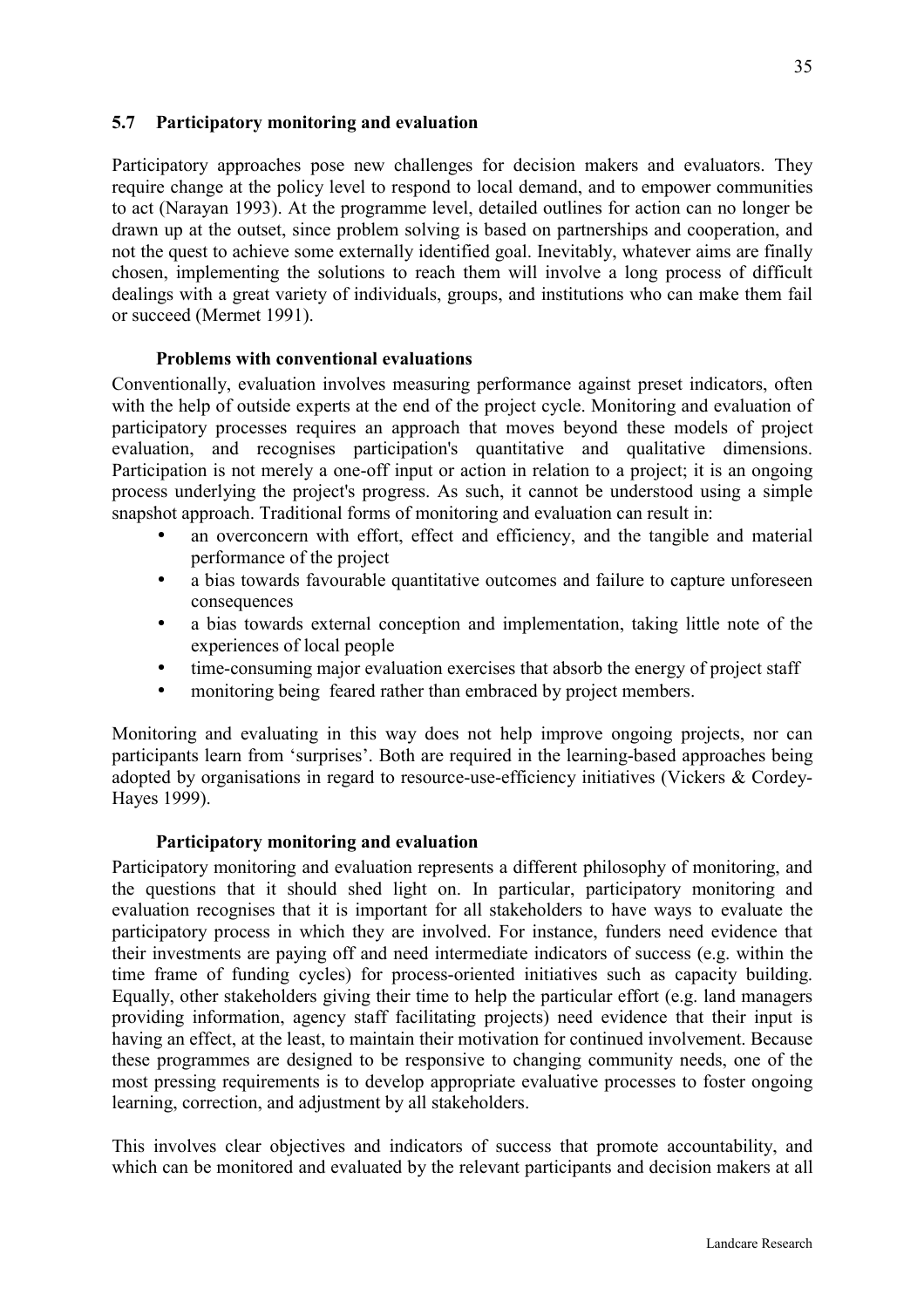levels. Evaluation is no different to any other monitoring programme. It will pay off only to the extent that it reflects on the results of past actions, and enables people to think more clearly about their future actions (Bosch et al. 1996).

Beyond the individual programme level, collaborative initiatives can be seen as experiments providing opportunities for practitioners and action researchers to learn about fundamental, cross-cutting questions concerning the best way to model programmes. They are also an opportunity to examine the role that social capital and capacity building can play in helping achieve more environmentally sound management. Hence, information from evaluation of these initiatives can be fed back to shape future policy and research agendas.

## **Participatory monitoring and evaluation in practice**

Monitoring and evaluation of participation should involve both qualitative and quantitative elements. In any programme there will be tangible outcomes that can be quantified so that the extent of change can be judged. There will also be aspects that can only be described and ultimately interpreted to understand the change that has taken place. Participatory monitoring and evaluation covers a number of approaches including auto- or self-evaluation, beneficiary assessment, participatory impact monitoring, participatory assessment monitoring, and evaluation. All these approaches have in common the active and meaningful involvement of one or more 'stakeholders' in the design, implementation, analysis, and critical review of monitoring and evaluation activities. This moves beyond roles traditionally assigned to researchers or to 'external' evaluators contracted by funders to look at project or programme achievements. Participatory monitoring and evaluation builds upon the approaches and tools used in participatory (action) research, but also borrows from traditional social science approaches and conventional monitoring and evaluation theory and practice. Participatory monitoring and evaluation has a special interest in looking at participation itself, seen both as a means to an end (the process of participation) and as an end in itself (enhanced participation in terms of number of people and/or quality of involvement).

More than any other activity and by its very nature, building the capacity for groups to mature depends for its effectiveness on participant ownership and commitment. Its success will rely on the use of participatory and formative evaluation exercises that strengthen the ability of groups and group-members for ongoing self-assessment and correction. By engaging in such exercises groups will be able to progress from dependency to interdependency (Pretty& Frank 2000). The monitoring and evaluation component of environmental research and development programmes, then, needs to be equally about building capacity, diagnosing constraints and opportunities, and trying to make programmes grow and expand, as it is about measuring and describing progress on the ground against preset targets.

The participatory nature of these evaluations encourages the use of evaluation as a learning tool and allows the perspectives of different team members to be articulated. It also provides information to feed into programme design, enabling the programme managers, in partnership with team members, to rethink and adapt goals and methods during the programme according to emerging issues.

It is often useful to have a third party help with evaluation. Ideally, they should specialise in: helping the different parties frame realistic goals, measuring progress towards operationalising them, recognising when a change of strategy may be required, and extracting insights from their hard labours. As Ashton (1998) points out evaluators are not expected to have answers, but they are expected to raise important questions for participants to answer.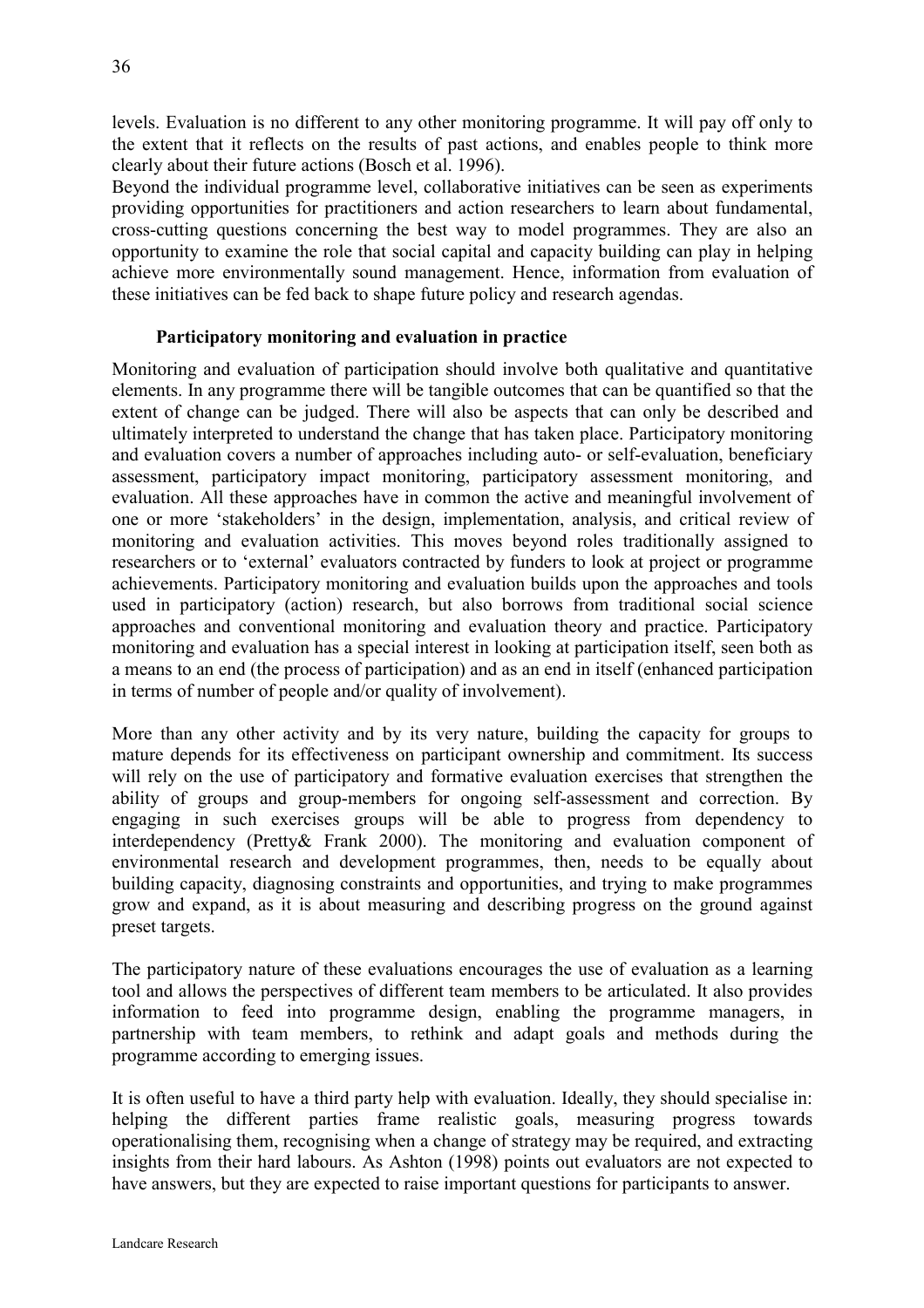<span id="page-36-0"></span>Finally, it is important to plan strategies for approaching and involving each person or group at the beginning of the evaluation exercise. How to do this will usually depend on the results of an initial stakeholder analysis (see 5.6). How involved each stakeholder is will depend on the appropriate type and level of participation. There is no need to involve reluctant stakeholders and stakeholders may change their level of involvement as the process continues, thus partnerships should be flexible and designed to grow. Where the stakeholder is a group rather than an individual, you may need to decide whether all in the group participate or only representatives of the group.

## **6. Building Group Capacity for Environmental Change**

#### **6.1 Introduction**

Increasingly the role of groups and teams as a catalyst for change in environmental management is becoming well accepted. Of course, the idea of working through groups to achieve these aims is not new. Most of us, if we wish to learn a new skill or broaden our perspectives on an issue, will seek out a collaborative learning environment such as a club or training programme. Similarly, talking an issue through is a natural process for many people. We gain new insights as we express our own views, and subsequently modify our views as other people provide us with new ways of looking at the issue at hand. Groups can also foster a collective sense of responsibility; we generally try to fit in with groups we are involved in.

Groups may be formally constituted and ongoing (e.g. a landcare group, or agency team for resource use efficiency), or they may come together to undertake a one-off task. Such groups are formed for a range of reasons, but in an environmental context they often focus on an immediate problem or issue such as developing best-practice guidelines or establishing a community monitoring scheme.

However, to foster a more collective approach to environmental management that is capable of transformational change, we have to do more than just work together on specific projects. Transformational change requires individuals and groups to develop the capacity to move beyond the completion of task-bounded activities. They must catalyse change within their immediate membership first, and spread that culture to others in their communities over the longer term.

'Capacity' in this sense is the ability to make a difference over time and across different issues. For example, if people become aware of an environmental problem, like water quality or the imminent loss of an iconic stand of trees, they might work together to plant riparian strips, or fence off the trees. Similarly, an organisation may establish a team to work on reducing their resource use. Capacity building is, therefore, a process in which people see working on common issues and shaping an improved future as part of their normal lives. This capacity is related to a number of factors. These include task-related factors such as group abilities and skills, and process-related factors such as support, networking and trust.

To take our example further, a landcare group that has successfully collaborated to manage pests might decide later to work to improve local water quality. Their experience of working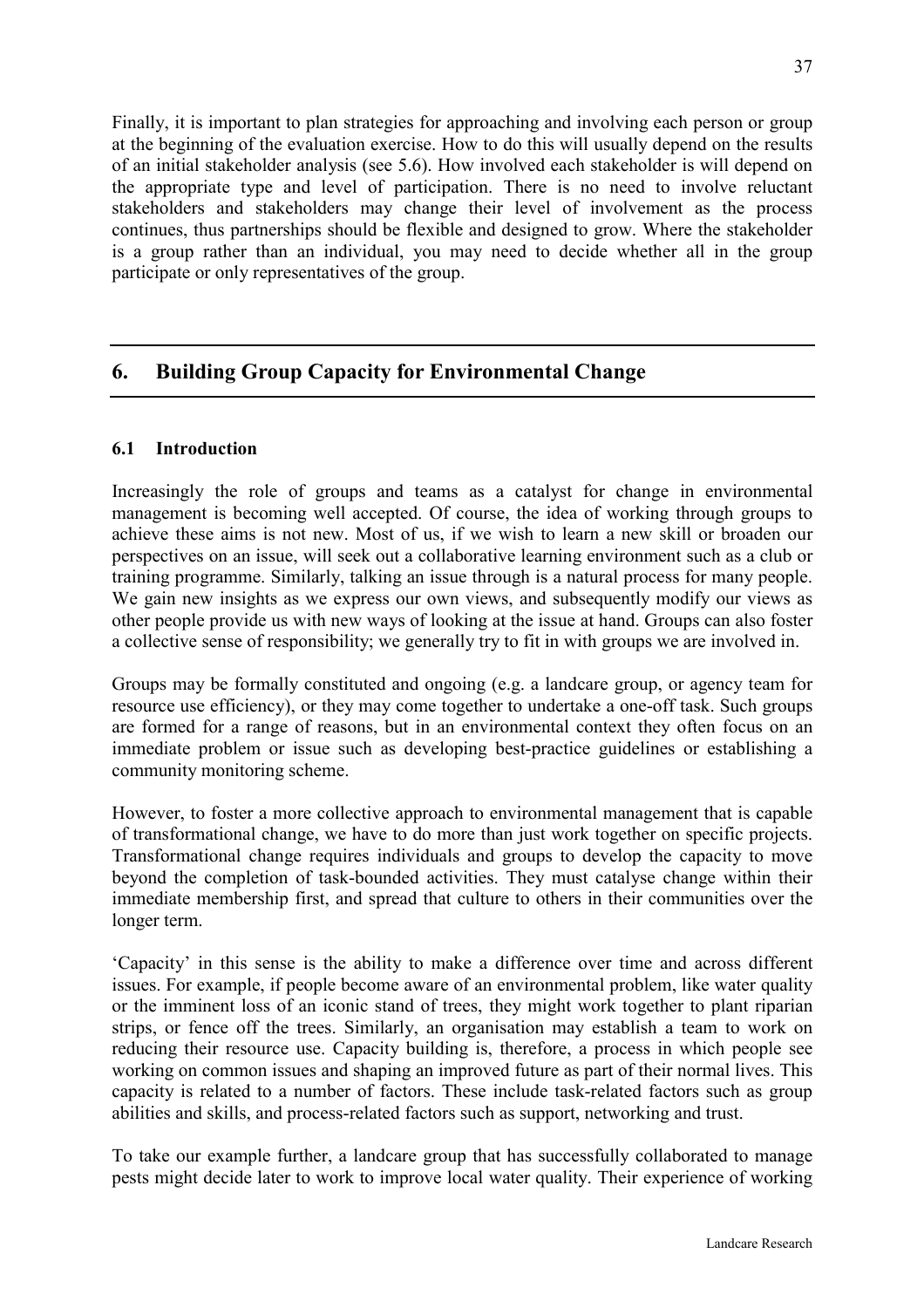<span id="page-37-0"></span>as a group, accessing and using information, and working with agencies will help them improve their water quality.

The transformational shift we are talking about here is that individuals in those groups will be:

- motivated to understand and protect their environment
- thinking as much about shaping an improved future as about immediate problem solving
- open to other points of view, reflective, and concerned with managing relationships and building trust
- keen to work with other institutions and groups to achieve environmental goals.

Thus, one of the main issues for people or agencies seeking to catalyse participatory processes is getting the right interrelationship between achieving concrete outcomes, and developing effective, sustainable capacity to make the process ongoing. The following material provides an introduction to a number of processes that are important to successful groups. This material draws heavily on the work and reviews documented in the following Landcare Research reports: Kilvington et al. (1999), Allen & Kilvington (2001), and Kilvington & Allen (2001).

## **6.2 Successful groups**

Groups that are functioning well share a number of characteristics. Four significant features of effective group functioning are:

- a sense of cooperation
- good communication
- having an equal emphasis on understand their own process as a group as on achieving their tasks
- having good linkages to other groups and institutions.

With a strong sense of cooperation, group members agree on the importance of the group vision and on the necessity to work with others to achieve their desired objectives. This desire for cooperation prompts members to play their part and build the trust and confidence that will ensure the collaboration of others.

Good communication is a pillar for building this sense of cooperation. It may range from something as simple as ensuring that participants are aware of, and present at, meetings, to promoting the successful exchange of valuable technical information. Good communication also ensures participants can express views and concerns, and are less likely to withdraw from the group from a sense of not being able to contribute or influence the direction of the work.

Well-functioning groups place equal emphasis on process as well as on task. Many groups measure their team performance by focusing only on their overall task (e.g. increasing local biodiversity), but this emphasis obscures the smaller-scale task achievements of the group. More importantly, it also obscures the group development process, which can represent a large part of the work the group has to do. Figure 7 illustrates one way of thinking about group processes. Teams or groups at later stages (towards the right of the diagram) are more resilient and capable of contributing to the innovations desired for social and institutional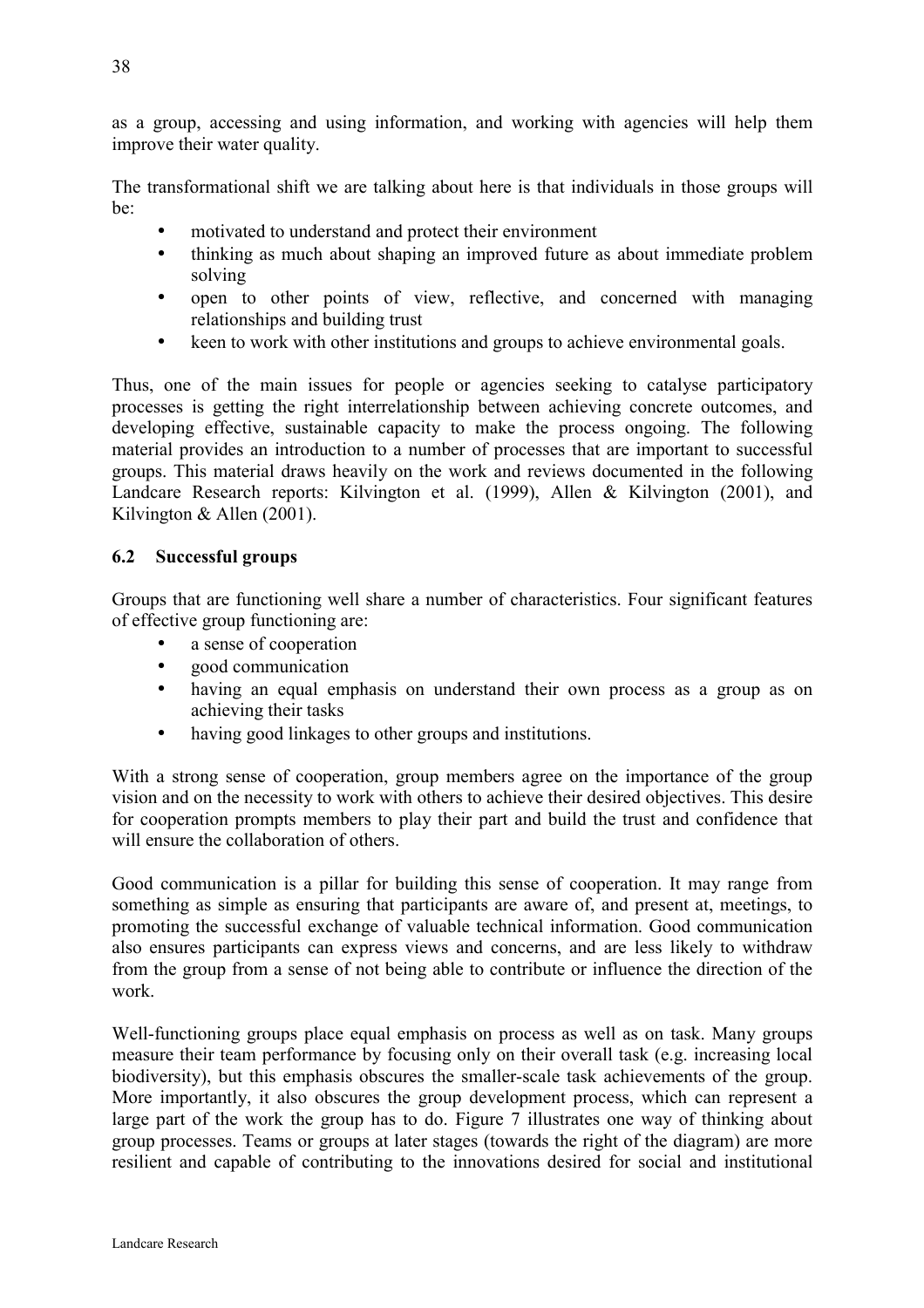culture change, such as improved environmental understanding and management. All stages relate measures of group or individual status to performance or outcomes.



**Fig. 7** Stages in group maturity (adapted from Pretty & Frank 2000).

In this model one group stage can lead to another, but progression is not inevitable. Outcomes at any point can lead to the group moving on, going back to a previous phase, or staying in one place. Each group stage has a number of identifying characteristics.

The dependent phase usually begins when individuals agree to form a group in response to a crisis or prompting (from management or an external agency). They can see benefits in working as a group, but are likely to spend much of their time looking back at what has happened, rather than forward. Individuals are still likely to be looking for external solutions (albeit new ones) so dependency remains high, particularly on external consultants and resources. They are task focused, measuring success by getting the job done.

The second phase sees growing independence, combined with a realisation of new emerging capabilities. Members are increasingly willing to invest their time in the group itself as trust grows, although the focus is still on task rather than process. At this stage groups are likely to develop links with internal and outside groups. This is a stronger and more resilient group stage, but is still likely to break down once members feel they have achieved their original aims.

The final phase illustrates a turning point for groups or teams, where they become aware of the value of the group itself and its ability to problem-solve. Individual members expect change, are more dynamic, and are capable of developing responses to help shape a desired future. Individuals in groups at this stage look at and address problems differently. The shaded threshold area in Fig. 7 represents this change. Groups in this phase focus on task issues but place an equal emphasis on process. Members continually look for ways to improve their teamwork, and critically evaluate their own abilities. Groups in this phase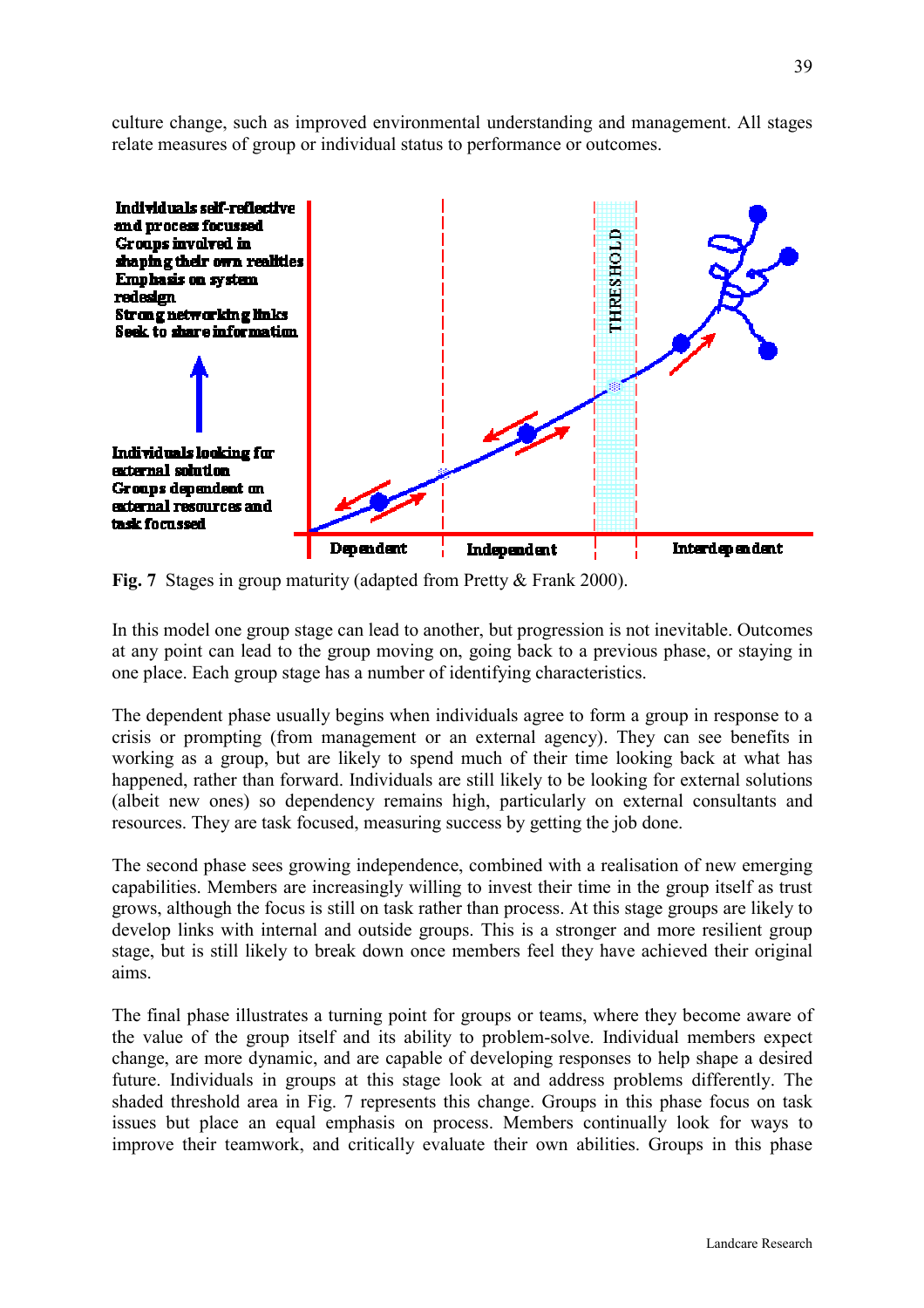<span id="page-39-0"></span>promote appropriate technologies and ideas to other groups, and can initiate new groups themselves. They are increasingly linked to a range of external alliances.

Other models of group development outline stages that groups go through. For example, one model suggests that groups progress through four stages: storming, norming, performing and dorming. These models are less useful than that in Fig. 7 because they do not explain how groups differ in their development, how variations in group processes relate to outcomes, and how external influences such as community/agency relationships enhance or constrain group development. While Pretty & Frank (2000) do not directly answer these questions, they highlight what to look at more closely in trying to manage group processes.

Also, many groups depend upon the good work, energy, and commitment of one or more individuals and/or on the presence of dedicated projects. If those individual(s) stop contributing, or if the project ceases to function, the process may fail. The process should be institutionalised as much as possible, making it as independent of individuals and outside inputs.

## **6.3 Group supporting roles**

Supporting groups involves a number of roles. Key among these is leadership that ensures the group achieves its goals, remains cohesive, and enables every participant to contribute to the best of their ability. Providing resource back-up such as expert advice and general secretarial and/or administration support is another key role.

## **Leadership**

The purpose of group leadership is building and maintaining the group, and achieving its objectives. Leadership in groups can be a fluid concept. At various times in group development, different styles of leadership and types of leadership roles may be more appropriate than others and therefore all members of a group may have a leadership role at some time. However leadership is defined, there are characteristics common to effective leaders, as shown in Table 4.

**Table 4** Important aspects of leadership

- A sense of responsibility for the group in all its facets (human, financial, task accomplishment)
- Being a risk taker and accepting the risks to maintain strong direction within the group
- Being able to communicate clearly the goals and objectives
- Using a leadership style appropriate to the situation, and which encourages support and cooperation from the members
- Performing to a high personal standard as an example to promote high standards within the group.

Good leadership leads to a good group dynamic, where members demonstrate a strong sense of purpose, and tasks are carried out enthusiastically. There is a high rate of attendance at meetings, and members are willing to take on increasing levels of responsibility and morecomplex tasks.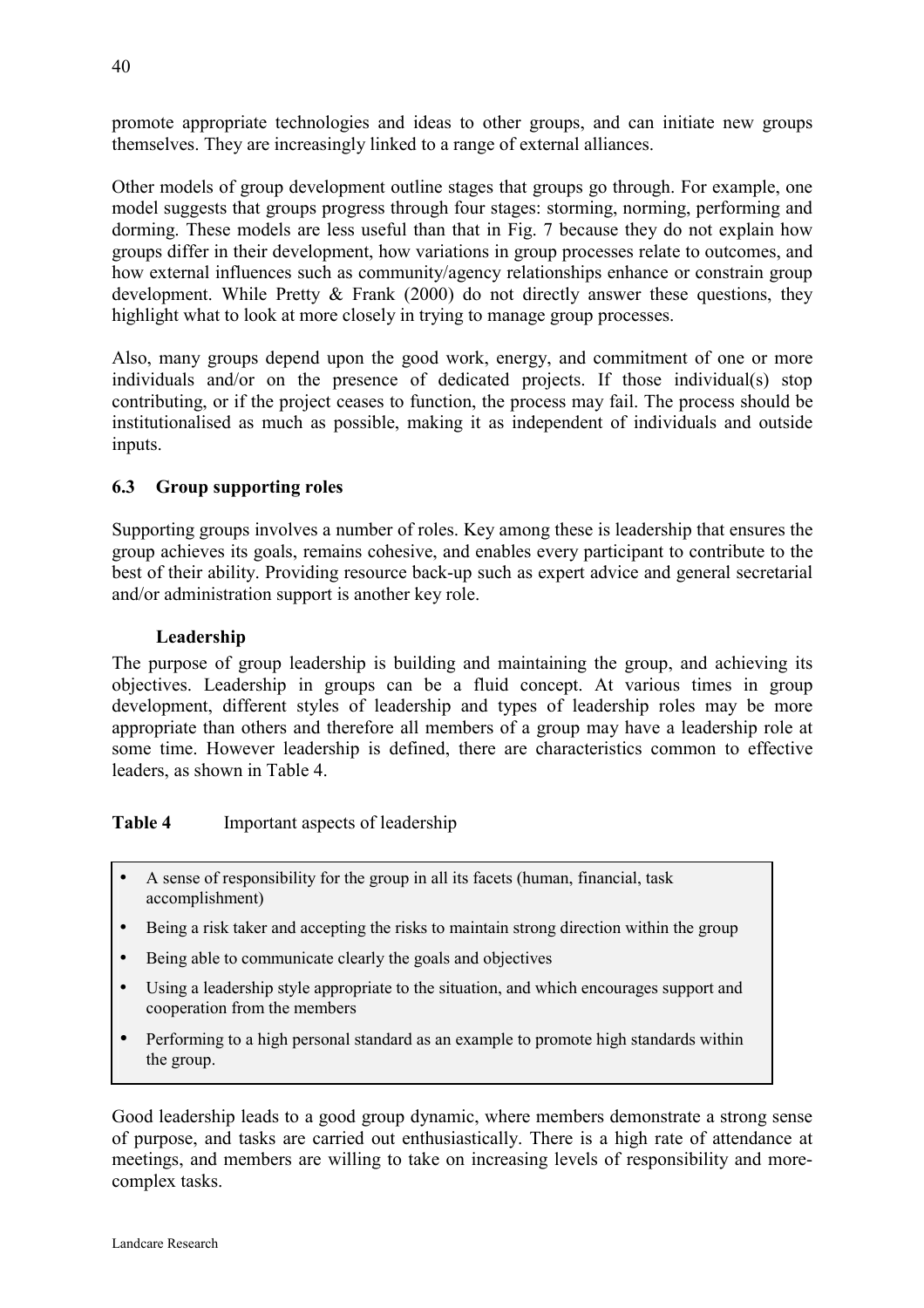*Chairing meetings*: is a common leadership role within groups. The chair generally:

- lays out the rules and procedures of the meeting (which, incidentally, should have been developed at the outset in discussion with all the members)
- ensures that people speak in turn
- keeps order during the meetings
- strikes subcommittees and ensures administrative duties are completed
- casts deciding votes if they are required.

A good chair pays close attention to detail, and ensures that items on the agenda are realistic and meaningful to the group as a whole (Donaldson & Kilvington 1996).

*Facilitation*: is an important aspect of leadership, which may be performed by a professional outside the group or a group member. Facilitation is about helping the group manage its processes well. Important roles for a facilitator include:

- keeping the group on their agenda and time lines;
- ensuring that everyone participates to the best of their ability;
- ensuring that individuals get equal opportunity to speak;
- being aware of, and be willing to rectify, potential conflict areas, personality issues, or process breakdown;
- understanding group processes and being able to move the group through difficult stages;
- seeking consensus and recognising closure when it is reached; and
- producing a summary of proceedings.

This role requires excellent people skills, an intuitive feel for potential conflict whether personality or issue driven, sensitivity to the concerns of others, and the ability to help with these without appearing biased and judgmental (Donaldson & Kilvington 1996).

 *Resourcing groups*: Groups dealing with issues with a technical or expert component require information that may be provided by a resource leader, internal or external to the group (such as government scientists or private sector consultants). This person/s will generally provide advice and information when asked and clarify specific questions relevant to the work at that time. When technical advice is not available within the group, another component of leadership is networking with external experts and advisors to bring in needed skills and information. This is part of the administration component of leadership, which may also include contacting group members, coordinating newsletters, and organising events.

 *Distinguishing roles*: It is often tempting to combine the above roles in a single person but it is better to do this only after considering possible conflict and the complex mix of skills required. For instance, it is not always possible for a group member to be sufficiently withdrawn from the core of the group to act as an effective facilitator, particularly in stages of conflict or uncertainty over group direction. Similarly, the time demands of a resource person, or the differing skill requirements of that person (such as the necessity for them to bring expert technical knowledge to the group) may preclude them having the energy or ability to act well as a chair or facilitator.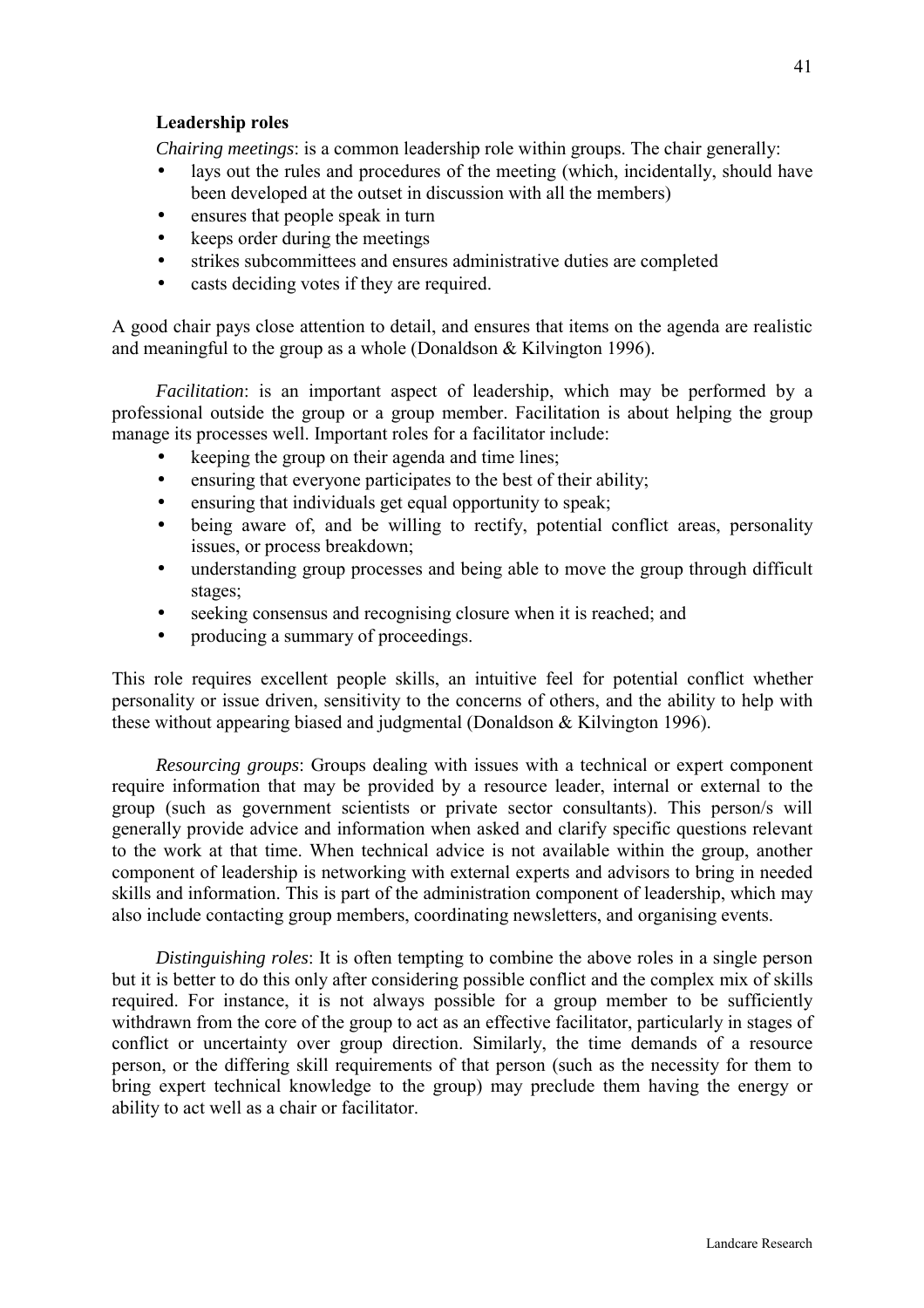<span id="page-41-0"></span> *Division of labour:* Groups must determine whether they will allot tasks voluntarily or by discussion. The team must also be alert to whether critical tasks (including team or process maintenance tasks) are being fulfilled (Table 5).

| <b>Table 5</b><br>Skills for effective groups |  |
|-----------------------------------------------|--|
|-----------------------------------------------|--|

| All members (whether they are 'leaders' or not) must take responsibility for the overall group effectiveness<br>and for dealing with the problems that are inevitable. |                                                                                                                                                                                                                   |  |  |
|------------------------------------------------------------------------------------------------------------------------------------------------------------------------|-------------------------------------------------------------------------------------------------------------------------------------------------------------------------------------------------------------------|--|--|
| (Surviving the group project: A note on working in teams)                                                                                                              |                                                                                                                                                                                                                   |  |  |
|                                                                                                                                                                        | www.cba.neu.edu/~ewertheim/teams/ovrvw2.htm.)                                                                                                                                                                     |  |  |
|                                                                                                                                                                        | The following skills are useful to groups whether they are held by one or many members of the team.                                                                                                               |  |  |
| <b>Facilitation</b>                                                                                                                                                    | Dealing with conflict, managing constructive debates, moving discussion through<br>to conclusion, reminding the team of the vision and goals, enabling all team<br>members to have an opportunity to participate. |  |  |
| <b>Managing meetings</b>                                                                                                                                               | Setting and agreeing agendas, managing time and arrangements, ensuring<br>progression through the tasks of the meeting.                                                                                           |  |  |
| <b>Documenting progress</b>                                                                                                                                            | Enabling the team to refer back to earlier decisions and track progress, either<br>through minute taking or some other form.                                                                                      |  |  |
| Innovation                                                                                                                                                             | Introducing creative ideas, thinking laterally.                                                                                                                                                                   |  |  |
| Data & information                                                                                                                                                     | Sourcing and interpreting relevant information.                                                                                                                                                                   |  |  |
| gathering                                                                                                                                                              |                                                                                                                                                                                                                   |  |  |
| <b>Presentation</b>                                                                                                                                                    | Summarising findings, presenting material and eliciting feedback                                                                                                                                                  |  |  |
| <b>Motivation</b>                                                                                                                                                      | Bringing 'enjoyment' into the group process and offering encouragement                                                                                                                                            |  |  |
| <b>Task performing</b>                                                                                                                                                 | Reliably undertaking tasks necessary to achieve the team's goals.                                                                                                                                                 |  |  |
| <b>Networking</b>                                                                                                                                                      | Bringing relevant comment, feedback and information to the team and back out to<br>the wider organisational environment                                                                                           |  |  |

#### **6.4 Becoming informed**

Action research literature says that a useful way of achieving buy-in and empowerment in a team is if one or more members of the team initiate their own literature review. This also helps bring in knowledge that enables the group to look at the situation from a broader perspective than their habitual frame of reference. Because we live in a world created by our own perceptions, we are generally not aware of what we do not know and it is easy to look at problem situations with the same set of assumptions, values and theories that caused the problem to arise in the first place. This also means that the group is not entirely ignorant of what others have been thinking and doing in this area before they design their particular activities.

#### **6.5 Understanding group processes**

Despite an obvious difference between many groups (a consequence of the variation in participants and the dynamics between them) there are several stages of group development that appear to be common to all. These stages are consistently described by a number of writers in this field, albeit using a variety of terminology (e.g. Hunter et al. 1992; Donaldson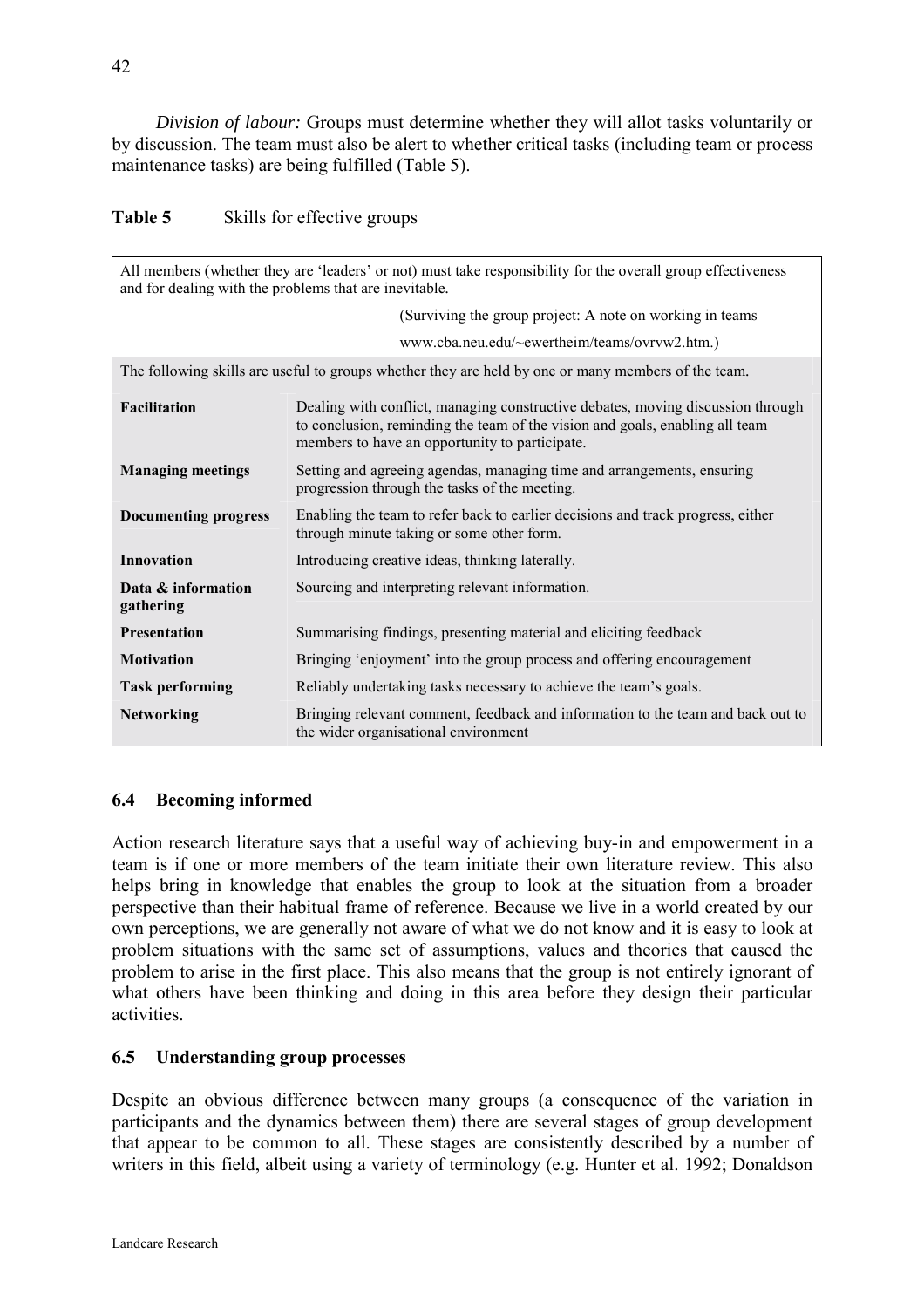<span id="page-42-0"></span>& Kilvington 1996). They are the developmental stages of 'getting started' and 'getting to work' through to 'maturity' and 'ending', where the group has reached a point of fulfilment and completion of its objectives. This development process is often referred to as forming, storming, norming/performing and dorming.

Active facilitation is often necessary throughout these developmental stages. This is to draw a clear purpose from the group, to support the group in identifying actionable first steps, and to maintain motivation in continued effort. Without effective facilitation and support it is not uncommon for groups to flounder midway, losing the initial enthusiasm that prompted the group to form. Complacency or loss of purpose can then prevent members from getting on with tasks at hand or assessing the effectiveness of what has already been undertaken. Table 6 illustrates the main ways of identifying groups in each of these stages and the corresponding facilitation needs.

## **6.6 Evaluation and adaptation**

As noted earlier, evaluation is a means to reflect on how the group is doing both in its tasks and its process. Working in groups is seldom easy all the time. Even the groups that seem most likely to succeed can strike major problems. Participatory monitoring and evaluation (PM&E) techniques represent key tools for helping a group to learn from their problems by providing a framework for reflecting on past actions and processes and considering ways that they might improve in the future. Ongoing evaluation underlies learning, correction, and adaptation and can help a group move forward constructively to achieve their goals. Evaluation has already been discussed at some length earlier in this report.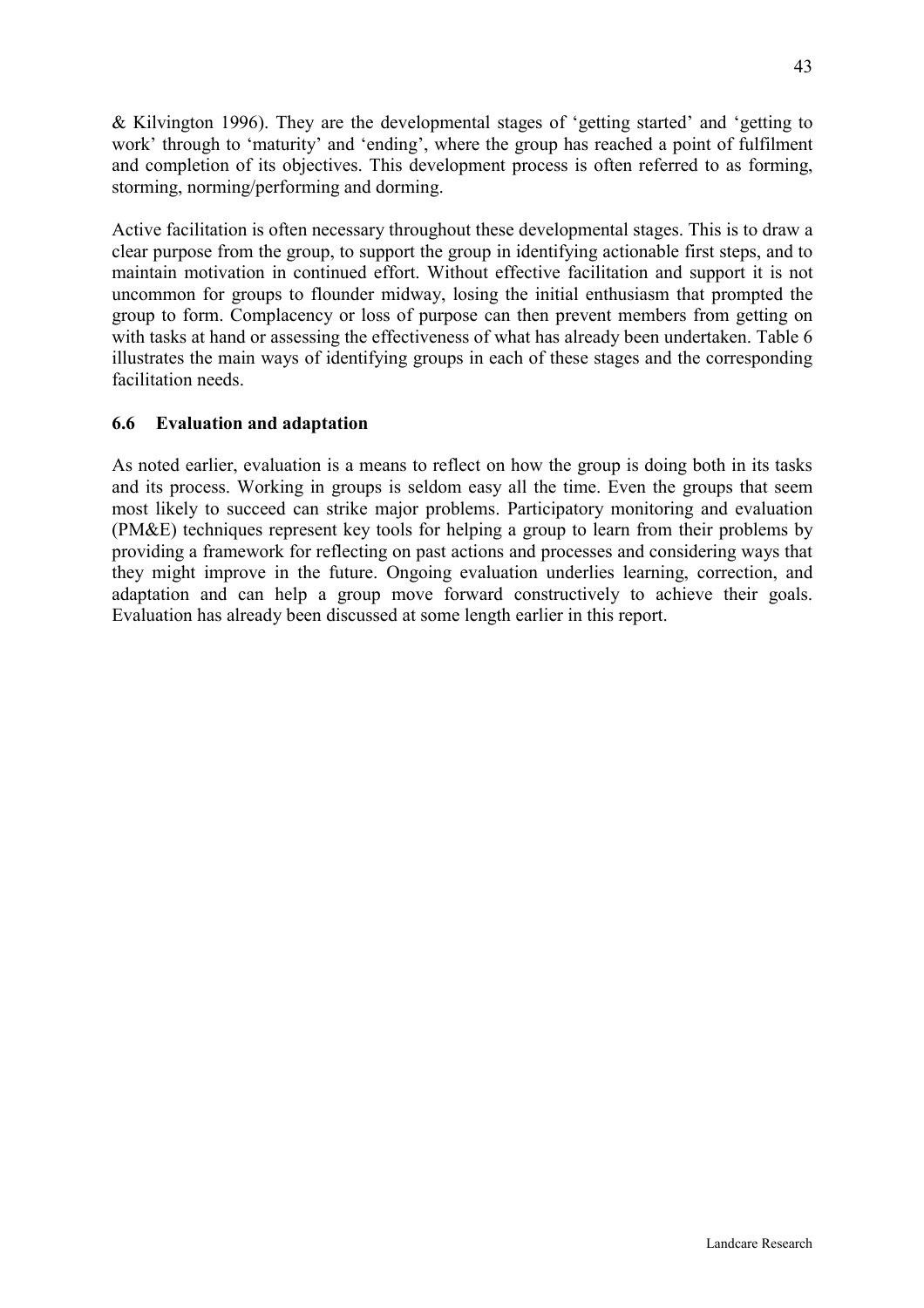# Table 6 Stages of group development

| <b>Forming stage</b>                                                                                                                                                                        | <b>Facilitating forming</b>                                                                                                                                                                                                                                        |  |
|---------------------------------------------------------------------------------------------------------------------------------------------------------------------------------------------|--------------------------------------------------------------------------------------------------------------------------------------------------------------------------------------------------------------------------------------------------------------------|--|
| Lots of questioning about the purpose of the<br>group and what tasks are to be performed<br>Looking for leadership.<br>$\bullet$                                                            | Patient explanation of the purpose of the group<br>Identifying and agreeing group goals, and<br>$\bullet$<br>objectives<br>Setting up the process, e.g. how decisions will be<br>$\bullet$<br>made and who will make them<br>Establishing leadership in the group. |  |
| Note:<br>direction.                                                                                                                                                                         | If this stage is not done thoroughly it is likely to have to be revisited as the group loses sense of                                                                                                                                                              |  |
| <b>Storming stage</b>                                                                                                                                                                       | <b>Facilitating storming</b>                                                                                                                                                                                                                                       |  |
| Disagreement over goals or objectives.                                                                                                                                                      | Reiterating the purpose – reminding members of<br>the goals.                                                                                                                                                                                                       |  |
| Conflict between group members.<br>$\bullet$                                                                                                                                                | Checking on achievements so far - celebrating<br>them, however small.                                                                                                                                                                                              |  |
| Absence and withdrawal by group members.<br>$\bullet$                                                                                                                                       | Checking on tasks – reassigning them if<br>$\bullet$<br>necessary and reviewing resource needs to carry                                                                                                                                                            |  |
| Frustration over lack of achievement of goals etc.                                                                                                                                          | them out.<br>Carrying out conflict resolution - using<br>professional facilitation.                                                                                                                                                                                |  |
|                                                                                                                                                                                             | Possibly rotating the leadership to encourage<br>involvement by other group members.                                                                                                                                                                               |  |
| Note: This stage is a common sticking point for many groups.                                                                                                                                |                                                                                                                                                                                                                                                                    |  |
| Norming/performing stage                                                                                                                                                                    | <b>Facilitating norming/performing</b>                                                                                                                                                                                                                             |  |
| Group attendance is high and enthusiastic.                                                                                                                                                  | Maintaining momentum by:                                                                                                                                                                                                                                           |  |
| Tasks are being performed regularly.                                                                                                                                                        | ensuring resource needs are met                                                                                                                                                                                                                                    |  |
| Optimism about achievements.                                                                                                                                                                | noting achievements                                                                                                                                                                                                                                                |  |
|                                                                                                                                                                                             | learning from failures.                                                                                                                                                                                                                                            |  |
| The group can then go in one of two directions:                                                                                                                                             |                                                                                                                                                                                                                                                                    |  |
| A. Dorming or ending stage                                                                                                                                                                  | <b>Facilitating ending</b>                                                                                                                                                                                                                                         |  |
| The group purpose has been achieved, or<br>circumstances have changed and the group no<br>$\bullet$                                                                                         | May require a redefinition of goals if the group<br>wants to continue together, or                                                                                                                                                                                 |  |
| longer continues.                                                                                                                                                                           | acknowledgement of achievements in order to<br>leave participants with a positive experience of<br>group work.                                                                                                                                                     |  |
| Independence-interdependence                                                                                                                                                                | Facilitating independence & interdependence                                                                                                                                                                                                                        |  |
| The group has a clear vision of the future and a<br>real sense of purpose.<br>The group is empowered to deal appropriately<br>$\bullet$<br>with issues, conflicts, resource needs and other | The facilitation role of an external agency is<br>diminished and the group does most of the day-<br>to-day facilitation itself. However, an external<br>facilitator may still:                                                                                     |  |
| changes as they emerge.<br>The group is innovative and moves from solving<br>one problem to creating a desired future by<br>identifying and tackling related issues.                        | assist the group to establish good networks with<br>their community and beyond, for support,<br>information and learning from the experience of<br>others;                                                                                                         |  |
| The group has strong partnerships and networks<br>with relevant agencies and other groups.<br>Individuals in the group confidently reflect on<br>$\bullet$                                  | help the group undertake good evaluation of its<br>$\bullet$<br>process, outcomes and networks so they can<br>learn from experience;                                                                                                                               |  |
| and appraise their actions.                                                                                                                                                                 | maintain a supportive environment for the group<br>to try out ideas and take risks.                                                                                                                                                                                |  |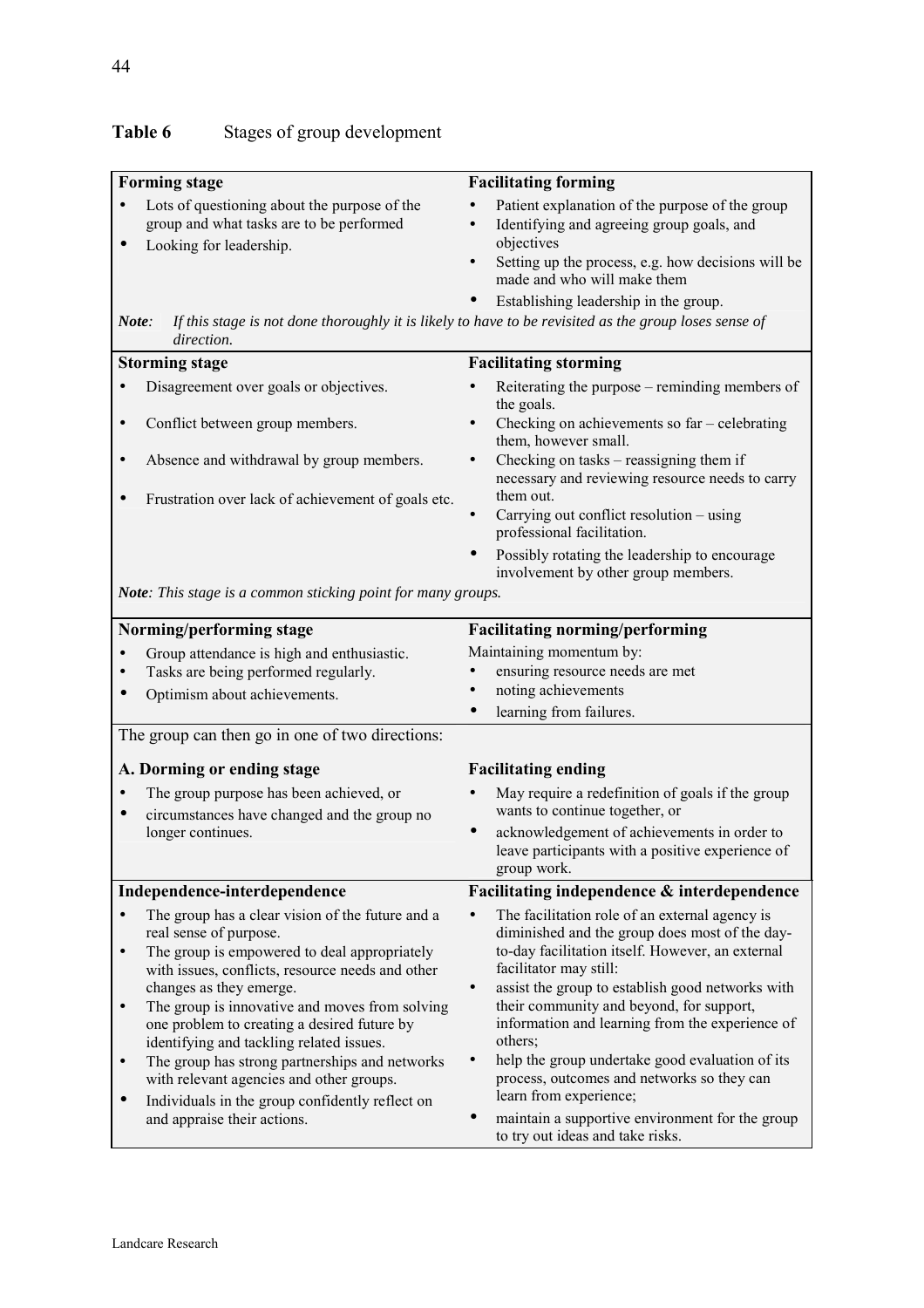## <span id="page-44-0"></span>**7. Discussion and Conclusions**

Over the past decades social science has built up an understanding of human behaviour change that recognises that people are active sense-makers who are continually assessing their environment and acting according to the ways in which they interpret the situation. Because each individual or group experiences the world slightly differently, each may react differently to what appears, to an outsider, to be the same situation. In addition, behaviour change is not the simple linear process that the structure of many behaviour change programmes implies.

Parnell & Benton (1999) note that:

- Behaviour change might have to happen many times before an individual can maintain the change in the face of many different influences.
- People may have to adapt the desired behaviour, so that they can maintain it in their particular situation.
- Most behaviour change programmes aim to change people without recourse to how those people might want to change their own behaviour.
- The focus of attention is often on either the programme, or on the people to be changed, with little attention on the interactions and processes going on between the two.
- Most behaviour change programmes assume that everyone is the same and ought to respond the same way to the same interventions. In fact, as we have already seen, this is not the case.

Overall, these aspects of behaviour change indicate that, to make successful changes, the change has to be important to the individual and the suggested change has to be incorporated into the life of each individual. Each individual will have a different set of needs and circumstances that must be addressed if they are to make and maintain changes. Often these needs include networks of other people, and require some thought about how a new behaviour fits into a particular context.

This highlights the importance of getting people together to establish a shared understanding of any problem situation and potential pathways for action. When people feel that they have had the opportunity to participate in planning future change, they are likely to buy into the changes that may be required of them.

The idea of stakeholder participation is a key operational principle of contemporary sustainable development policies, programmes and projects. However, gaining the involvement of different groups in participatory initiatives is a complex process, and there are no single approaches or methodologies that one can use to enact this. Participation is not a one-off event like consultation – it is an ongoing process. It takes time, resources, understanding and perseverance, but the end result should be a development process that involves people and groups – with their ideas, skills and knowledge – in learning and subsequent change.

Social capital is suggested as the framework that supports the process of learning through interaction. A key requirement for social capital to be present is the formation of networking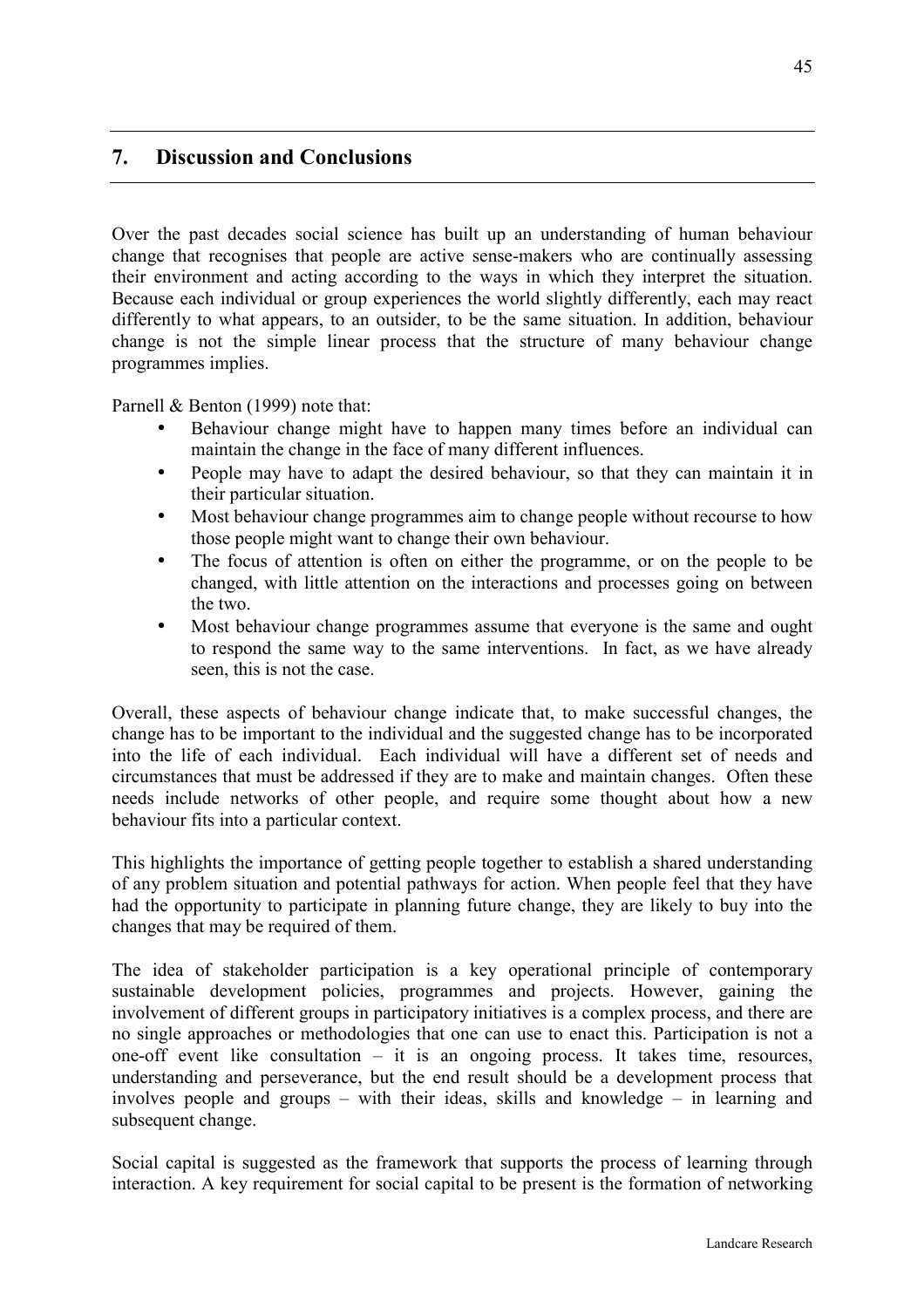paths that are both horizontal (across agencies and sectors) and vertical (agencies to communities to individuals). The quality of the social processes and relationships that social capital supplies – and within which learning interactions take place – is especially influential on the quality of the learning outcomes in collaborative approaches.

Participation can contribute heavily to sustainability, it can make environmental activities more effective – and simultaneously contribute to building the capacity of the groups involved to continue and grow the initiative. However, promoting participation implies a different way of working, the use of different approaches and methods, and different expectations.

Some of the key factors regarding participatory processes are:

- It is critical that those promoting participatory development understand and examine the political and cultural context in which participation is to occur. Participation does not take place in a vacuum, but its development and progress will be influenced by a variety of factors inherent in the context. Time should be made available at the beginning of any participatory project to identify and analyse what could influence the process. In this respect a stakeholder analysis is a useful first step.
- In the preparation and design stages of a project, participatory processes do not necessarily follow structural, predetermined and linear directions. Participation is not merely an input, but underpins all activities. Participation is intrinsic to a project's development and not simply an activity used from time to time to provoke beneficiaries' interest.
- 'Participation in development' is not the same as 'participatory development'. Projects must seek to promote an authentic involvement of people in the development process. Participation implies radical change in project operations rather than small adjustment of the project planning cycle.
- Key to promoting participatory forms of development is training staff in the methods and techniques so that they can be effective in promoting and guiding these. Recently participation has revolutionised project practice, yet many staff have vet to move beyond the level of a general understanding.

It is also important that participation be practised simultaneously at different levels of decision making. It is most useful to think of three levels: (1) national; (2) institutional and programme; and (3) projects on the ground. Because these programmes are designed to be responsive to changing community needs, one of the most pressing challenges is to develop participatory and systems-based monitoring and evaluative processes to allow for ongoing learning, correction, and adjustment by all parties concerned.

Effective collaborative initiatives are the ones that pay attention to both the task and the process, and so meet the needs the different participants have in both areas. In this regard the task can be defined as what those involved have to do (e.g. reduce waste). The process is concerned with how people and groups/teams work together and maintain relationships. Because task and process are linked in this way, it is important to measure and evaluate the progress of both.

In the end, participatory initiatives in local projects involve people working in groups and teams. Accordingly, an understanding of how to initiate and foster these social units is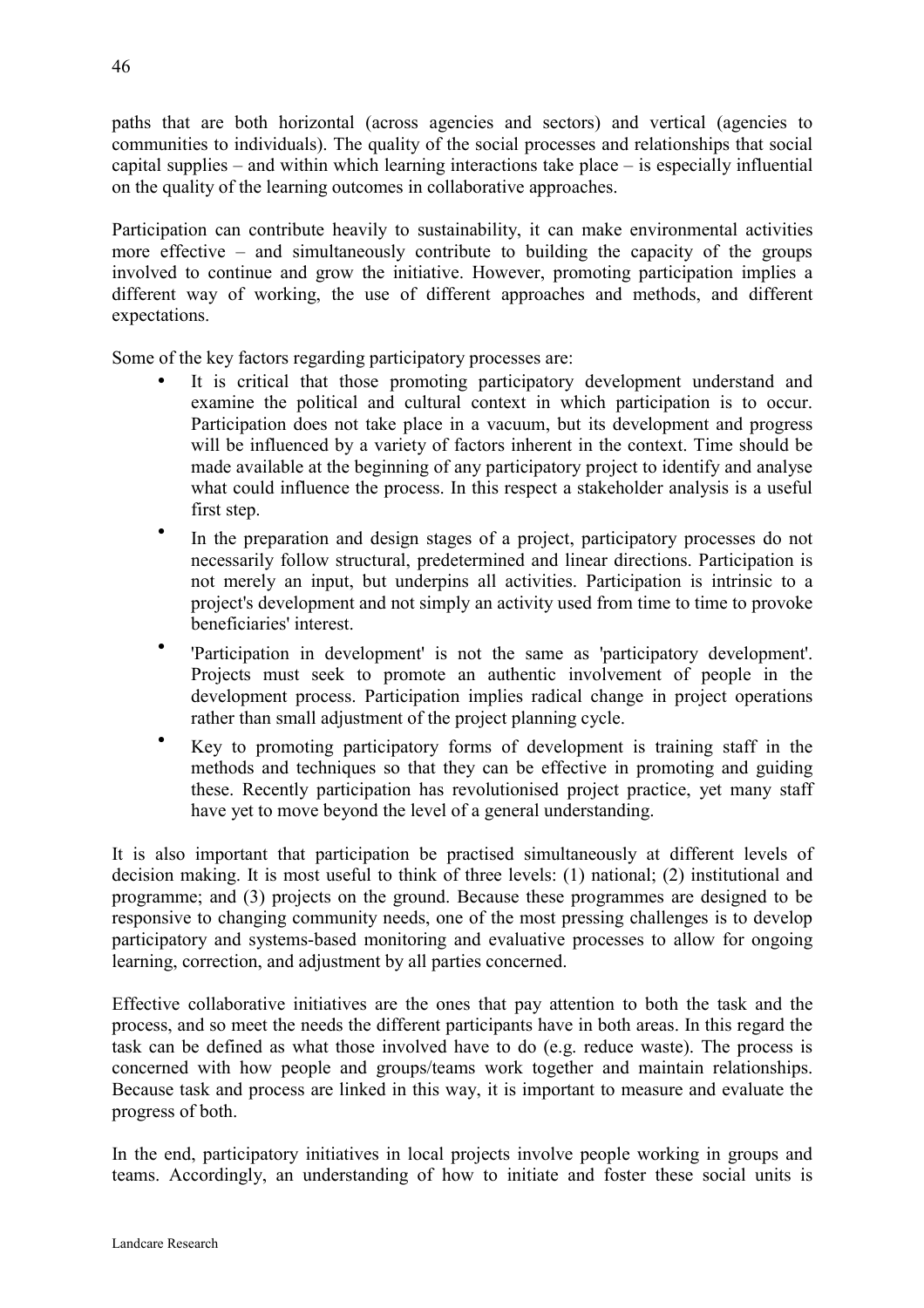<span id="page-46-0"></span>essential for delivering participation. However, to foster a more collective approach to environmental management that is capable of transformational change, we have to do more than just work together on specific projects. Transformational change requires individuals and groups to develop the capacity to move beyond the completion of task-bounded activities. They must catalyse change within their immediate membership first, and spread that culture to others in their communities over the longer term. Supporting groups in this way requires an understanding of group processes and stages of development, attention to factors such as group abilities and skills, and the use of appropriate participatory monitoring and evaluation processes.

## **8. Acknowledgements**

The authors acknowledge the support and funding provided by the Ministry for the Environment. We thank Robert Burgess, Brett Longley, Chris Jacobson and Garth Harmsworth for their helpful and perceptive comments on early drafts. Much of the Landcare Research material has been developed jointly with local co-researchers, and we record our appreciation for all those who have put their time and effort into these projects.

## **9. References**

*Many of the following references are obtainable only on the Internet. While every care has been taken to ensure that the web links are currently available, these links may not remain so in the future. Hard copies are held by the first author.* 

- Ajzen, I.; Fishbein, M. 1980; *Understanding attitudes and predicting behavior*. Englewood Cliffs, NJ, Prentice-Hall.
- Allen, W.J. 2001: Working together for environmental management: the role of information sharing and collaborative management. PhD thesis, Massey University, Palmerston North, New Zealand. Available from: http://nrm.massey.ac.nz/changelinks/thesis\_contents.html
- Allen, W.; Kilvington, M. 1999: Why involving people is important: the forgotten part of environmental information system management. Paper presented to: 2nd International Conference on Multiple Objective Decision Support Systems for Land, Water and Environmental Management (MODSS '99) Brisbane, Australia, 1–6 August 1999. Available from http://www.landcareresearch.co.nz/research/social/envinfsys.html (Accessed 16 January 2002).
- Allen, W.; Kilvington, M. 2001: Building effective teams for resource use efficiency. Landcare Research Contract Report LC0001/060, Lincoln, New Zealand. Available from: http://www.landcareresearch.co.nz/research/social/teams\_tz1.html (Accessed 16 January 2002).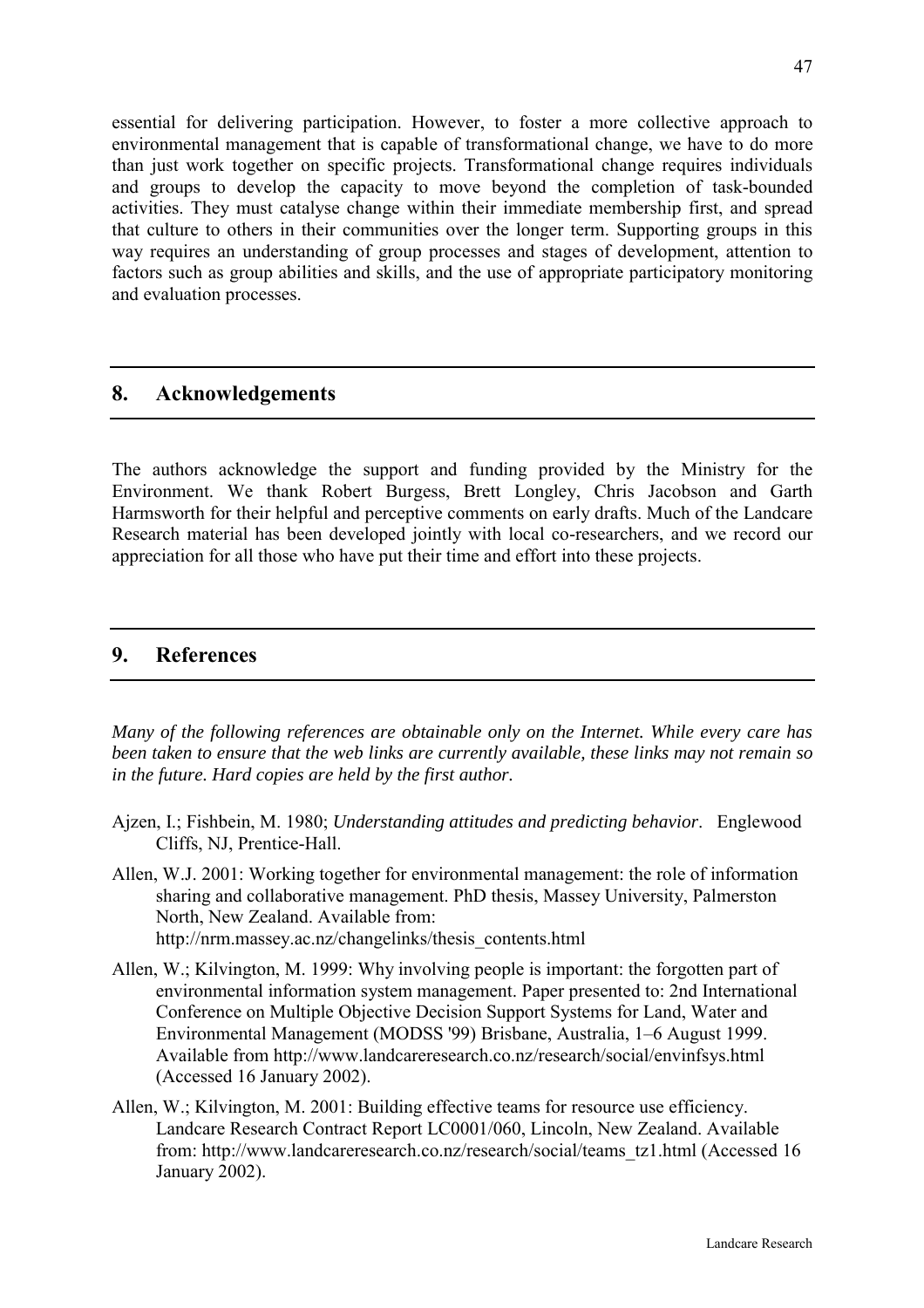- Allen, W.J.; Bosch, O.J.H.; Kilvington, M.J.; Oliver, J. 2001: Benefits of collaborative learning for environmental management: Applying the Integrated Systems for Knowledge Management approach to support animal pest control. *Environmental Management* 27: 215–223.
- Allen, W.; Kilvington, M.; Nixon, C.; Yeabsley, J. 2002: Sustainable development extension. MAF Technical paper No. 2002/03. Available from: http://www.maf.govt.nz/mafnet/publications/sustainable-development-extension/ (Accessed 9 May 2002)
- Argyris, C.; Putnam, R.; Smith, D.M. 1985: Action science. San Francisco, Jossey-Bass.
- Arnstein, S. 1969: A ladder of citizen participation. *American Institute of Planners Journal July*: 216–224.
- Ashton, C. 1998: Strategic considerations in facilitative evaluation approaches. Online conference September 1998, The Action Evaluation Research Institute. Available from: http://www.aepro.org/inprint/conference/ashton.html (Accessed 16 January 2002).
- Atherton J. S. 2001: Learning and teaching. Available from: http://www.dmu.ac.uk/~jamesa/learning/ (Accessed: 29 April 2002)
- Atkinson, R.L.; Atkinson, R.C.; Smith, E.E.; Bem, D.J. 1993: Introduction to psychology (11th edition). Fort Worth, Texas, Harcourt Brace Jovanovich.
- Bawden, R.J. 1991: Towards action researching systems. *In:* Zuber-Skerritt, O. *ed*. Action research for change and development. Brisbane, Australia, Centre for the Advancement of Learning and Teaching, Griffith University. Pp. 21–51.
- Bawden, R.J.; Macadam, R.D.; Packham, R.J.; Valentine, I. 1984: Systems thinking and practices in the education of agriculturalists. *Agricultural Systems 13*: 205–225.
- Beemans, P. 1996: Culture, spirituality and economic development. Foreword *in* Ryan, W.F., Culture, spirituality, and economic development: Opening a dialogue.Ottawa, Canada, International Development Research Centre. Available from: http://www.idrc.ca/books/focus/782/782fore.html (Accessed 4 October 2000).
- Belenky, M.F.; Clinchy, B.M.; Goldberger, N.R.; Tarule, J.M. 1986: Women's ways of knowing: The development of self, voice and mind. New York, BasicBooks.
- Bosch, O.J.H.; Allen, W.J.; Gibson, R.S. 1996: Monitoring as an integral part of management and policy making. *In*: Proceedings of symposium "Resource management: Issues, visions, practice" Lincoln University, New Zealand, 5–8 July 1996. Pp. 12–21. Available from: http://www.landcareresearch.co.nz/research/social/monpaper.html (Accessed 16 January 2002).
- Bourdieu, P. 1983: Forms of capital. *In*: Richards J. C. *ed*. Handbook of theory and research for the sociology of education. New York, Greenwood Press.
- Brehm, S.S.; Brehm, J.W. 1981: Psychological reactance: a theory of freedom and control. New York, Academic Press.
- Bunning, C. 1995: Professional development using action research. Action Learning, Action Research and Process Management Internet Conference, Bradford, England, MCB University Press. Available from:

http://www.mcb.co.uk/services/conferen/nov95/ifal/paper1.htm (Accessed 12 February 1998).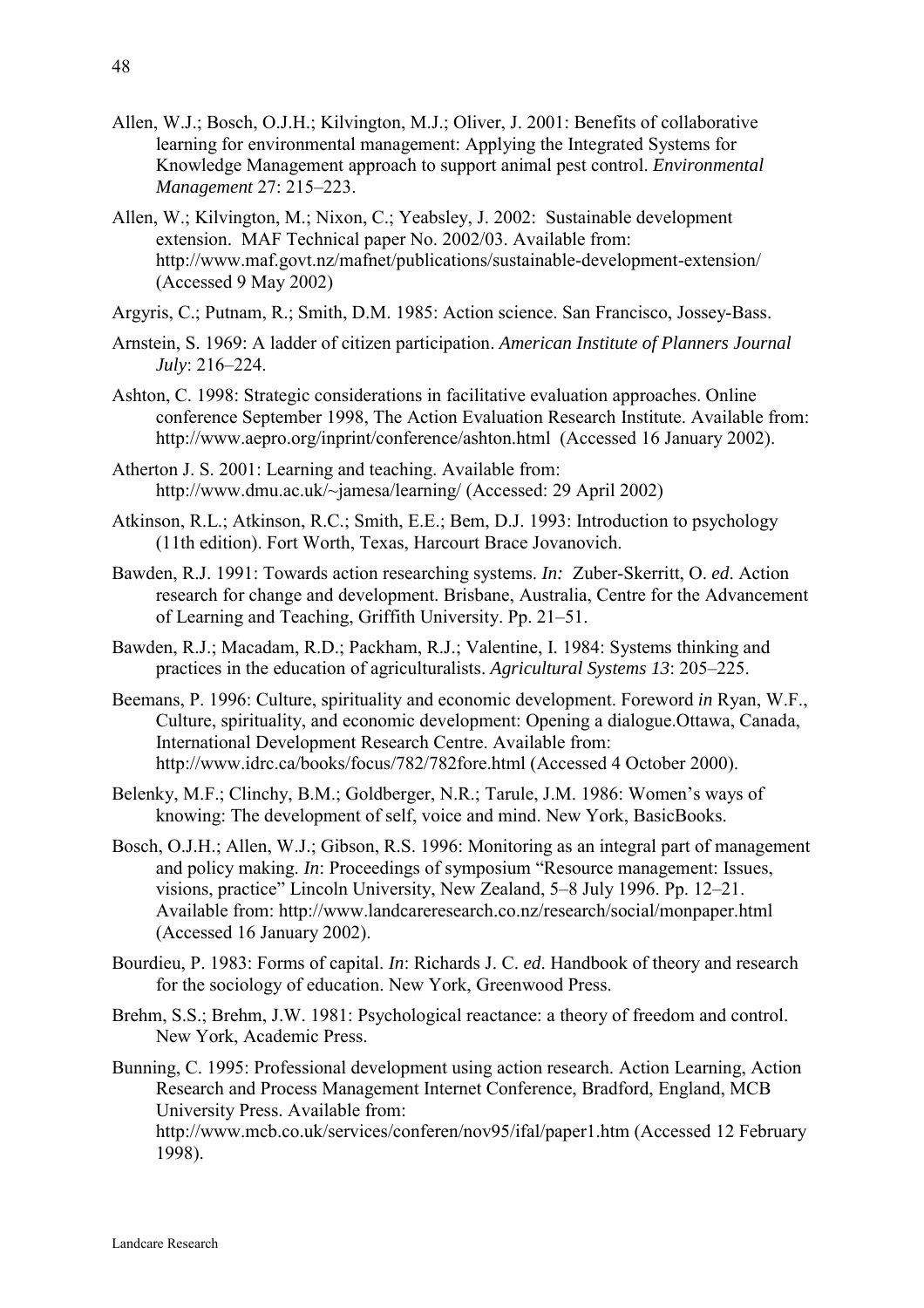- Burgess, G.; Burgess, H. 1997: Transformative mediation. Available from: http://www.colorado.edu/conflict/transform/tmall.htm (Accessed 13 September 2000).
- Checkland, P.B. 1981: Systems thinking, systems practice. Chichester, UK, Wiley.
- Christensen, N.L.; Bartuska, A.M.; Brown, J.H.; Carpenter, S.; D'Antonio, C.; Francis, R.; Franklin, J.F.; MacMahon, J.A.; Noss, R.F.; Parsons, D.J.; Peterson, C.H.; Turner, M.G.; Woodmansee, R.G. 1996: The report of the Ecological Society of America on the scientific basis for ecosystem management. Washington DC, The Ecological Society of America. Obtained from: http://www.esa.sdsc.edu/ecmtext.htm (Accessed 27 October 1998).
- Coleman, J. C. 1988: Social capital in the creation of human capital. *American Journal of Sociology 94*: S95–S120.
- Dahlberg, K.A. 1991: Sustainable agriculture fad or harbinger? *BioScience 41*: 337–340.
- Donaldson, C.; Kilvington, M. 1996: Working with communities. Unpublished handbook. Available from Landcare Research, Lincoln, New Zealand.
- Earl, P. 1986: Lifestyle economics: consumer behaviour in a turbulent world. Sussex, UK, Wheatsheaf Books.
- ESRC (Economic & Social Research Council) 2000: Global Environmental Change Programme: Producing greener, consuming smarter. Brighton, University of Sussex. Available from: http://www.gecko.ac.uk (Accessed 16 January 2002).
- Executive Resource Group 2001: Managing the environment: A review of best practices. Available from: http://www.ene.gov.on.ca/envision/ergreport (Accessed 24 April 2002).
- Folger, J.P.; Bush, R.A.B. 1996: Transformative mediation and third-party intervention: Ten hallmarks of a transformative approach to practice. *Mediation Quarterly* 13: 263–278.
- Huber, G.P. 1991 Organizational learning: The contributing processes and the literatures. *Organization Science* 2(1): 88–115.
- Hunter, D.; Bailey, A.; Taylor, B. 1992: The Zen of groups: a handbook for people meeting with a purpose. Auckland , New Zealand, Tandem Press.
- Jacobs, J. 1961: The death and life of great American cities, New York, Random.
- Kelly, G.A. 1955: The psychology of personal constructs. Vols I and II. New York, W.W.Norton.
- Kilvington, M.; Allen, W. 2001: A participatory evaluation process to strengthen the effectiveness of industry teams in achieving resource use efficiency: the Target Zero programme of Christchurch City Council. Landcare Research Contract Report LC0001/062, Lincoln, New Zealand. Available from: http://www.landcareresearch.co.nz/research/social/teams\_tz2.html (Accessed 16 January 2002).
- Kilvington, M.; Allen, W.; Kravchenko, C. 1999: Improving farmer motivation within Tb vector control. Landcare Research Contract Report LC9899/110, Lincoln, New Zealand. Available from:

http://www.landcareresearch.co.nz/research/social/groups\_pests.html (Accessed 16 January 2002).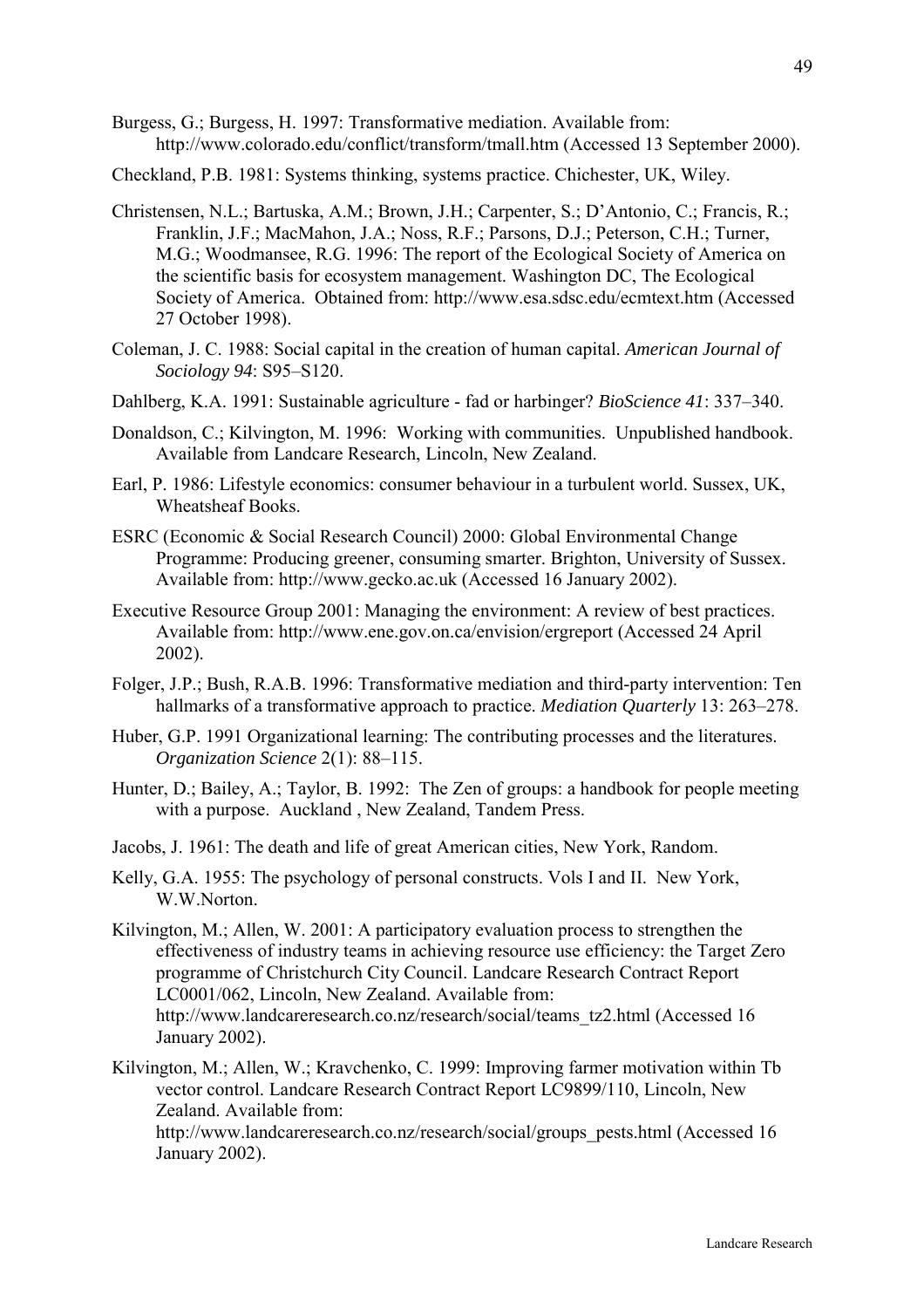- Kolb, D.A. 1984: Experiential learning: Experience as the source of learning and development. Englewood Cliffs, New Jersey, Prentice Hall.
- Mermet, L. 1991: Participation, strategies and ethics: roles of people in wetland management. *Landscape and Urban Planning 20*: 231–237.
- Michael, D.N. 1995: Barriers and bridges to learning in a turbulent human ecology. *In*: Gunderson, L.H; Holling, C.S.; Light, S.S. *ed.* Barriers and bridges to the renewal of ecosystems and institutions. New York, Columbia University Press. Pp. 461–485.
- Narayan, D. 1993: Participatory evaluation: tools for managing change in water and sanitation. World Bank Technical Paper Number 207.
- Ölander, F.; Thøgersen, J. 1995: Understanding consumer behaviour as a prerequisite for environmental protection. *Journal of Consumer Policy 18*: 345–385.
- Page, N.; Czuba, C.E. 1999: Empowerment: What is it? *Journal of Extension*. Internet journal available from: http://www.joe.org/joe/1999october/comm1.html (Accessed 10 October 2000).
- Parnell, B.; Benton K. 1999: Facilitating sustainable behaviour change: a guide book for designing HIV programs. Australia: UNDP Asia and Pacific Regional Programme on HIV and development.
- Portes, A.; Landolt, P. 1996: Unsolved mysteries: The Tocqueville Files II. *The American Prospect online 7(26).* Available from: http://www.prospect.org/print/V7/26/26-cnt2.html (Accessed 16 January 2002).
- Pretty, J.N. 1995: Participatory learning for sustainable agriculture. *World Development 23*: 1247–1263.
- Pretty, J.; Frank, B.R. 2000: Participation and social capital formation in natural resource management: Achievements and lessons. *In*: Proceedings, International Landcare 2000, Melbourne, Australia, 2–5 March 2000. Pp.178–187.
- Putnam, R. D. 1993: Making democracy work. Civic traditions in modern Italy. Princeton NJ, Princeton University Press.
- Putnam, R. D. 2000: Bowling alone. The collapse and revival of American community. New York, Simon and Schuster.
- Report of the Secretary General 1997: Global change and sustainable development: critical trends. United Nations Department for Policy Coordination and Sustainable Development. Available from: http://www.rrojasdatabank.org/trends.htm (Accessed 16 January 2002).
- Reynolds, J.; Busby, J. 1996: Guide to information management in the context of the convention on biological diversity. Nairobi, UNEP.
- Ross, L.; Nisbett, R.E. 1991:The person and the situation: perspectives of social psychology*.*  Philadelphia, Temple University Press.
- Schwedersky, T.; Karkoschka, O. 1994: Process monitoring (ProM): work document for project staff. Eschborn, Deutsche Gesellschaft f r Technische Zusammenarbeit (GTZ) GmbH.
- Senge, P.M.; Kleiner, A.; Roberts, C.; Poss, R.B.; Smith, B. 1994: The fifth discipline fieldbook: strategies and tools for building a learning organisation. London, Nicholas Brealey.